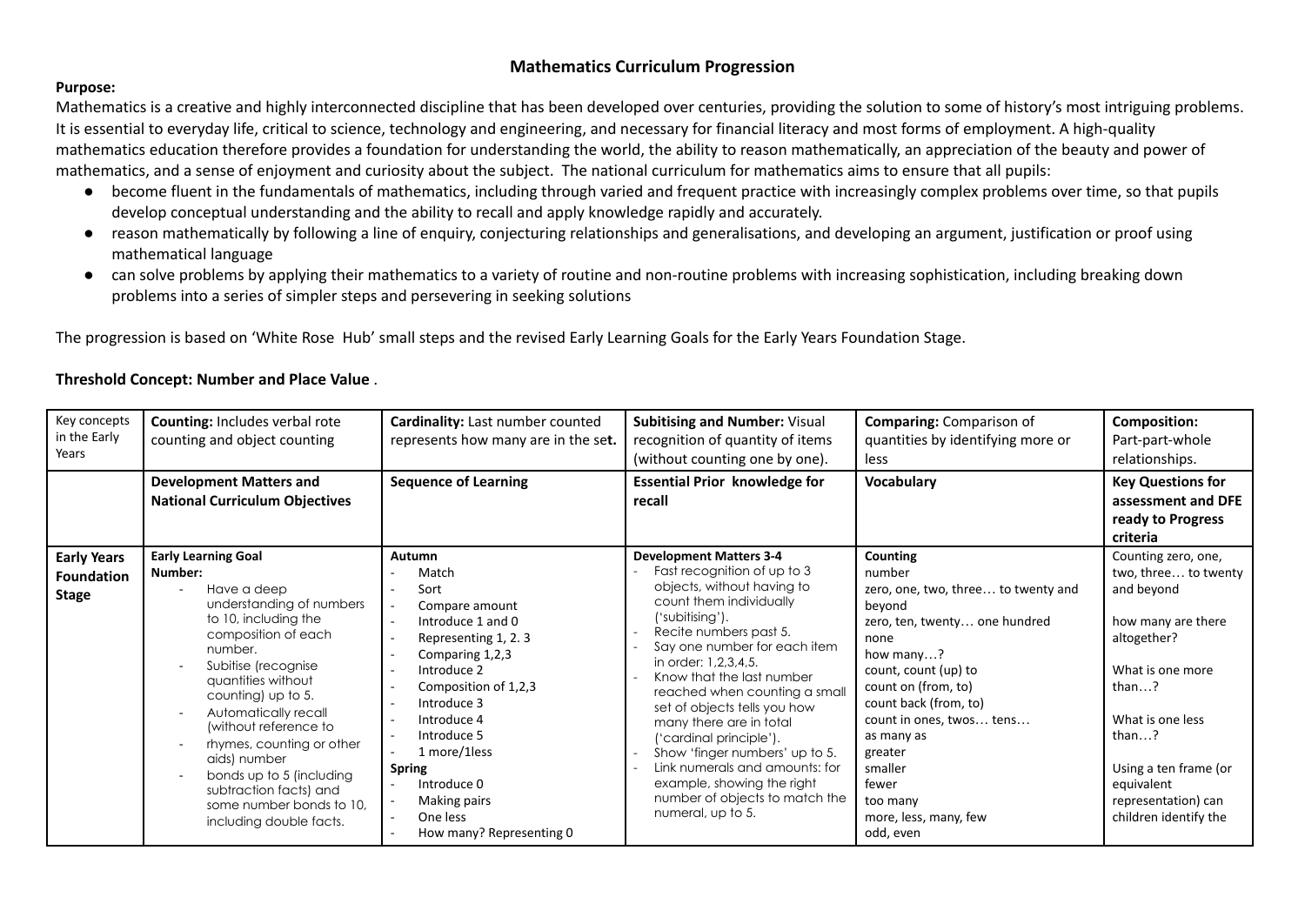|        | <b>Numerical Patterns:</b><br>Verbally count beyond 20,<br>recognising the pattern of<br>the counting system.<br>Compare quantities up to<br>10 in different contexts.<br>recognising when one<br>quantity is greater than, less<br>than or the same as the<br>other quantity.<br>Explore and represent<br>patterns within numbers up<br>to 10, including evens and<br>odds, double facts and<br>how quantities can be<br>distributed equally.                                                                                                                         | Comparing numbers to 5<br>Composition of 4 & 5<br>Equal and unequal<br>Composition of numbers to 5 - 2<br>groups<br>Composition of numbers to 5 - 3<br>groups<br>Counting to 6, 7 and 8<br>Composition of 6, 7, 8<br>Sorting 6, 7, 8<br>Matching 6, 7, 8<br>Counting to 9 and 10<br>Comparing numbers to 9<br>Representing 9 and 10<br>Sorting 9 and 10<br>$\overline{\phantom{a}}$<br>Ordering numerals to 10<br>Composition of 9 and 10<br>Comparing groups up to 10<br>Number bonds to 10<br><b>Summer</b><br>Counting to 20<br>Matching pictures and numerals<br><b>Missing Numbers</b><br>Ordering numbers to 20 | Experiment with their own<br>symbols and marks as well as<br>numerals.<br>Solve real world mathematical<br>problems with numbers up to 5.<br>$4 - 5:$<br>Count objects, actions and<br>$\overline{a}$<br>sounds<br>Subitise<br>Link the number symbol<br>(numeral) with its cardinal<br>number value.<br>Count beyond ten.<br>Compare numbers.<br>Understand the 'one more<br>than/one less than' relationship<br>between consecutive numbers.<br>Explore the composition of<br>numbers to 10. | every other<br>how many times?<br>pattern, pair<br>guess how many, estimate<br>nearly, close to, about the same as<br>just over, just under<br>too many, too few, enough, not enough<br><b>Comparing and ordering numbers</b><br>the same number as, as many as<br>Of two objects/amounts:<br>greater, more, larger, bigger<br>less, fewer, smaller<br>Of three or more objects/amounts:<br>greatest, most, biggest, largest<br>least, fewest, smallest<br>one more, ten more<br>one less, ten less<br>compare<br>order<br>size<br>first, second, third tenth<br>last, last but one<br>before, after<br>next<br>between<br>above, below | number - how do you<br>know?<br>Count in steps of 2, 5<br>and 10                                                                                                                                                                                                                                      |
|--------|------------------------------------------------------------------------------------------------------------------------------------------------------------------------------------------------------------------------------------------------------------------------------------------------------------------------------------------------------------------------------------------------------------------------------------------------------------------------------------------------------------------------------------------------------------------------|-----------------------------------------------------------------------------------------------------------------------------------------------------------------------------------------------------------------------------------------------------------------------------------------------------------------------------------------------------------------------------------------------------------------------------------------------------------------------------------------------------------------------------------------------------------------------------------------------------------------------|------------------------------------------------------------------------------------------------------------------------------------------------------------------------------------------------------------------------------------------------------------------------------------------------------------------------------------------------------------------------------------------------------------------------------------------------------------------------------------------------|-----------------------------------------------------------------------------------------------------------------------------------------------------------------------------------------------------------------------------------------------------------------------------------------------------------------------------------------------------------------------------------------------------------------------------------------------------------------------------------------------------------------------------------------------------------------------------------------------------------------------------------------|-------------------------------------------------------------------------------------------------------------------------------------------------------------------------------------------------------------------------------------------------------------------------------------------------------|
| Year 1 | Pupils should be taught to:<br>count to and across 100, forwards<br>and backwards, beginning with 0<br>or 1, or from any given number<br>count, read and write numbers to<br>100 in numerals; count in<br>multiples of twos, fives and tens<br>given a number, identify one more<br>and one less<br>identify and represent numbers<br>using objects and pictorial<br>representations including the<br>number line, and use the<br>language of: equal to, more than,<br>less than (fewer), most, least<br>read and write numbers from 1 to<br>20 in numerals and words. | Autumn<br>Sort objects<br>Count objects<br>Represent objects<br>Count, read and write forwards<br>from any number 0-10<br>Count, read and write backwards<br>from any number 0-10<br>Count one more<br>Count one less<br>One to one correspondence to<br>start to compare groups<br>Compare groups using language<br>such as equal, more/greater,<br>less/fewer<br>Introduce $\lt$ , $>$ and = symbols<br>Compare numbers<br>Order groups of objects                                                                                                                                                                  | Children count reliably with<br>numbers from one to 20, place<br>them in order and say which<br>number is one more or one less<br>than a given number.                                                                                                                                                                                                                                                                                                                                         | Counting, properties of numbers and<br>number sequences<br>number<br>zero, one, two, three to twenty and<br>beyond<br>zero, ten, twenty one hundred<br>none<br>how many?<br>count, count (up) to, count on (from, to)<br>count back (from, to)<br>count in ones, twos tens<br>more, less, many, few<br>odd, even<br>Place value and ordering<br>units, ones, tens<br>exchange<br>digit<br>'teens' number                                                                                                                                                                                                                                | RTP Y1<br>Maths guidance year<br>1.pdf<br>White Rose Autumn<br>Place Value<br>Assessment<br>https://whiterosemath<br>s.com/resources/asses<br>sment/primary-assess<br>ment/end-of-block-ass<br>essments/<br>Summer Place Value to<br>100 Assessment<br>https://whiterosemath<br>s.com/resources/asses |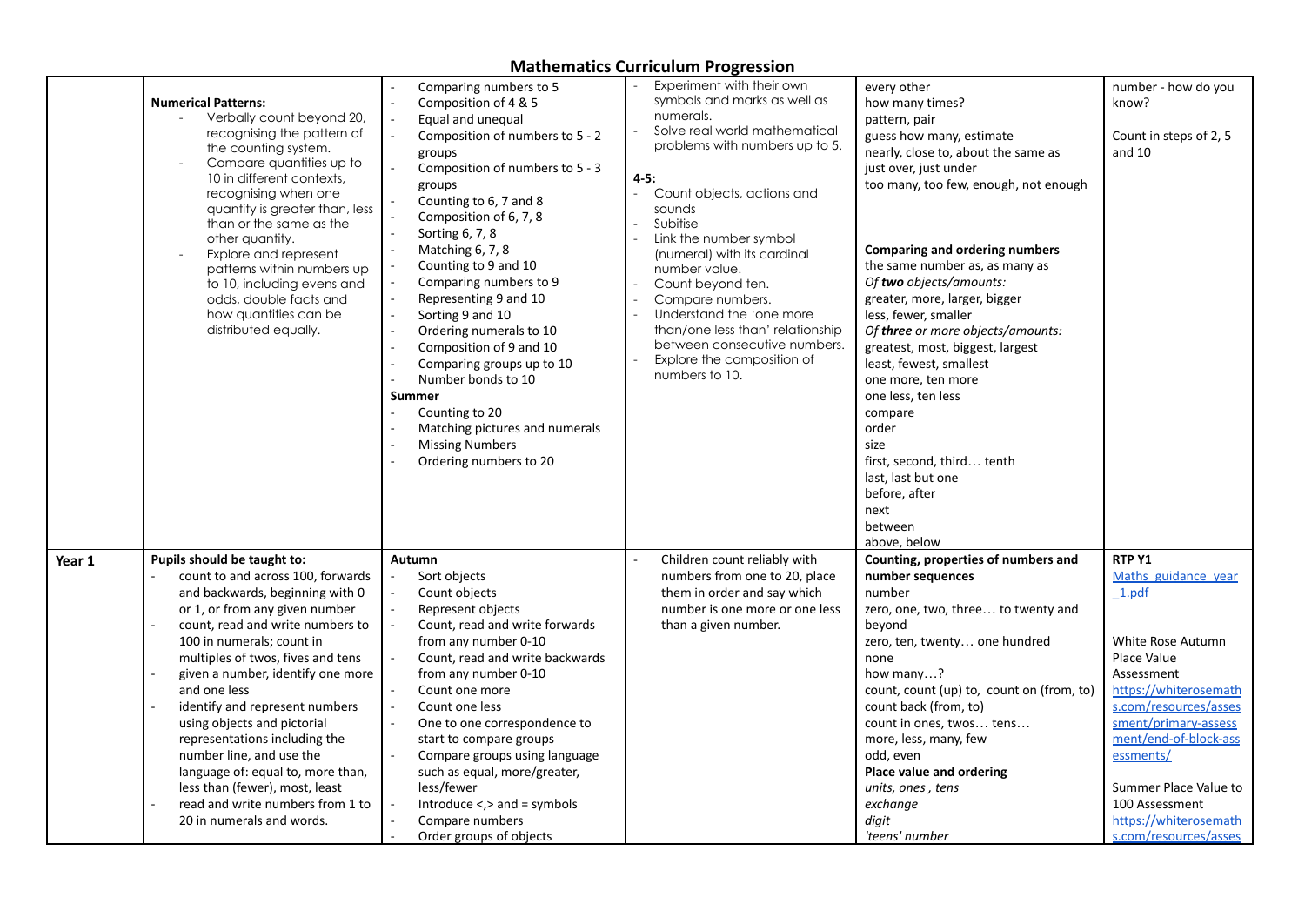|                   |                                                                                                                                                                                                                                                                                                                                                                                                                                                                                                                             | Order numbers<br>$\sim$<br>Ordinal numbers (1st, 2nd, 3rd)<br>The number line<br>Count forwards and backwards<br>and write numbers to 20 in<br>numerals and words<br>Numbers from 11-20<br>Tens and ones<br>L.<br>Count one more and one less<br>Compare groups of objects<br>Compare numbers<br>Order groups of objects<br>Order numbers<br>$\overline{a}$<br><b>Spring</b><br>$\overline{a}$<br>Numbers to 50<br>Tens and ones<br>Represent numbers to 50<br>One more one less<br>Compare objects within 50<br>Compare numbers within 50<br>$\sim$<br>Order numbers within 50<br>Count in 2s<br>Count in 5s<br><b>Summer</b><br>Counting to 100<br>Partitioning numbers<br>Comparing numbers<br>$\sim$<br>Ordering numbers<br>One more, one less |                                                                                                                                                                                                                                                                                                                                                                                                                                                                                                | the same number as, as many as<br>equal to<br>Of two objects/amounts:<br>greater, more, larger, bigger<br>less, fewer, smaller<br>Of <b>three</b> or more objects/amounts:<br>greatest, most, biggest, largest, least,<br>fewest, smallest<br>one more, ten more, one less, ten less<br>compare, order<br>first, second, third tenth, eleventh<br>last, last but one<br>before, after, next<br>between, half-way between<br>above, below<br><b>Estimating</b><br>guess how many, estimate<br>nearly, roughly, close to<br>about the same as<br>just over, just under<br>too many, too few, enough, not enough | sment/primary-assess<br>ment/end-of-block-ass<br>essments/<br>See also mathematical<br>talk section in white<br>rose scheme of<br>learning for key<br>questions.                                                                                                                              |
|-------------------|-----------------------------------------------------------------------------------------------------------------------------------------------------------------------------------------------------------------------------------------------------------------------------------------------------------------------------------------------------------------------------------------------------------------------------------------------------------------------------------------------------------------------------|----------------------------------------------------------------------------------------------------------------------------------------------------------------------------------------------------------------------------------------------------------------------------------------------------------------------------------------------------------------------------------------------------------------------------------------------------------------------------------------------------------------------------------------------------------------------------------------------------------------------------------------------------------------------------------------------------------------------------------------------------|------------------------------------------------------------------------------------------------------------------------------------------------------------------------------------------------------------------------------------------------------------------------------------------------------------------------------------------------------------------------------------------------------------------------------------------------------------------------------------------------|---------------------------------------------------------------------------------------------------------------------------------------------------------------------------------------------------------------------------------------------------------------------------------------------------------------------------------------------------------------------------------------------------------------------------------------------------------------------------------------------------------------------------------------------------------------------------------------------------------------|-----------------------------------------------------------------------------------------------------------------------------------------------------------------------------------------------------------------------------------------------------------------------------------------------|
| Year <sub>2</sub> | Pupils should be taught to:<br>count in steps of 2, 3, and 5 from<br>0, and in tens from any number,<br>forward and backward<br>recognise the place value of each<br>digit in a two-digit number (tens,<br>ones)<br>identify, represent and estimate<br>numbers using different<br>representations, including the<br>number line<br>compare and order numbers from<br>0 up to 100; use $\lt$ , $>$ and = signs<br>read and write numbers to at<br>least 100 in numerals and in<br>words<br>use place value and number facts | Count objects to 100 and read and<br>write numbers in numerals and<br>words<br>Represent numbers to 100<br>Tens and ones with a part-whole<br>model<br>Tens and ones using addition<br>Use a place value chart<br>Compare objects<br>Compare numbers<br>$\sim$<br>Order objects and numbers<br>Count in 2s, 5s and 10s<br>Count in 3s                                                                                                                                                                                                                                                                                                                                                                                                              | Read and write numbers from 1<br>to 20 in numerals and words<br>Identify and represent numbers<br>using objects and pictorial<br>representations including the<br>number line<br>Use the language of more than/<br>less than (fewer), most, least,<br>equal to when comparing the<br>value of numbers<br>Count to and across 100,<br>forwards and backwards,<br>beginning with 0 or 1, or from<br>any given number<br>Count in multiples of twos, fives<br>and tens<br>Can order numbers to 20 | Counting, properties of numbers and<br>number sequences<br>number<br>zero, one, two, three to twenty and<br>bevond<br>zero, ten, twenty one hundred<br>zero, one hundred, two hundred one<br>thousand<br>none<br>how many?<br>count, count (up) to, count on (from, to)<br>count back (from, to)<br>count in ones, twos, threes, fours, fives,<br>tens and so on<br>more, less, many, few<br>tally<br>odd, even, every other                                                                                                                                                                                  | RTP Y2<br>Maths_guidanc<br>White Rose Place Value<br>Assessment<br>https://whiterosemath<br>s.com/wp-content/upl<br>oads/2018/08/Year-2-P<br>lace-Value End-of-Bloc<br>k-Assessment.pdf<br>See also mathematical<br>talk section in white<br>rose scheme of<br>learning for key<br>questions. |
|                   | to solve problems.                                                                                                                                                                                                                                                                                                                                                                                                                                                                                                          |                                                                                                                                                                                                                                                                                                                                                                                                                                                                                                                                                                                                                                                                                                                                                    | accurately                                                                                                                                                                                                                                                                                                                                                                                                                                                                                     | how many times?                                                                                                                                                                                                                                                                                                                                                                                                                                                                                                                                                                                               |                                                                                                                                                                                                                                                                                               |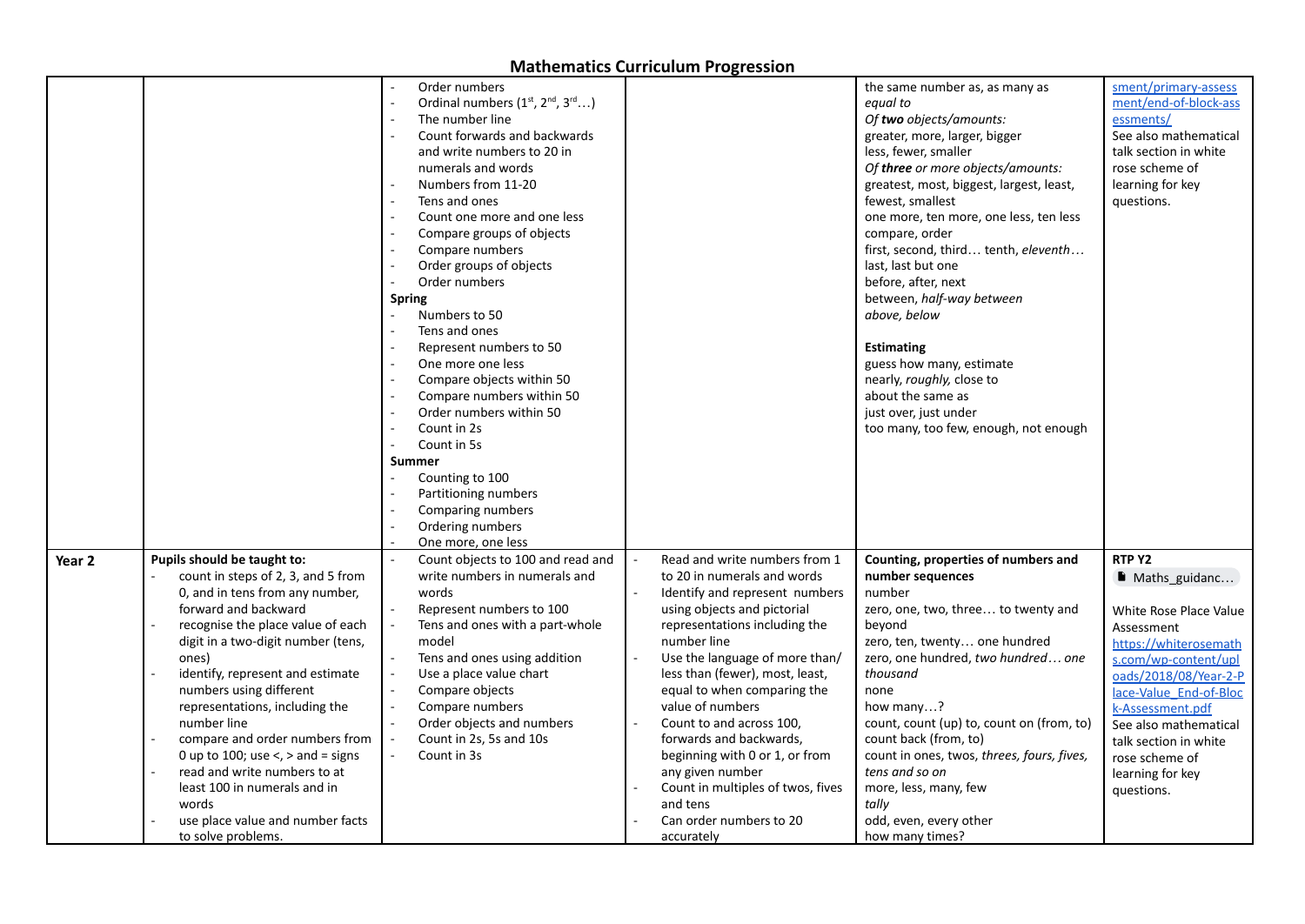|        |                                    |                                     | Understand how a number line        | multiple of                              |                        |
|--------|------------------------------------|-------------------------------------|-------------------------------------|------------------------------------------|------------------------|
|        |                                    |                                     | and number grid is organised        | sequence                                 |                        |
|        |                                    |                                     |                                     | continue                                 |                        |
|        |                                    |                                     |                                     | predict                                  |                        |
|        |                                    |                                     |                                     | pattern, pair, rule                      |                        |
|        |                                    |                                     |                                     | Place value and ordering                 |                        |
|        |                                    |                                     |                                     | units, ones, tens, hundreds              |                        |
|        |                                    |                                     |                                     |                                          |                        |
|        |                                    |                                     |                                     | digit                                    |                        |
|        |                                    |                                     |                                     | one-, two- or three-digit number         |                        |
|        |                                    |                                     |                                     | 'teens' number                           |                        |
|        |                                    |                                     |                                     | place, place value                       |                        |
|        |                                    |                                     |                                     | stands for, represents                   |                        |
|        |                                    |                                     |                                     | exchange                                 |                        |
|        |                                    |                                     |                                     | the same number as, as many as           |                        |
|        |                                    |                                     |                                     | equal to                                 |                        |
|        |                                    |                                     |                                     | Of two objects/amounts:                  |                        |
|        |                                    |                                     |                                     | greater, more, larger, bigger            |                        |
|        |                                    |                                     |                                     | less, fewer, smaller                     |                        |
|        |                                    |                                     |                                     | Of three or more objects/amounts:        |                        |
|        |                                    |                                     |                                     | greatest, most, biggest, largest         |                        |
|        |                                    |                                     |                                     | least, fewest, smallest                  |                        |
|        |                                    |                                     |                                     | one more, ten more, one less, ten less   |                        |
|        |                                    |                                     |                                     | compare, order, size                     |                        |
|        |                                    |                                     |                                     | first, second, third tenth twentieth     |                        |
|        |                                    |                                     |                                     | twenty-first, twenty-second              |                        |
|        |                                    |                                     |                                     | last, last but one                       |                        |
|        |                                    |                                     |                                     | before, after, next                      |                        |
|        |                                    |                                     |                                     | between, half-way between                |                        |
|        |                                    |                                     |                                     | above, below                             |                        |
|        |                                    |                                     |                                     | <b>Estimating</b>                        |                        |
|        |                                    |                                     |                                     | guess how many, estimate                 |                        |
|        |                                    |                                     |                                     | nearly, roughly, close to                |                        |
|        |                                    |                                     |                                     | about the same as                        |                        |
|        |                                    |                                     |                                     | just over, just under, exact, exactly    |                        |
|        |                                    |                                     |                                     | too many, too few, enough, not enough    |                        |
|        |                                    |                                     |                                     | round, nearest, round to the nearest ten |                        |
| Year 3 | Pupils should be taught to:        | Hundreds<br>$\sim$                  | Understand place value in<br>$\sim$ | Place value, Digit                       | RTP Y3                 |
|        | count from 0 in multiples of 4, 8, | Represent numbers to 1000           | numbers up to two digits            | Hundreds, Tens, Ones                     | Maths guidance year    |
|        | 50 and 100; find 10 or 100 more    | 100s, 10s and 1s                    | Read and write numbers up to        | Estimate                                 | $\overline{3}$         |
|        | or less than a given number        | Number line to 1000                 | 100                                 | Number line                              |                        |
|        | recognise the place value of each  | Find 1, 10, 100 more or less than a | Use zero as a place holder in       | Scale                                    | White Rose Place Value |
|        | digit in a three-digit number      | given number                        | two-digit numbers                   | Multiple                                 | Assessment             |
|        | (hundreds, tens, ones)             |                                     | Use and interpret a number line     |                                          |                        |
|        |                                    | Compare objects to 1000             |                                     | More, Less                               |                        |
|        | compare and order numbers up to    | Compare numbers to 1000             | to represent numbers                | Positive                                 | Name 725 572 257       |
|        | 1000                               | Order numbers                       | Understand place value in           | Number line                              | See also mathematical  |
|        |                                    | Count in 50s                        | numbers up to 1000                  |                                          | talk section in white  |
|        |                                    |                                     | Use $\lt$ , $>$ and = symbols       | <b>Notation</b>                          | rose scheme of         |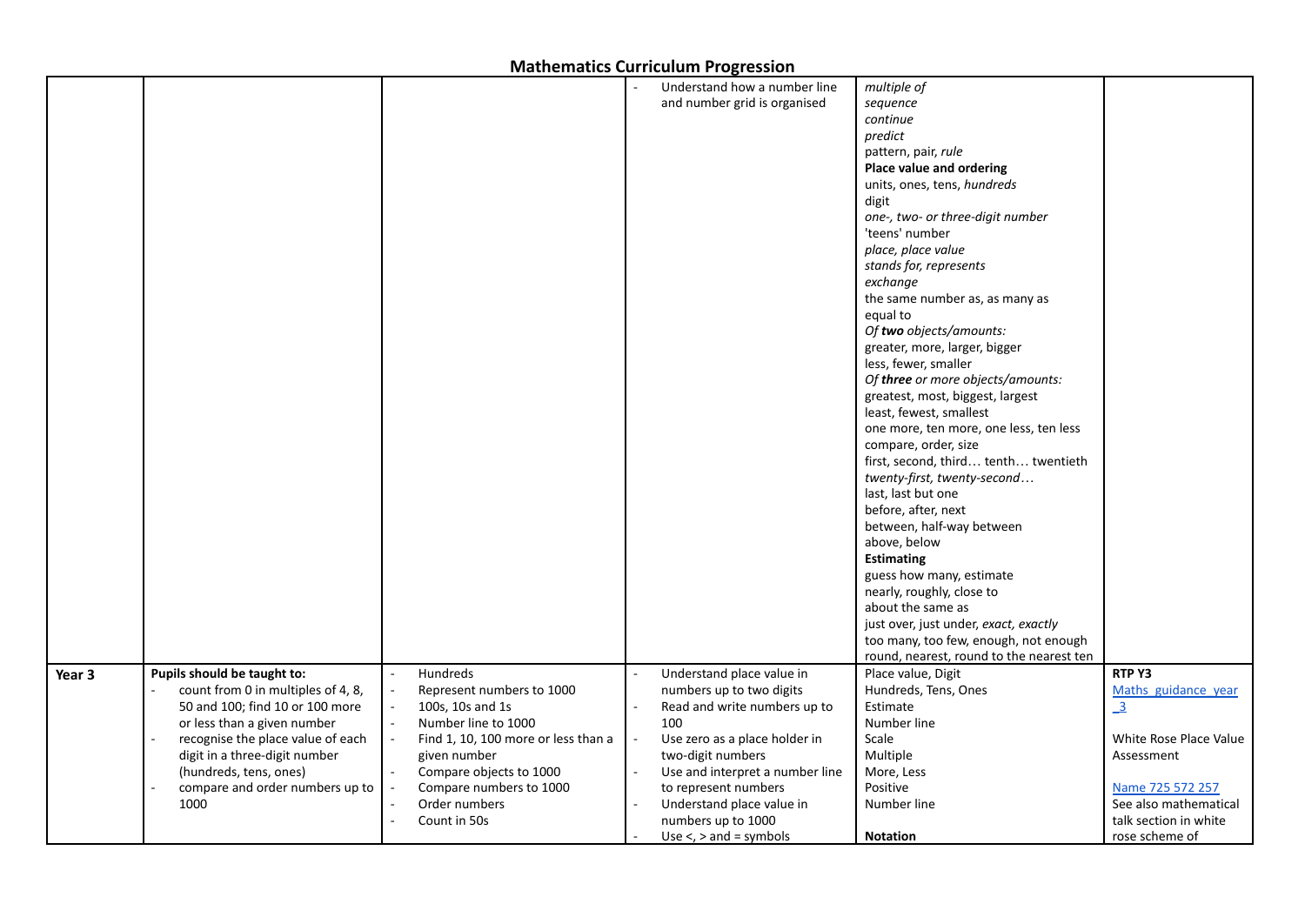|        | identify, represent and estimate<br>numbers using different<br>representations<br>read and write numbers up to<br>1000 in numerals and in words<br>solve number problems and<br>practical problems involving these<br>ideas.                                                                                                                                                                                                                                                                                                                                                                                                                                                                                                                                                       |                                                                                                                                                                                                                                                                                           | Count in steps of 2, 3 and 5 from<br>Count in tens from any number,<br>forward and backward                                                                                                                                                                                                    | Use of $\le$ , $>$ and = symbols when<br>comparing numbers                                                                                                                                                   | learning for key<br>questions.                                                                                                                                                                                                                                                                      |
|--------|------------------------------------------------------------------------------------------------------------------------------------------------------------------------------------------------------------------------------------------------------------------------------------------------------------------------------------------------------------------------------------------------------------------------------------------------------------------------------------------------------------------------------------------------------------------------------------------------------------------------------------------------------------------------------------------------------------------------------------------------------------------------------------|-------------------------------------------------------------------------------------------------------------------------------------------------------------------------------------------------------------------------------------------------------------------------------------------|------------------------------------------------------------------------------------------------------------------------------------------------------------------------------------------------------------------------------------------------------------------------------------------------|--------------------------------------------------------------------------------------------------------------------------------------------------------------------------------------------------------------|-----------------------------------------------------------------------------------------------------------------------------------------------------------------------------------------------------------------------------------------------------------------------------------------------------|
| Year 4 | Pupils should be taught to<br>count in multiples of 6, 7, 9, 25<br>and 1000<br>find 1000 more or less than a<br>given number<br>count backwards through zero to<br>include negative numbers<br>recognise the place value of each<br>digit in a four-digit number<br>(thousands, hundreds, tens, and<br>ones)<br>order and compare numbers<br>beyond 1000<br>identify, represent and estimate<br>numbers using different<br>representations<br>round any number to the nearest<br>10, 100 or 1000<br>solve number and practical<br>problems that involve all of the<br>above and with increasingly large<br>positive numbers<br>read Roman numerals to 100 (I to<br>C) and know that over time, the<br>numeral system changed to<br>include the concept of zero and<br>place value. | Roman numerals to 100<br>Round to the nearest 10<br>Round to the nearest 100<br>Count in 1000s<br>1000s, 100s, 10s, 1s<br>Partitioning<br>Number line to 10,000<br>1000 more or less<br>Compare numbers<br>Order numbers<br>Round to the nearest 1000<br>Count in 25s<br>Negative numbers | Understand place value in<br>numbers up to three digits<br>Know the Roman numerals I, V<br>and X<br>Read Roman numerals up to XII<br>Use zero as a place holder in<br>two- and three-digit numbers<br>Use and interpret a number line<br>to represent numbers                                  | Tenths, hundredths, decimal (places),<br>round (to nearest), thousand more/less<br>than, negative integers, count through<br>zero, Roman numerals I to C                                                     | RTP Y4<br><b>DfE Guidance</b><br>White Rose Place Value<br>Assessment<br>https://whiterosemath<br>s.com/wp-content/upl<br>oads/2018/08/Year-4-P<br>lace-Value End-of-Bloc<br>k-Assessment.pdf<br>See also mathematical<br>talk section in white<br>rose scheme of<br>learning for key<br>questions. |
| Year 5 | Pupils should be taught to:<br>read, write, order and compare<br>numbers to at least 1 000 000 and<br>determine the value of each digit<br>count forwards or backwards in<br>steps of powers of 10 for any<br>given number up to 1 000 000<br>interpret negative numbers in<br>context, count forwards and<br>backwards with positive and                                                                                                                                                                                                                                                                                                                                                                                                                                          | Numbers to 10,000<br>Roman numerals to 1,000<br>Round to the nearest 10, 100,<br>1,000<br>Numbers to 100,000<br>Compare and order numbers to<br>100,000<br>Round numbers within 100,000<br>Numbers to a million<br>Counting in 10s, 100s, 1,000s,<br>10,000s, 100,000s                    | Recognise and use factor pairs<br>and commutativity in mental<br>calculations<br>Understand and use place value<br>in four-digit numbers<br>Know Roman numerals from I to<br>C<br>Read numbers written in Roman<br>numerals up to 100<br>Count forwards and backwards<br>in whole number steps | Place value, Digit<br>Roman numerals<br>Negative number<br>Multiple, (Common) factor<br>Divisible<br>Factor pairs, Prime number, Composite<br>number, Square number, Cube number<br>Power<br><b>Notation</b> | RTP Y5<br><b>DfE Guidance</b><br>White Rose Place Value<br>Assessment<br>https://whiterosemath<br>s.com/wp-content/upl<br>oads/2018/08/Year-5-P<br>lace-Value End-of-Bloc<br>k-Assessment.pdf                                                                                                       |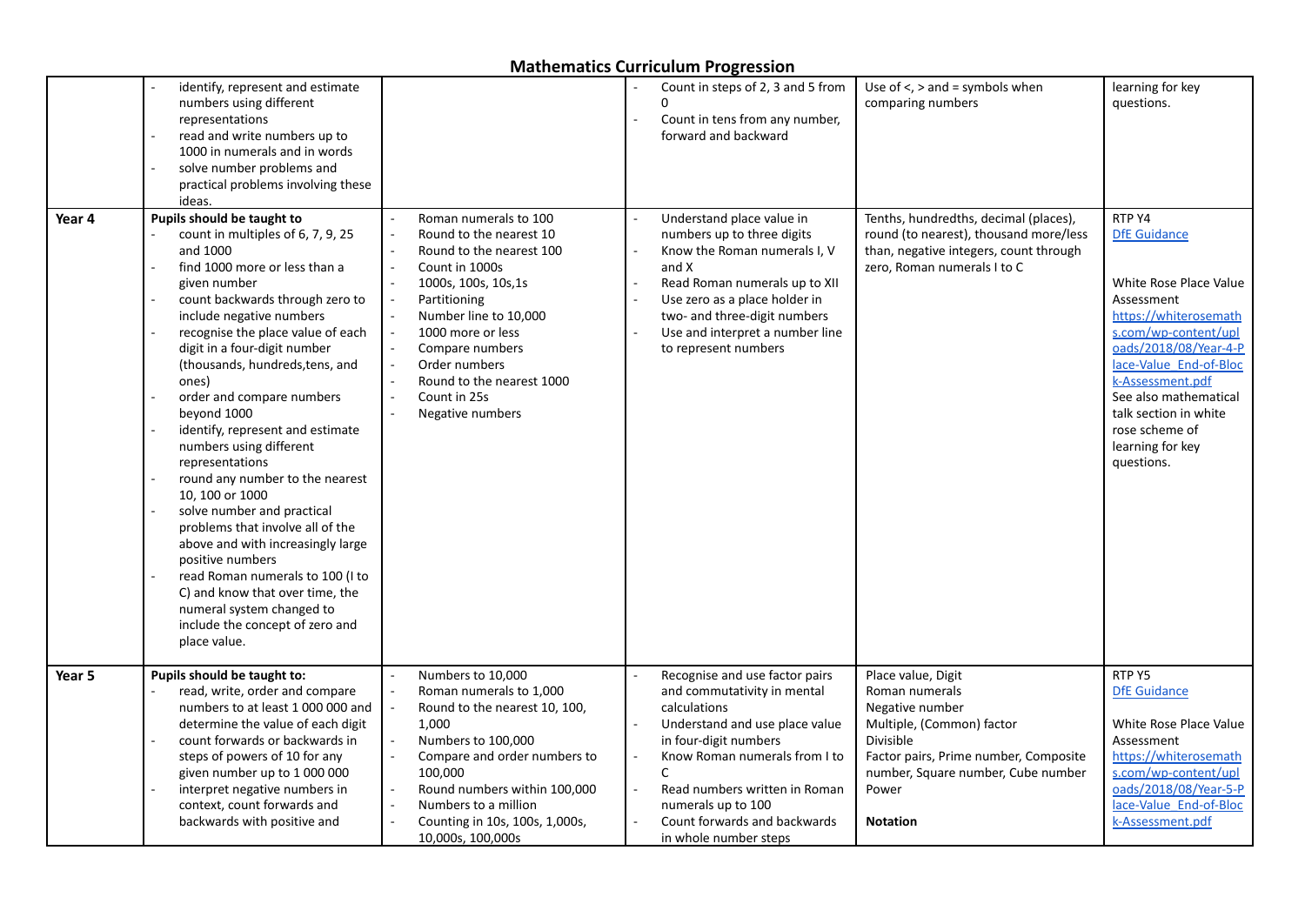|        | negative whole numbers,<br>including through zero<br>round any number up to 1 000<br>000 to the nearest 10, 100, 1000,<br>10 000 and 100 000<br>solve number problems and<br>practical problems that involve all<br>of the above<br>read Roman numerals to 1000 (M)<br>and recognise years written in<br>Roman numerals.                                | Compare and order numbers to<br>one million<br>Round numbers to one million<br>Negative numbers |                                                                                                                                                                                                                                                                             | $52$ is read as '5 to the power of 2' or '5<br>squared' and means '2 lots of 5 multiplied<br>together'<br>$53$ is read as '5 to the power of 3' or '5<br>cubed' and means '3 lots of 5 multiplied<br>together'                        | See also mathematical<br>talk section in white<br>rose scheme of<br>learning for key<br>questions.                                                                                                                                                                                                                |
|--------|---------------------------------------------------------------------------------------------------------------------------------------------------------------------------------------------------------------------------------------------------------------------------------------------------------------------------------------------------------|-------------------------------------------------------------------------------------------------|-----------------------------------------------------------------------------------------------------------------------------------------------------------------------------------------------------------------------------------------------------------------------------|---------------------------------------------------------------------------------------------------------------------------------------------------------------------------------------------------------------------------------------|-------------------------------------------------------------------------------------------------------------------------------------------------------------------------------------------------------------------------------------------------------------------------------------------------------------------|
| Year 6 | Pupils should be taught to:<br>read, write, order and compare<br>numbers up to 10 000 000 and<br>determine the value of each digit<br>round any whole number to a<br>required degree of accuracy<br>use negative numbers in context,<br>and calculate intervals across zero<br>solve number and practical<br>problems that involve all of the<br>above. | Numbers to ten million<br>Compare and order any number<br>Round any number<br>Negative numbers  | Understand and use place value<br>in numbers with up to seven<br>digits<br>Multiply and divide whole<br>numbers by 10, 100, 1000<br>Multiply and divide numbers<br>with one decimal place by 10,<br>100, 1000<br>Know the meaning of 'factor'<br>and 'multiple' and 'prime' | Place value, Digit<br>Negative number<br>(Common) multiple, (Common) factor<br>Divisible<br>Prime number, Composite number<br>Approximate (noun and verb)<br>Round<br>Decimal place<br>Estimate (noun and verb)<br>Accurate, Accuracy | RTP Y6<br><b>DfE</b> Guidance<br>White Rose Number<br>and Place Value<br>Assessment<br>https://whiterosemath<br>s.com/wp-content/upl<br>oads/2018/09/Year-6-P<br>lace-Value End-of-Bloc<br>k-Assessment.pdf<br>See also mathematical<br>talk section in white<br>rose scheme of<br>learning for key<br>questions. |

#### **Threshold Concept: Addition and Subtraction:**

| relationships.<br>by identifying more or less<br>Years | Key concepts<br>in the Early | <b>Addition and Subtraction</b> | I Comparing: Comparison of quantities | <b>Composition:</b> Part-part-whole |  |
|--------------------------------------------------------|------------------------------|---------------------------------|---------------------------------------|-------------------------------------|--|
|--------------------------------------------------------|------------------------------|---------------------------------|---------------------------------------|-------------------------------------|--|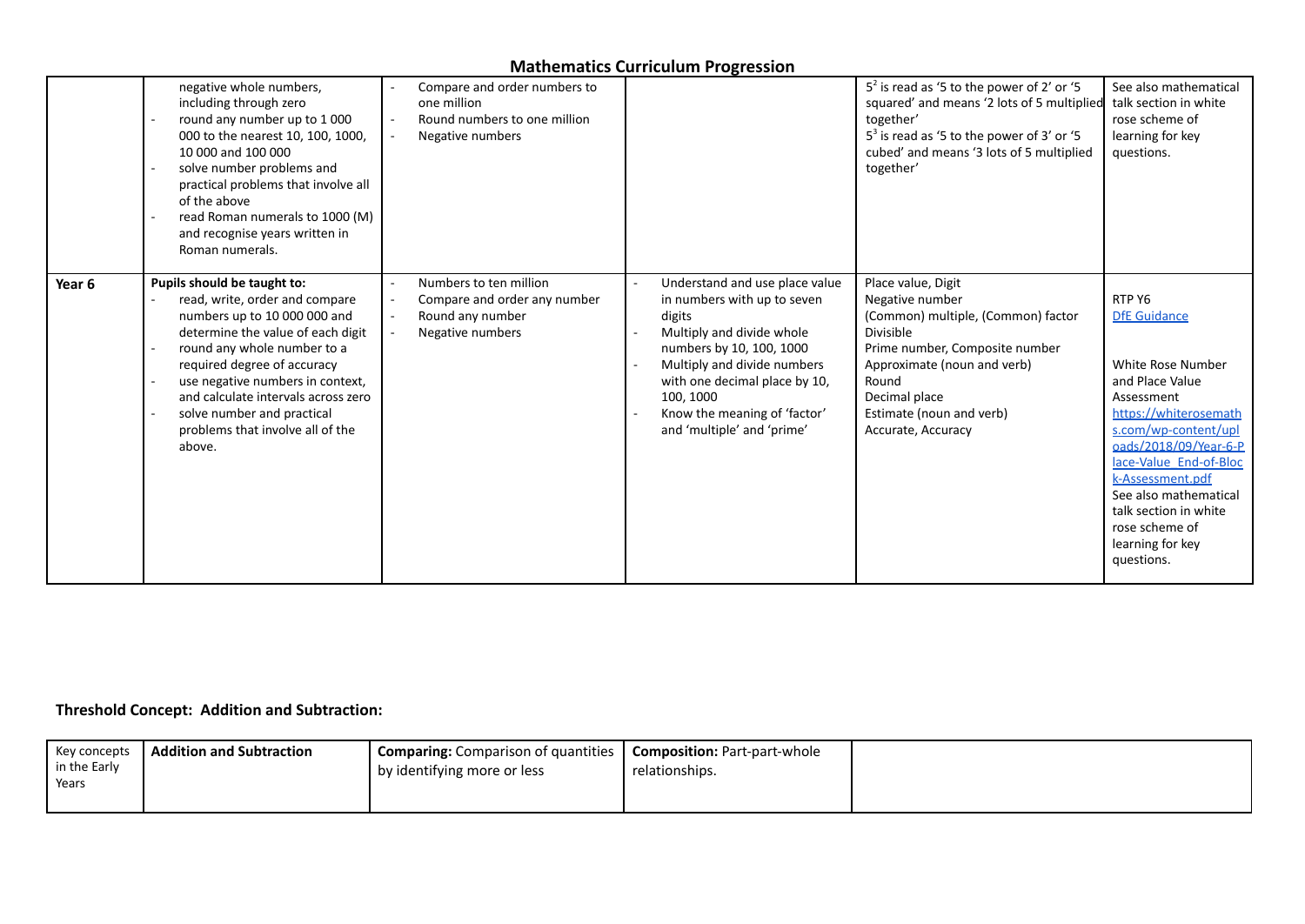|                                                         | <b>Development Matters, National</b><br><b>Curriculum and Statutory</b><br><b>Framework Objectives</b>                                                                                                                                                                                                                                                                                                                                                                                                                                                                                                                                                                                                                                                                                                                                                                                                                                                                                                                                        | <b>Sequence of Learning</b>                                                                                                                                                                                                                                                                                                                                                                                                                                                                                                                          | <b>Essential Prior knowledge for</b><br>recall                                                                                                                                                                                                                                                                                                                  | <b>Vocabulary</b>                                                                                                                                                                                                                                                                                                                                                     | <b>Key Questions for</b><br>assessment                                                                                                                                                                                      |
|---------------------------------------------------------|-----------------------------------------------------------------------------------------------------------------------------------------------------------------------------------------------------------------------------------------------------------------------------------------------------------------------------------------------------------------------------------------------------------------------------------------------------------------------------------------------------------------------------------------------------------------------------------------------------------------------------------------------------------------------------------------------------------------------------------------------------------------------------------------------------------------------------------------------------------------------------------------------------------------------------------------------------------------------------------------------------------------------------------------------|------------------------------------------------------------------------------------------------------------------------------------------------------------------------------------------------------------------------------------------------------------------------------------------------------------------------------------------------------------------------------------------------------------------------------------------------------------------------------------------------------------------------------------------------------|-----------------------------------------------------------------------------------------------------------------------------------------------------------------------------------------------------------------------------------------------------------------------------------------------------------------------------------------------------------------|-----------------------------------------------------------------------------------------------------------------------------------------------------------------------------------------------------------------------------------------------------------------------------------------------------------------------------------------------------------------------|-----------------------------------------------------------------------------------------------------------------------------------------------------------------------------------------------------------------------------|
| <b>Early Years</b><br><b>Foundation</b><br><b>Stage</b> | <b>Early Learning Goal</b><br><b>Numerical Patterns:</b><br><b>Early Learning Goal</b><br>Number:<br>Have a deep understanding of<br>numbers to 10, including the<br>composition of each number.<br>Subitise (recognise quantities<br>$\overline{\phantom{a}}$<br>without counting) up to 5.<br>Automatically recall (without<br>reference to<br>rhymes, counting or other<br>$\overline{\phantom{a}}$<br>aids) number<br>bonds up to 5 (including<br>subtraction facts) and some<br>number bonds to 10, including<br>double facts.<br><b>Numerical Patterns:</b><br>Verbally count beyond 20,<br>$\overline{\phantom{a}}$<br>recognising the pattern of the<br>counting system.<br>Compare quantities up to 10<br>in different contexts,<br>recognising when one<br>quantity is greater than, less<br>than or the same as the other<br>quantity.<br>Explore and represent<br>$\overline{\phantom{a}}$<br>patterns within numbers up to<br>10, including evens and odds,<br>double facts and how<br>quantities can be distributed<br>equally. | Autumn<br>Comparing amounts<br>1 more/less<br><b>Spring</b><br>One less<br>Composition of 4 & 5<br>Equal and unequal<br>Composition of numbers 5 - 2 groups<br>How many all together<br>Composition of number to 5 - 3<br>groups<br>How many are we hiding?<br>Making 6<br>Combining 2 groups<br>Composition of 6,7,8<br>Comparing numbers to 9<br>Bonds to 9<br>Composition of 9 and 10<br>Bonds to 10<br>Counting back from 10<br>Summer<br>Ten frame addition with 10 frames<br>Subtraction from 10 frames<br>Taking away<br>Doubling<br>Grouping | <b>Development Matters 3-4</b><br>Solve real world mathematical<br>problems with numbers up to 5.<br>$4 - 5:$<br>Compare numbers.<br>$\overline{a}$<br>Understand the 'one more<br>than/one less than'<br>relationship between<br>consecutive numbers.<br>Explore the composition of<br>numbers to 10.<br>Automatically recall number<br>bonds for numbers 0-10 | <b>Adding and subtracting</b><br>add, more, and make, sum, total,<br>altogether<br>score<br>double<br>one more, two more, ten more<br>how many more to make?<br>how many more is than?<br>take (away), leave<br>how many are left/left over?<br>how many have gone?<br>one less, two less ten less<br>how many fewer is than?<br>difference between<br>is the same as | With a selection of<br>objects - how many<br>more to make?<br>how many more is<br>than $\dots$ ?<br>how many fewer is<br>than $\dots$ ?<br>Can you add 4 and 5 by<br>counting on?<br>Take away three, how<br>many are left? |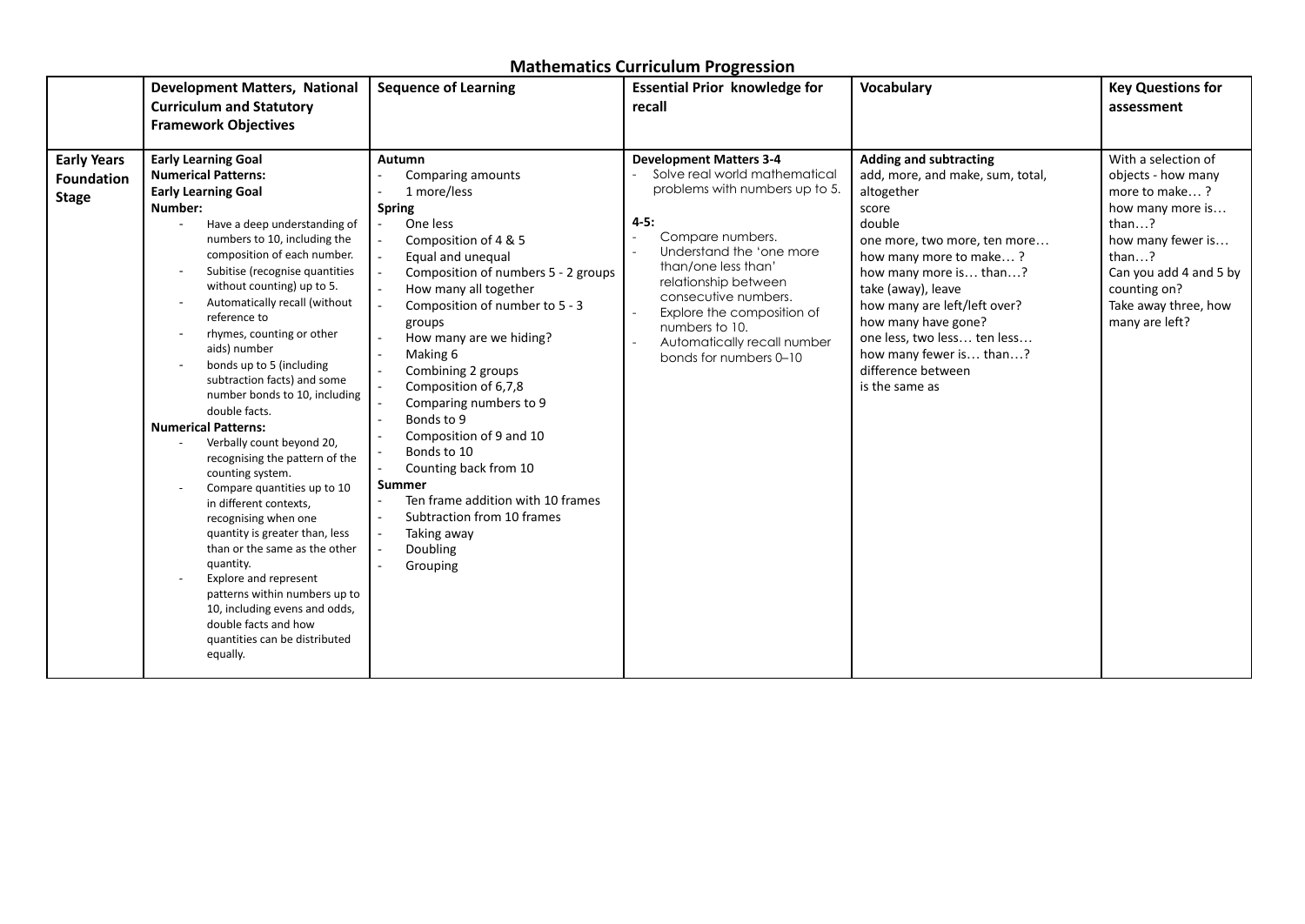| Year 1 | Pupils should be taught to:        | Autumn                                                | Order numbers to 20 accurately<br>$\sim$                    | <b>Addition and subtraction</b>      | White Rose Addition     |
|--------|------------------------------------|-------------------------------------------------------|-------------------------------------------------------------|--------------------------------------|-------------------------|
|        | read, write and interpret          | Part-whole model                                      | Understand how a number line                                | +, add, more, plus                   | and Subtraction         |
|        | mathematical statements            | Addition symbol                                       | is organised                                                | make, sum, total, altogether         | Assessment              |
|        | involving addition $(+)$ ,         | Fact families - addition facts                        | Count accurately from 0 to 21                               | double, near double                  | https://whiterosemath   |
|        | subtraction $(-)$ and equals $(=)$ | Find number bonds for numbers<br>$\sim$               | $\overline{a}$<br>Count up to 20 objects                    | one more, two more ten more          | s.com/resources/assess  |
|        | signs                              | within 10                                             | accurately and attribute the                                | how many more to make?               | ment/primary-assessm    |
|        | represent and use number           | Systematic methods for number                         | correct numeral to label the set                            | how many more is than?               | ent/end-of-block-assess |
|        | bonds and related subtraction      | bonds within 10                                       | Subitise small groups of objects                            | how much more is?                    | ments/                  |
|        | facts within 20                    |                                                       |                                                             |                                      | See also mathematical   |
|        |                                    | Number bonds within 10                                | (i.e. can say how many there are                            | -, subtract, take (away), minus      |                         |
|        | add and subtract one-digit and     | Compare number bonds                                  | without needing to count each                               | leave                                | talk section in white   |
|        | two-digit numbers to 20,           | Addition-adding together                              | individual object.)                                         | how many are left/left over?         | rose scheme of          |
|        | including zero                     | Finding a part<br>$\sim$                              | Understand the 'cardinal' value                             | how many are gone?                   | learning for key        |
|        | solve one-step problems that       | Subtraction - taking away, how many<br>$\overline{a}$ | of a set/ array. (Once it has                               | one less, two less, ten less         | questions.              |
|        | involve addition and               | left? Crossing out                                    | been counted they understand                                | how many fewer is than?              |                         |
|        | subtraction, using concrete        | Introducing the subtraction symbol                    | that they don't need to count                               | how much less is?                    |                         |
|        | objects and pictorial              | Subtraction - finding a part, breaking                | again.)                                                     | difference between                   |                         |
|        | representations, and missing       | apart                                                 | Identify the number that is one                             | half, halve                          |                         |
|        | number problems such as $7 = ?$    | Fact families - the 8 facts                           | more than a number                                          | $=$ , equals, sign, is the same as   |                         |
|        | $-9.$                              | Subtraction - counting back                           | Identify the number that is one                             |                                      |                         |
|        |                                    | Subtraction - finding the difference                  | less than a number                                          |                                      |                         |
|        |                                    | Comparing addition and subtraction                    | Know addition and subtraction                               |                                      |                         |
|        |                                    | statements a+b>c                                      | facts to and from 10                                        |                                      |                         |
|        |                                    | Comparing addition and subtraction                    | Know addition and subtraction                               |                                      |                         |
|        |                                    | statements a+b>c+d                                    | facts within 10                                             |                                      |                         |
|        |                                    | <b>Spring</b>                                         | Know addition and subtraction                               |                                      |                         |
|        |                                    | Adding by counting on                                 | facts to and from 20                                        |                                      |                         |
|        |                                    | Find & make number bonds                              | Know addition and subtraction                               |                                      |                         |
|        |                                    | Add by making 10                                      | facts within 20                                             |                                      |                         |
|        |                                    | Subtraction - Not crossing 10                         | Pupils need to be able to count<br>$\overline{\phantom{a}}$ |                                      |                         |
|        |                                    | <b>Related facts</b>                                  | on and back in ones from any                                |                                      |                         |
|        |                                    | Compare number sentence                               | given number to 20.                                         |                                      |                         |
|        |                                    |                                                       | Pupils need to be able to read,                             |                                      |                         |
|        |                                    |                                                       | write and order numbers to at                               |                                      |                         |
|        |                                    |                                                       | least 20                                                    |                                      |                         |
|        |                                    |                                                       |                                                             |                                      |                         |
| Year 2 | Pupils should be taught to:        | Fact families - addition and                          | Understand the value of digits<br>$\overline{\phantom{a}}$  | <b>Addition and subtraction</b>      | White Rose Addition     |
|        | solve problems with addition       | subtraction bonds to 20                               | in two-digit numbers                                        | +, add, <i>addition</i> , more, plus | and Subtraction         |
|        | and subtraction: using concrete    | <b>Check calculations</b>                             | Interpret a mathematical                                    | make, sum, total, altogether         | Assessment              |
|        | objects and pictorial              | Compare number sentences<br>$\overline{\phantom{a}}$  | statement involving the symbols                             | double, near double                  | https://whiterosemath   |
|        | representations, including those   | <b>Related facts</b><br>$\overline{\phantom{a}}$      | $+$ and = or $-$ and =                                      | one more, two more ten more one      | s.com/wp-content/uplo   |
|        | involving numbers, quantities      | Bonds to 100 (tens)                                   | Add and subtract one- and                                   | hundred more                         | ads/2018/09/Year-2-Ad   |
|        | and measures applying their        | Add and subtract 1s                                   | two-digit numbers to 20,                                    | how many more to make?               | dition-and-Subtraction. |
|        | increasing knowledge of mental     | 10 more and 10 less                                   | including 0                                                 | how many more is than?               | pdf                     |
|        | and written methods recall and     | Add and subtract 10s                                  |                                                             | how much more is?                    | See also mathematical   |
|        | use addition and subtraction       | Add a 2-digit and 1-digit number -                    |                                                             | -, subtract, take away, minus        | talk section in white   |
|        | facts to 20 fluently, and derive   | crossing 10                                           |                                                             | leave, how many are left/left over?  | rose scheme of          |
|        | and use related facts up to 100    | Subtract a 1-digit number from a                      |                                                             | one less, two less ten less one      | learning for key        |
|        |                                    | 2-digit number - crossing ten                         |                                                             | hundred less                         | questions.              |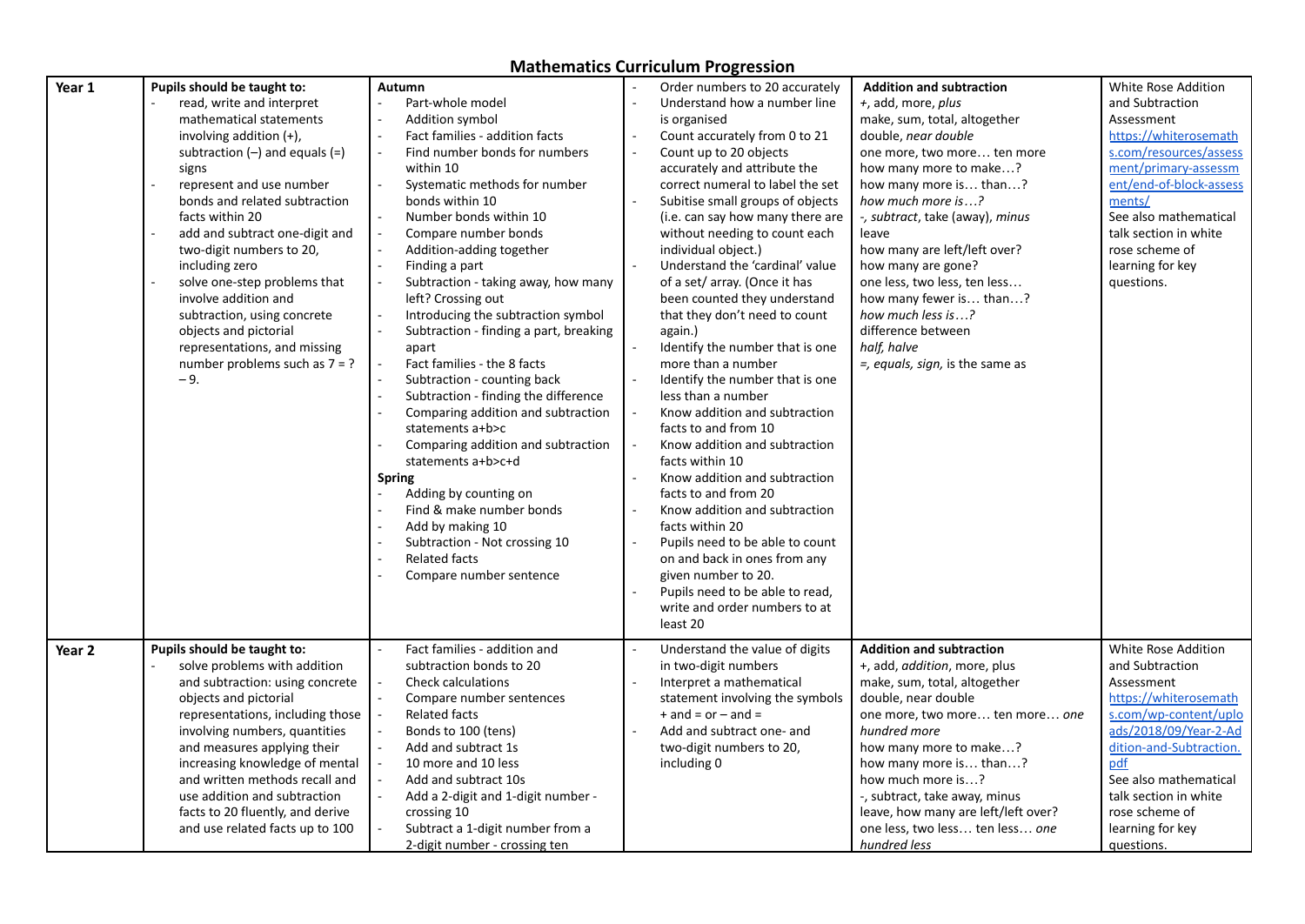|        | add and subtract numbers using<br>concrete objects, pictorial<br>representations, and mentally,<br>including: a two-digit number<br>and ones; a two-digit number<br>and tens; two two-digit<br>numbers; adding three<br>one-digit numbers<br>show that addition of two<br>numbers can be done in any<br>order (commutative) and<br>subtraction of one number<br>from another cannot<br>recognise and use the inverse<br>relationship between addition<br>and subtraction and use this to<br>check calculations and solve<br>missing number problems.                 | Add two 2-digit numbers - not<br>crossing ten - add ones and add tens<br>Add two 2-digit numbers - crossing<br>tens - add ones and add tens<br>Subtract a 2-digit number from a<br>2-digit number - not crossing ten<br>Subtract a 2-digit number from a<br>2-digit number - crossing ten -<br>subtract ones and tens<br>Bonds to 100 (tens and ones)<br>$\sim$<br>Add three 1-digit numbers                                                                                                                                                                                                                                                                                                                                                                                                                                                                                                                                                                                                          |                                                                                                                                                                                                                                                                            | how many less is than?<br>how much fewer is?<br>difference between<br>half, halve<br>=, equals, sign, is the same as<br>tens boundary                                                    |                                                                                                                                                                                                                                                                         |
|--------|----------------------------------------------------------------------------------------------------------------------------------------------------------------------------------------------------------------------------------------------------------------------------------------------------------------------------------------------------------------------------------------------------------------------------------------------------------------------------------------------------------------------------------------------------------------------|-------------------------------------------------------------------------------------------------------------------------------------------------------------------------------------------------------------------------------------------------------------------------------------------------------------------------------------------------------------------------------------------------------------------------------------------------------------------------------------------------------------------------------------------------------------------------------------------------------------------------------------------------------------------------------------------------------------------------------------------------------------------------------------------------------------------------------------------------------------------------------------------------------------------------------------------------------------------------------------------------------|----------------------------------------------------------------------------------------------------------------------------------------------------------------------------------------------------------------------------------------------------------------------------|------------------------------------------------------------------------------------------------------------------------------------------------------------------------------------------|-------------------------------------------------------------------------------------------------------------------------------------------------------------------------------------------------------------------------------------------------------------------------|
| Year 3 | Pupils should be taught to:<br>add and subtract numbers<br>mentally, including: a<br>three-digit number and ones; a<br>three-digit number and tens; a<br>three-digit number and<br>hundreds; add and subtract<br>numbers with up to three digits,<br>using formal written methods<br>of columnar addition and<br>subtraction<br>estimate the answer to a<br>calculation and use inverse<br>operations to check answers<br>solve problems, including<br>missing number problems,<br>using number facts, place value,<br>and more complex addition and<br>subtraction. | Add and subtract multiples of 100<br>Add and subtract 3-digit and 1-digit<br>numbers - not crossing 10<br>Add 3-digit and 1-digit numbers -<br>crossing 10<br>Subtract a 1-digit number from a<br>3-digit number - crossing 10<br>Add and subtract 3-digit and 2-digit<br>numbers -not crossing 100<br>Add 3-digit and 2-digit numbers -<br>crossing 100<br>Subtract a 2-digit number from a<br>3-digit number - crossing 100<br>Add and subtract 100s<br>$\omega$<br>$\sim$<br>Spot the pattern - making it explicit<br>$\bar{z}$<br>Add and subtract 2-digit and 3-digit<br>numbers - not crossing 10 or 100<br>Add a 2-digit and 3-digit number -<br>crossing 10 and 100<br>Subtract a 2-digit number from a<br>3-digit number - crossing 10 or 100<br>Add two 3-digit numbers - not<br>crossing 10 or 100<br>Add two 3-digit numbers - crossing<br>10 or 100<br>Subtract a 3-digit number from a<br>3-digit number - no exchange<br>Subtract a 3-digit number from a<br>3-digit number - exchange | Know that addition and<br>$\sim$<br>subtraction are inverse<br>operations<br>Recall addition and subtraction<br>facts to 20<br>Derive addition and subtraction<br>$\sim$<br>facts to 100<br>Add and subtract two-digit<br>$\sim$<br>numbers and ones (or tens)<br>mentally | Calculation, Calculate<br>Addition, Subtraction<br>Sum, Total, Difference, Minus, Less<br>Column addition, Column subtraction<br>Exchange<br>Operation<br>Estimate<br>Inverse, Operation | White Rose Addition<br>and Subtraction<br>Assessment<br>https://whiterosemath<br>s.com/wp-content/uplo<br>ads/2018/09/Year-3-Ad<br>dition-and-Subtraction.<br>pdf<br>See also mathematical<br>talk section in white<br>rose scheme of<br>learning for key<br>questions. |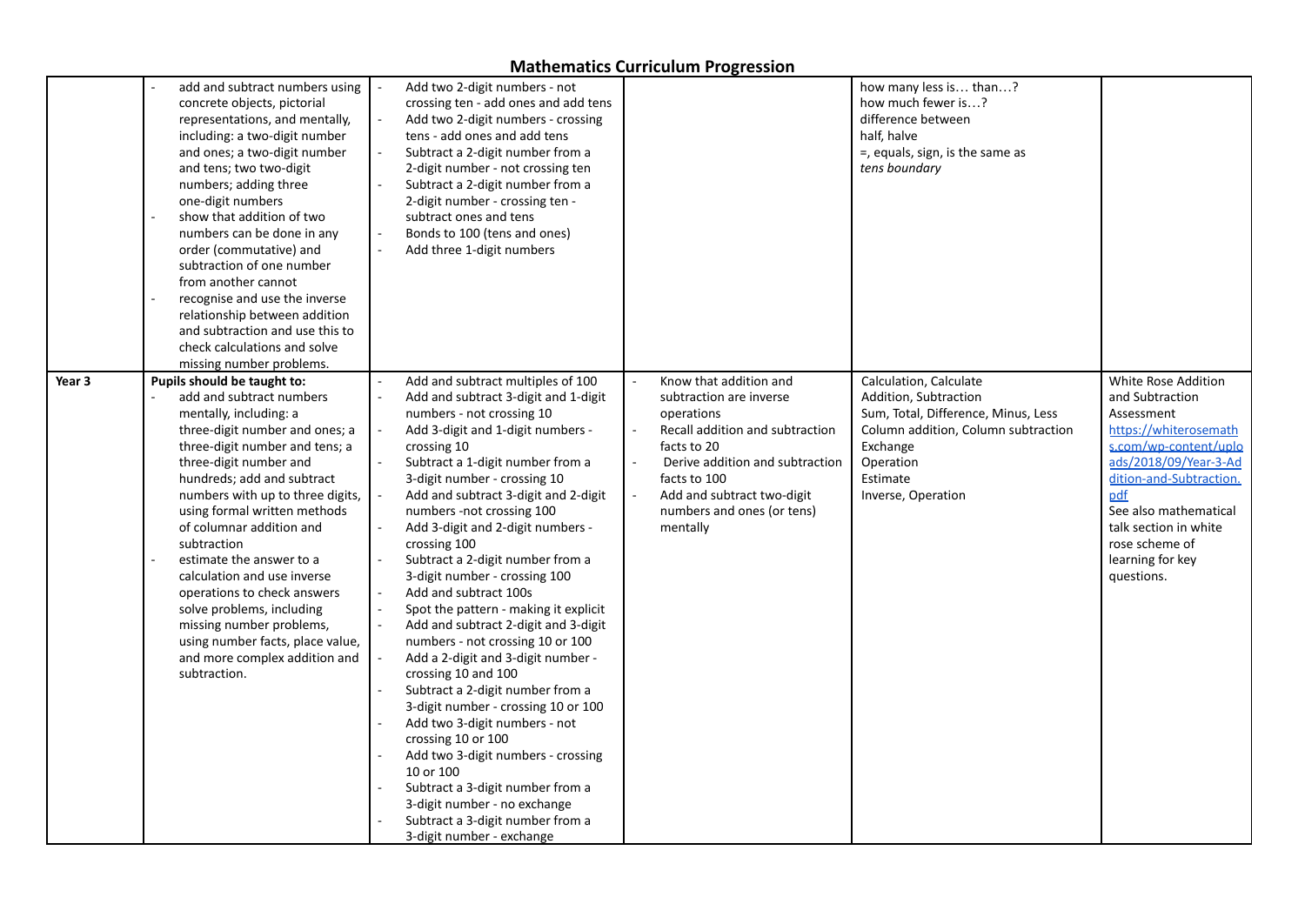|        |                                                       |                              | Estimate answers to calculations    |        |                                         |                         |                                  |
|--------|-------------------------------------------------------|------------------------------|-------------------------------------|--------|-----------------------------------------|-------------------------|----------------------------------|
|        |                                                       | Check                        |                                     |        |                                         |                         |                                  |
| Year 4 | Pupils should be taught to:                           |                              | Add and subtract 1s, 10s, 100s, and | $\sim$ | Find 100 more or less than a            | Addition                | White Rose Addition              |
|        | add and subtract numbers with                         | 1000s                        |                                     |        | given number                            | Subtraction             | and Subtraction                  |
|        | up to 4 digits using the formal                       |                              | Add two 4-digit numbers - no        | $\sim$ | Use column addition and                 | Sum. Total              | Assessment                       |
|        | written methods of columnar                           | exchange                     |                                     |        | subtraction for numbers up to           | Difference, Minus, Less | https://whiterosemath            |
|        | addition and subtraction where                        |                              | Add two 4-digit numbers - one       |        | three digits                            | Column addition         | s.com/wp-content/uplo            |
|        | appropriate estimate and use                          | exchange                     |                                     |        |                                         | Column subtraction      | ads/2018/10/Year-4-Ad            |
|        | inverse operations to check                           |                              | Add two 4-digit numbers - more than |        |                                         | Exchange                | dition-and-Subtraction           |
|        | answers to a calculation                              | one exchange                 |                                     |        |                                         | Operation               | v <sub>2.pdf</sub>               |
|        | solve addition and subtraction                        |                              | Subtract two 4-digit numbers - no   |        |                                         | Estimate                | See also mathematical            |
|        | two-step problems in contexts,                        | exchange                     |                                     |        |                                         |                         | talk section in white            |
|        | deciding which operations and                         |                              | Subtract two 4-digit numbers - one  |        |                                         |                         | rose scheme of                   |
|        | methods to use and why.                               | exchange                     |                                     |        |                                         |                         | learning for key                 |
|        |                                                       |                              | Subtract two 4-digit numbers - more |        |                                         |                         | questions.                       |
|        |                                                       | than one exchange            |                                     |        |                                         |                         |                                  |
|        |                                                       | <b>Efficient subtraction</b> |                                     |        |                                         |                         |                                  |
|        |                                                       | <b>Estimate answers</b>      |                                     |        |                                         |                         |                                  |
|        |                                                       | Checking strategies          |                                     |        |                                         |                         |                                  |
| Year 5 | Pupils should be taught to:                           |                              | Add whole numbers with more than    |        | Add and subtract numbers                | Addition                | White Rose Addition              |
|        | add and subtract whole                                | 4 digits (column method)     |                                     |        | mentally, including a three-digit       | Subtraction             | and Subtraction                  |
|        | numbers with more than 4                              |                              | Subtract whole numbers with more    |        | number and ones, tens or                | Sum, Total              | Assessment                       |
|        | digits, including using formal                        |                              | than 4 digits (column method)       |        | hundreds                                | Difference, Minus, Less | https://whiterosemath            |
|        | written methods (columnar                             |                              | Round to estimate and approximate   |        | Use column addition and                 | Column addition         | s.com/wp-content/uplo            |
|        | addition and subtraction)<br>add and subtract numbers |                              | Inverse operations (addition and    |        | subtraction for numbers up to           | Column subtraction      | ads/2018/10/Year-5-Ad            |
|        |                                                       | subtraction)                 |                                     |        | four digits<br>Estimate the answer to a | Exchange                | dition-and-Subtraction<br>v2.pdf |
|        | mentally with increasingly large<br>numbers           | problems                     | Multi-step addition and subtraction |        | calculation                             | Operation<br>Estimate   | See also mathematical            |
|        | use rounding to check answers                         |                              |                                     |        |                                         |                         | talk section in white            |
|        | to calculations and determine.                        |                              |                                     |        |                                         |                         | rose scheme of                   |
|        | in the context of a problem,                          |                              |                                     |        |                                         |                         | learning for key                 |
|        | levels of accuracy                                    |                              |                                     |        |                                         |                         | questions.                       |
|        | solve addition and subtraction                        |                              |                                     |        |                                         |                         |                                  |
|        | multi-step problems in                                |                              |                                     |        |                                         |                         |                                  |
|        | contexts, deciding which                              |                              |                                     |        |                                         |                         |                                  |
|        | operations and methods to use                         |                              |                                     |        |                                         |                         |                                  |
|        | and why.                                              |                              |                                     |        |                                         |                         |                                  |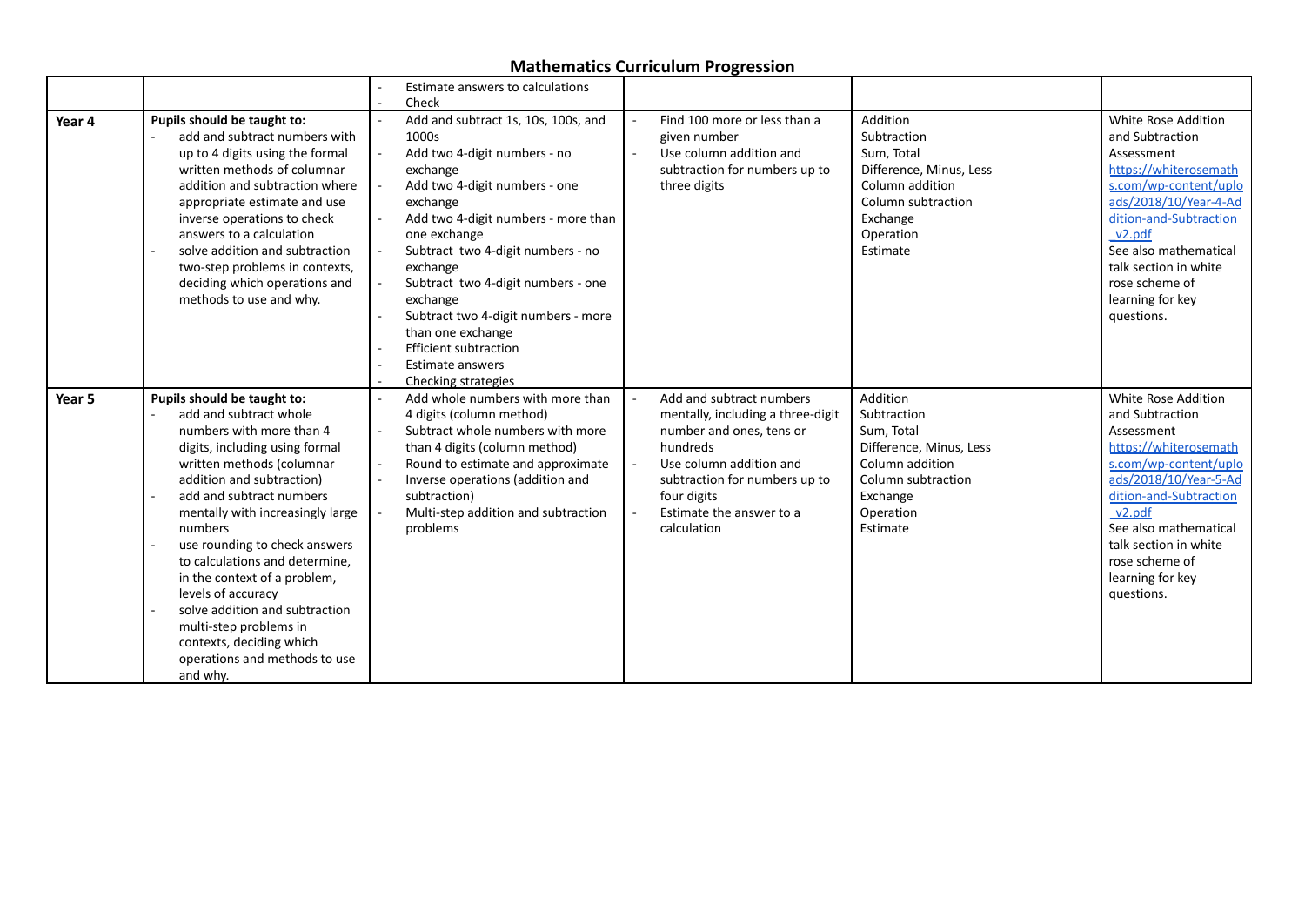| Year 6 | Pupils should be taught to:<br>perform mental calculations,<br>including with mixed operations<br>and large numbers<br>use their knowledge of the<br>order of operations to carry out<br>calculations involving the four<br>operations<br>solve addition and subtraction<br>$\overline{\phantom{a}}$<br>multi-step problems in<br>contexts, deciding which<br>operations and methods to use<br>and why<br>solve problems involving<br>addition, subtraction,<br>multiplication and division<br>use estimation to check<br>$\overline{a}$<br>answers to calculations and<br>determine, in the context of a | Add and subtraction whole numbers | Use column addition and<br>subtraction for numbers with<br>more than four digits | Addition<br>Subtraction<br>Sum, Total<br>Difference, Minus, Less<br>Column addition<br>Column subtraction<br>Exchange<br>Operation<br>Estimate | White Rose Four<br><b>Operations Assessment</b><br>https://whiterosemath<br>s.com/wp-content/uplo<br>ads/2018/10/Year-6-Fo<br>ur-Operations-A v2.pdf<br>Assessment B<br>https://whiterosemath<br>s.com/wp-content/uplo<br>ads/2018/10/Mini-Asse<br>ssment-Block-3 Year-6-<br>Four-Operations-B v2.<br>pdf<br>See also mathematical<br>talk section in white<br>rose scheme of<br>learning for key<br>questions. |
|--------|-----------------------------------------------------------------------------------------------------------------------------------------------------------------------------------------------------------------------------------------------------------------------------------------------------------------------------------------------------------------------------------------------------------------------------------------------------------------------------------------------------------------------------------------------------------------------------------------------------------|-----------------------------------|----------------------------------------------------------------------------------|------------------------------------------------------------------------------------------------------------------------------------------------|-----------------------------------------------------------------------------------------------------------------------------------------------------------------------------------------------------------------------------------------------------------------------------------------------------------------------------------------------------------------------------------------------------------------|
|        | problem, an appropriate degree<br>of accuracy.                                                                                                                                                                                                                                                                                                                                                                                                                                                                                                                                                            |                                   |                                                                                  |                                                                                                                                                |                                                                                                                                                                                                                                                                                                                                                                                                                 |

# **Threshold Concept : Multiplication and Division:**

| <b>Key Concepts</b><br>in Early Years                   | <b>Multiplying and Dividing</b>                                                                                                                                                                                        |                                                                                                                                                                                  |                                                                                                                                                                                                         |                                                                                                 |                                                                                                                   |
|---------------------------------------------------------|------------------------------------------------------------------------------------------------------------------------------------------------------------------------------------------------------------------------|----------------------------------------------------------------------------------------------------------------------------------------------------------------------------------|---------------------------------------------------------------------------------------------------------------------------------------------------------------------------------------------------------|-------------------------------------------------------------------------------------------------|-------------------------------------------------------------------------------------------------------------------|
|                                                         | <b>Development Matters and</b><br><b>National Curriculum Objectives</b>                                                                                                                                                | <b>Sequence of Learning</b>                                                                                                                                                      | <b>Essential Prior knowledge for</b><br>recall                                                                                                                                                          | Vocabulary                                                                                      | <b>Key Questions for</b><br>assessment                                                                            |
| <b>Early Years</b><br><b>Foundation</b><br><b>Stage</b> | <b>Early Learning Goal:</b><br><b>Numerical Patterns:</b><br>Explore and represent patterns.<br>within numbers up to 10, including<br>evens and odds, double facts and<br>how quantities can be distributed<br>equally | Combining 2 groups<br>$\overline{\phantom{a}}$<br>Combining 3 groups<br>$\overline{\phantom{a}}$<br>Doubling<br>$\overline{\phantom{a}}$<br>Sharing and grouping<br>Odd and even | <b>Development Matters</b><br>$3-4:$<br>Solve real world mathematical<br>problems with numbers up to<br>C.<br>4-5:<br>Count objects, actions and sounds<br>Explore the composition of<br>numbers to 10. | sharing<br>doubling<br>halving number<br>patterns<br>groups of<br>lots of<br>how many?<br>equal | What is double?<br>What is half of?<br>Can you share these<br>object between?<br>Count in steps of 2, 5<br>and 10 |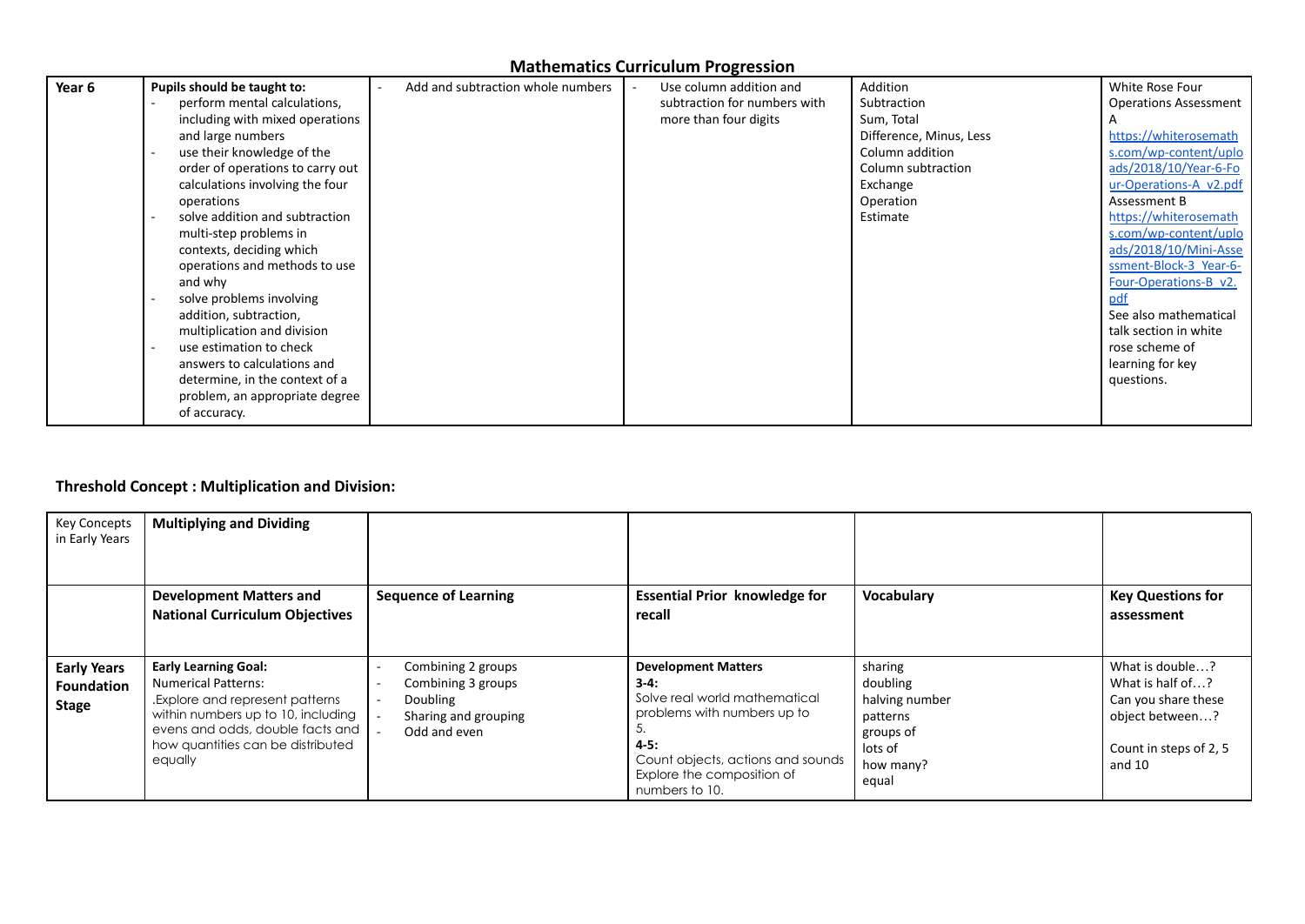| Year 1 | Pupils should be taught to:<br>solve one-step problems<br>involving multiplication and<br>division, by calculating the<br>answer using concrete objects,<br>pictorial representations and<br>arrays with the support of the<br>teacher.                                                                                                                                                                                                                                                                                                                                                                                                                                                                                                                    | Count in 10s<br>Make equal groups<br>Add equal groups<br>Make arrays<br>Make doubles<br>Make equal groups - grouping<br>Make equal groups - sharing                                                                                                                                                                                                                                            | Pupils need to be able to read,<br>write and order numbers to at<br>least 20<br>Subitise small groups of objects<br>(i.e. can say how many there<br>are without needing to count<br>each individual object.)                                                                                                      | Once, twice, three, five times, multiple<br>of times<br>Multiply, multiply by, repeated addition,<br>array, row, column, double, halve, share,<br>share equally, group in pairs, threes,<br>etc., equal groups of, divide, divided by,<br>left over                                                                                                                                                                  | White Rose<br>Multiplication and<br><b>Division Assessment</b><br>https://whiterosemath<br>s.com/resources/asses<br>sment/primary-assess<br>ment/end-of-block-ass<br>essments/<br>See also mathematical<br>talk section in white<br>rose scheme of<br>learning for key<br>questions.                                                                                     |
|--------|------------------------------------------------------------------------------------------------------------------------------------------------------------------------------------------------------------------------------------------------------------------------------------------------------------------------------------------------------------------------------------------------------------------------------------------------------------------------------------------------------------------------------------------------------------------------------------------------------------------------------------------------------------------------------------------------------------------------------------------------------------|------------------------------------------------------------------------------------------------------------------------------------------------------------------------------------------------------------------------------------------------------------------------------------------------------------------------------------------------------------------------------------------------|-------------------------------------------------------------------------------------------------------------------------------------------------------------------------------------------------------------------------------------------------------------------------------------------------------------------|----------------------------------------------------------------------------------------------------------------------------------------------------------------------------------------------------------------------------------------------------------------------------------------------------------------------------------------------------------------------------------------------------------------------|--------------------------------------------------------------------------------------------------------------------------------------------------------------------------------------------------------------------------------------------------------------------------------------------------------------------------------------------------------------------------|
| Year 2 | Pupils should be taught to:<br>recall and use multiplication<br>and division facts for the 2, 5<br>and 10 multiplication tables,<br>including recognising odd and<br>even numbers<br>calculate mathematical<br>statements for multiplication<br>and division within the<br>multiplication tables and write<br>them using the multiplication<br>$(x)$ , division $(\div)$ and equals $(=)$<br>signs<br>show that multiplication of two<br>numbers can be done in any<br>order (commutative) and<br>division of one number by<br>another cannot<br>solve problems involving<br>multiplication and division,<br>using materials, arrays,<br>repeated addition, mental<br>methods, and multiplication<br>and division facts, including<br>problems in contexts | Autumn<br>Recognise equal groups<br>Make equal groups<br>Add equal groups<br>Multiplication sentences using the X<br>symbol<br>Multiplication sentences from<br>pictures<br>Use arrays<br>2 times-table<br>5 times-table<br>10 times-table<br><b>Spring</b><br>Make equal groups - sharing<br>MAke equal groups - grouping<br>Divide by 2<br>Odd & even numbers<br>Divide by 5<br>Divide by 10 | Count from zero in 2s, 5s and<br>10 <sub>s</sub><br>Use concrete objects to solve<br>problems involving<br>multiplication and division<br>Use pictorial representations to<br>solve problems involving<br>multiplication and division<br>Use arrays to solve problems<br>involving multiplication and<br>division | lots of, groups of<br>x, times, multiply, multiplied by<br>multiple of<br>once, twice, three times,<br>four times, five times ten times<br>times as (big, long, wide and so on)<br>repeated addition<br>array<br>row, column<br>double, halve<br>share, share equally<br>one each, two each, three each<br>group in pairs, threes tens<br>equal groups of<br>÷, divide, divided by, divided into, left,<br>left over | White Rose<br>Multiplication<br>Assessment<br>https://whiterosemath<br>s.com/wp-content/upl<br>oads/2018/11/Year-2-<br>Multiplication-1.pdf<br><b>Division Assessment</b><br>https://whiterosemath<br>s.com/wp-content/upl<br>oads/2019/01/Year-2-<br>Division.pdf<br>See also mathematical<br>talk section in white<br>rose scheme of<br>learning for key<br>questions. |
| Year 3 | Pupils should be taught to:<br>recall and use multiplication                                                                                                                                                                                                                                                                                                                                                                                                                                                                                                                                                                                                                                                                                               | Autumn<br>Multiplication - equal groups                                                                                                                                                                                                                                                                                                                                                        | Recall multiplication and<br>division facts for 2, 5 and 10                                                                                                                                                                                                                                                       | Calculation<br>Calculate                                                                                                                                                                                                                                                                                                                                                                                             | White Rose<br>Multiplication and                                                                                                                                                                                                                                                                                                                                         |
|        | and division facts for the 3, 4                                                                                                                                                                                                                                                                                                                                                                                                                                                                                                                                                                                                                                                                                                                            | multiply by 3                                                                                                                                                                                                                                                                                                                                                                                  | multiplication tables                                                                                                                                                                                                                                                                                             | Mental arithmetic                                                                                                                                                                                                                                                                                                                                                                                                    | <b>Division Assessment</b>                                                                                                                                                                                                                                                                                                                                               |
|        | and 8 multiplication tables<br>write and calculate                                                                                                                                                                                                                                                                                                                                                                                                                                                                                                                                                                                                                                                                                                         | $\sim$<br>divide by 3<br>The 3 times table                                                                                                                                                                                                                                                                                                                                                     | Understand that multiplication<br>and division are inverse                                                                                                                                                                                                                                                        | Multiplication table, Times table<br>Multiply, Multiplication                                                                                                                                                                                                                                                                                                                                                        | Autumn -<br>https://whiterosemath                                                                                                                                                                                                                                                                                                                                        |
|        | mathematical statements for                                                                                                                                                                                                                                                                                                                                                                                                                                                                                                                                                                                                                                                                                                                                | Multiply by 4                                                                                                                                                                                                                                                                                                                                                                                  | operations                                                                                                                                                                                                                                                                                                        | <b>Times</b>                                                                                                                                                                                                                                                                                                                                                                                                         | s.com/wp-content/upl                                                                                                                                                                                                                                                                                                                                                     |
|        | multiplication and division                                                                                                                                                                                                                                                                                                                                                                                                                                                                                                                                                                                                                                                                                                                                | Divide by 4                                                                                                                                                                                                                                                                                                                                                                                    | Understand that multiplication                                                                                                                                                                                                                                                                                    | Product                                                                                                                                                                                                                                                                                                                                                                                                              | oads/2018/10/Mini-As                                                                                                                                                                                                                                                                                                                                                     |
|        | using the multiplication tables                                                                                                                                                                                                                                                                                                                                                                                                                                                                                                                                                                                                                                                                                                                            | The 4 times table                                                                                                                                                                                                                                                                                                                                                                              | is commutative                                                                                                                                                                                                                                                                                                    | Commutative                                                                                                                                                                                                                                                                                                                                                                                                          | sessment-Block-3 Year                                                                                                                                                                                                                                                                                                                                                    |
|        | that they know, including for                                                                                                                                                                                                                                                                                                                                                                                                                                                                                                                                                                                                                                                                                                                              | Multiply by 8                                                                                                                                                                                                                                                                                                                                                                                  |                                                                                                                                                                                                                                                                                                                   | Divide, Division                                                                                                                                                                                                                                                                                                                                                                                                     |                                                                                                                                                                                                                                                                                                                                                                          |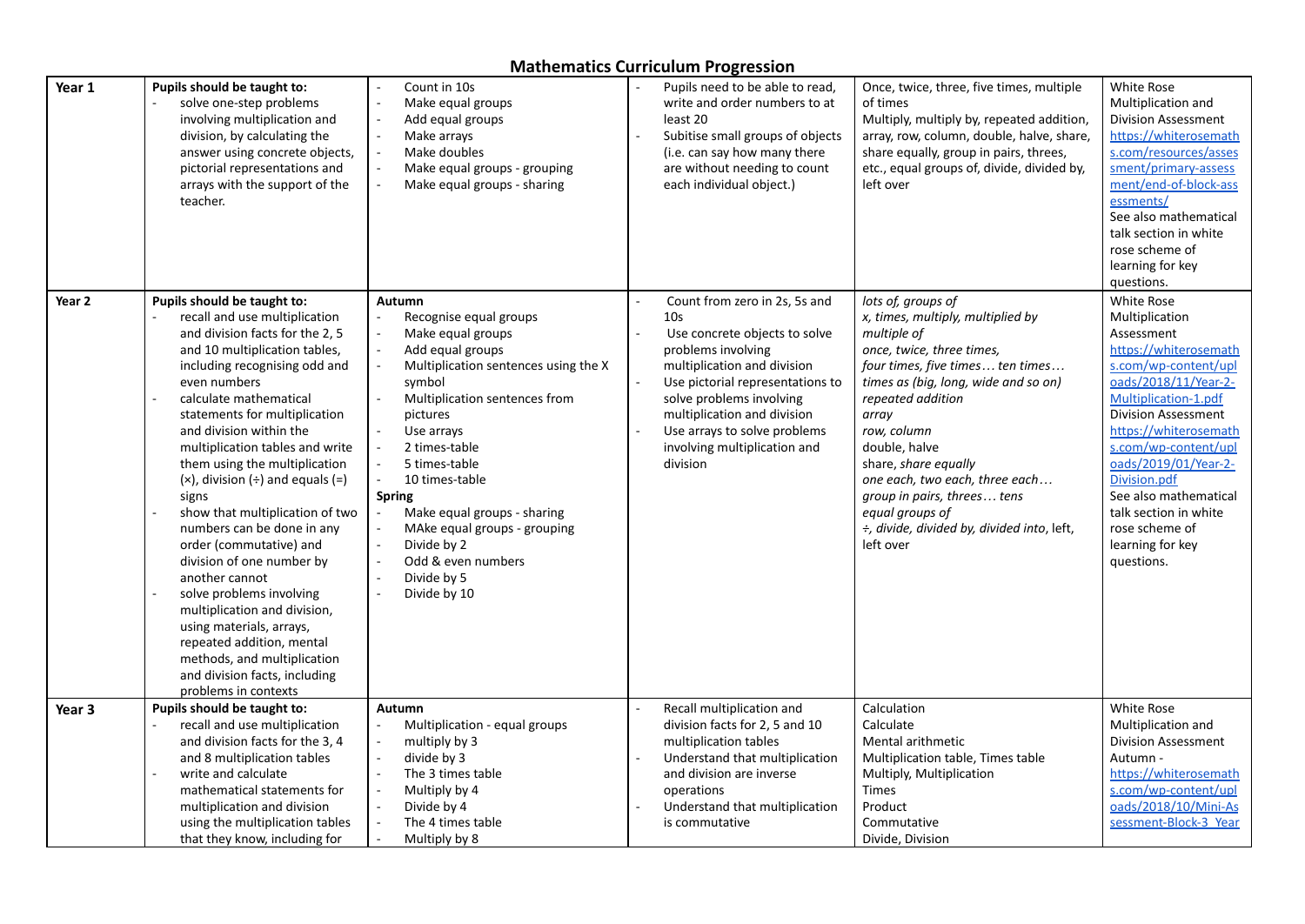| one-digit numbers,<br>to m objects.                                                                                                                     | two-digit numbers times<br>using mental and progressing<br><b>Spring</b><br>to formal written methods<br>solve problems, including<br>missing number problems,<br>involving multiplication and<br>division, including positive<br>integer scaling problems and<br>correspondence problems in<br>which n objects are connected                                                                                                                                                                                                                                                                                                 | Divide by 8<br>The 8 times table<br>Comparing statements<br><b>Related calculation</b><br>Multiply 2-digits by 1 digit<br>Divide 2 digits by 1 digit<br><b>Scaling</b><br>How many ways?                                                                                                                                                                                                                                                                                                                                                                                             |                                                                                                                                                                           | Inverse<br>Operation<br>Estimate                                                                                                                                                                             | -3-Multiplication-and-<br>Division.pdf<br>Spring -<br>https://whiterosemath<br>s.com/wp-content/upl<br>oads/2019/01/Year-3-<br>Multiplication-and-Divi<br>sion.pdf<br>See also mathematical<br>talk section in white<br>rose scheme of<br>learning for key<br>questions.                                                                                                                                                                                                                                                                                                                                                                                                                                                 |
|---------------------------------------------------------------------------------------------------------------------------------------------------------|-------------------------------------------------------------------------------------------------------------------------------------------------------------------------------------------------------------------------------------------------------------------------------------------------------------------------------------------------------------------------------------------------------------------------------------------------------------------------------------------------------------------------------------------------------------------------------------------------------------------------------|--------------------------------------------------------------------------------------------------------------------------------------------------------------------------------------------------------------------------------------------------------------------------------------------------------------------------------------------------------------------------------------------------------------------------------------------------------------------------------------------------------------------------------------------------------------------------------------|---------------------------------------------------------------------------------------------------------------------------------------------------------------------------|--------------------------------------------------------------------------------------------------------------------------------------------------------------------------------------------------------------|--------------------------------------------------------------------------------------------------------------------------------------------------------------------------------------------------------------------------------------------------------------------------------------------------------------------------------------------------------------------------------------------------------------------------------------------------------------------------------------------------------------------------------------------------------------------------------------------------------------------------------------------------------------------------------------------------------------------------|
| Pupils should be taught to:<br>Year 4<br>tables up to $12 \times 12$<br>numbers<br>calculations<br>multiply two-digit and<br>written layout<br>objects. | recall multiplication and<br>division facts for multiplication<br>use place value, known and<br>derived facts to multiply and<br>divide mentally, including:<br>multiplying by 0 and 1; dividing<br>by 1; multiplying together three<br>recognise and use factor pairs<br>and commutativity in mental<br>three-digit numbers by a<br>one-digit number using formal<br>solve problems involving<br>multiplying and adding,<br>including using the distributive<br>law to multiply two digit<br>numbers by one digit, integer<br>scaling problems and harder<br>correspondence problems such<br>as n objects are connected to m | Multiply by 10<br>Multiply by 100<br>Divide by 10<br>Divide by 100<br>Multiply by 1 and 0<br>Divide by 1<br>Multiply and divide by 6<br>6 times table and division facts<br>Multiply and divide by 9<br>9 times table and division facts<br>Multiply and divide by 7<br>7 times table and division facts<br>11 and 12 times table<br>Multiply 3 numbers<br>Factor pairs<br><b>Efficient multiplication</b><br>Written methods<br>Multiply 2-digits by 1-digit<br>Multiply 3-digits by 1-digit<br>Divide 2-digits by 1-digit<br>Divide 3-digits by 1-digit<br>Correspondence problems | Recall multiplication and<br>division facts for 2, 3, 4, 5, 8 and<br>10 multiplication tables<br>Understand that multiplication<br>and division are inverse<br>operations | Mental arithmetic<br>Place value<br>Multiply, Multiplication, Times, Product<br>Commutative<br>Divide, Division<br>Tenth, Hundredth<br>Factor, Factor pairs<br>Short multiplication<br>Operation<br>Estimate | White Rose<br>Multiplication and<br>Division Autumn<br>Assessment<br>https://whiterosemath<br>s.com/wp-content/upl<br>oads/2018/11/Year-4-<br>Multiplication-and-Divi<br>sion.pdf<br>Multiplication and<br><b>Division Spring</b><br>Assessment A<br>https://whiterosemath<br>s.com/wp-content/upl<br>oads/2019/01/Year-4-<br>Multiplication-and-Divi<br>sion-A.pdf<br>Multiplication and<br><b>Division Spring</b><br>Assessment B<br>https://whiterosemath<br>s.com/wp-content/upl<br>oads/2019/01/Primary<br><b>Spring Mini Assessm</b><br>ents/Spring-Block-1-Ye<br>ar-4-Multiplication-and<br>-Division-B.pdf<br>See also mathematical<br>talk section in white<br>rose scheme of<br>learning for key<br>questions. |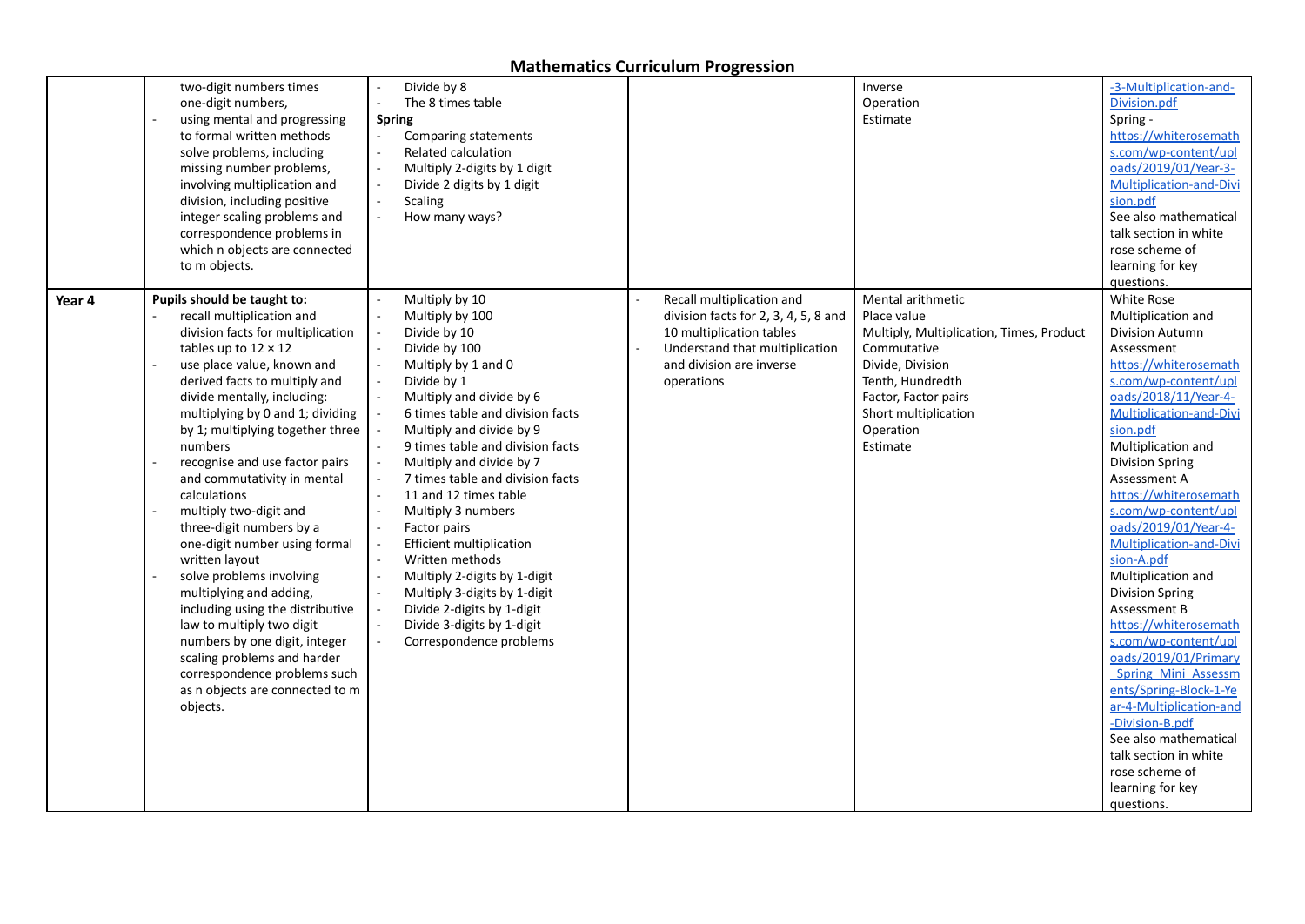| Year 5 | Pupils should be taught to:           | $\overline{\phantom{a}}$                   | multiples                  | Recall multiplication facts for  | Multiply, Multiplication, Times, Product  | White Rose                                    |
|--------|---------------------------------------|--------------------------------------------|----------------------------|----------------------------------|-------------------------------------------|-----------------------------------------------|
|        | identify multiples and factors,       | $\overline{\phantom{a}}$                   | factors                    | multiplication tables up to 12 x | Commutative                               | Multiplication and                            |
|        | including finding all factor pairs    |                                            | common factors             | 12                               | Divide, Division, Divisible               | Division Autumn                               |
|        | of a number, and common               | $\overline{\phantom{a}}$                   | prime factors              | Recall division facts for        | Divisor, Dividend, Quotient, Remainder    | Assessment                                    |
|        |                                       | $\sim$                                     |                            |                                  |                                           |                                               |
|        | factors of two numbers                |                                            | square numbers             | multiplication tables up to 12 x | Factor                                    | https://whiterosemath<br>s.com/wp-content/upl |
|        | know and use the vocabulary of $\ $ - |                                            | cube numbers               | 12                               | Short multiplication, Long multiplication |                                               |
|        | prime numbers, prime factors          | $\overline{\phantom{a}}$<br>$\overline{a}$ | multiply by 10, 100, 1000  | Find factor pairs of a given     | Short division                            | oads/2018/11/Year-5-                          |
|        | and composite (nonprime)              |                                            | divide by 10, 100, 1000    | number                           | Operation                                 | <b>Multiplication-and-Divi</b>                |
|        | numbers                               |                                            | multiples of 10, 100, 1000 | Understand the commutativity     | Estimate                                  | sion.pdf                                      |
|        | establish whether a number up         |                                            |                            | of multiplication                |                                           | Spring Assessment                             |
|        | to 100 is prime and recall prime      |                                            |                            | Multiply and divide a two-digit  | <b>Notation</b>                           | https://whiterosemath                         |
|        | numbers up to 19                      |                                            |                            | number by 10, 100                | Remainders are often abbreviated to 'r'   | s.com/wp-content/upl                          |
|        | multiply numbers up to 4 digits       |                                            |                            | Multiply a three-digit number    |                                           | oads/2019/01/Year-5-                          |
|        | by a one- or two-digit number         |                                            |                            | by a one-digit number using      |                                           | Multiplication-and-Divi                       |
|        | using a formal written method,        |                                            |                            | short multiplication             |                                           | sion.pdf                                      |
|        | including long multiplication for     |                                            |                            |                                  |                                           | See also mathematical                         |
|        | two-digit numbers                     |                                            |                            |                                  |                                           | talk section in white                         |
|        | multiply and divide numbers           |                                            |                            |                                  |                                           | rose scheme of                                |
|        | mentally drawing upon known           |                                            |                            |                                  |                                           | learning for key                              |
|        | facts                                 |                                            |                            |                                  |                                           | questions.                                    |
|        | divide numbers up to 4 digits         |                                            |                            |                                  |                                           |                                               |
|        | by a one-digit number using           |                                            |                            |                                  |                                           |                                               |
|        | the formal written method of          |                                            |                            |                                  |                                           |                                               |
|        | short division and interpret          |                                            |                            |                                  |                                           |                                               |
|        | remainders appropriately for          |                                            |                            |                                  |                                           |                                               |
|        | the context                           |                                            |                            |                                  |                                           |                                               |
|        | multiply and divide whole             |                                            |                            |                                  |                                           |                                               |
|        | numbers and those involving           |                                            |                            |                                  |                                           |                                               |
|        | decimals by 10, 100 and 1000          |                                            |                            |                                  |                                           |                                               |
|        | recognise and use square              |                                            |                            |                                  |                                           |                                               |
|        | numbers and cube numbers,             |                                            |                            |                                  |                                           |                                               |
|        | and the notation for squared (        |                                            |                            |                                  |                                           |                                               |
|        | $2$ ) and cubed $(3)$                 |                                            |                            |                                  |                                           |                                               |
|        | solve problems involving              |                                            |                            |                                  |                                           |                                               |
|        | multiplication and division           |                                            |                            |                                  |                                           |                                               |
|        | including using their knowledge       |                                            |                            |                                  |                                           |                                               |
|        | of factors and multiples,             |                                            |                            |                                  |                                           |                                               |
|        | squares and cubes                     |                                            |                            |                                  |                                           |                                               |
|        | solve problems involving              |                                            |                            |                                  |                                           |                                               |
|        | addition, subtraction,                |                                            |                            |                                  |                                           |                                               |
|        | multiplication and division and       |                                            |                            |                                  |                                           |                                               |
|        | a combination of these,               |                                            |                            |                                  |                                           |                                               |
|        | including understanding the           |                                            |                            |                                  |                                           |                                               |
|        | meaning of the equals sign            |                                            |                            |                                  |                                           |                                               |
|        | solve problems involving              |                                            |                            |                                  |                                           |                                               |
|        |                                       |                                            |                            |                                  |                                           |                                               |
|        | multiplication and division,          |                                            |                            |                                  |                                           |                                               |
|        | including scaling by simple           |                                            |                            |                                  |                                           |                                               |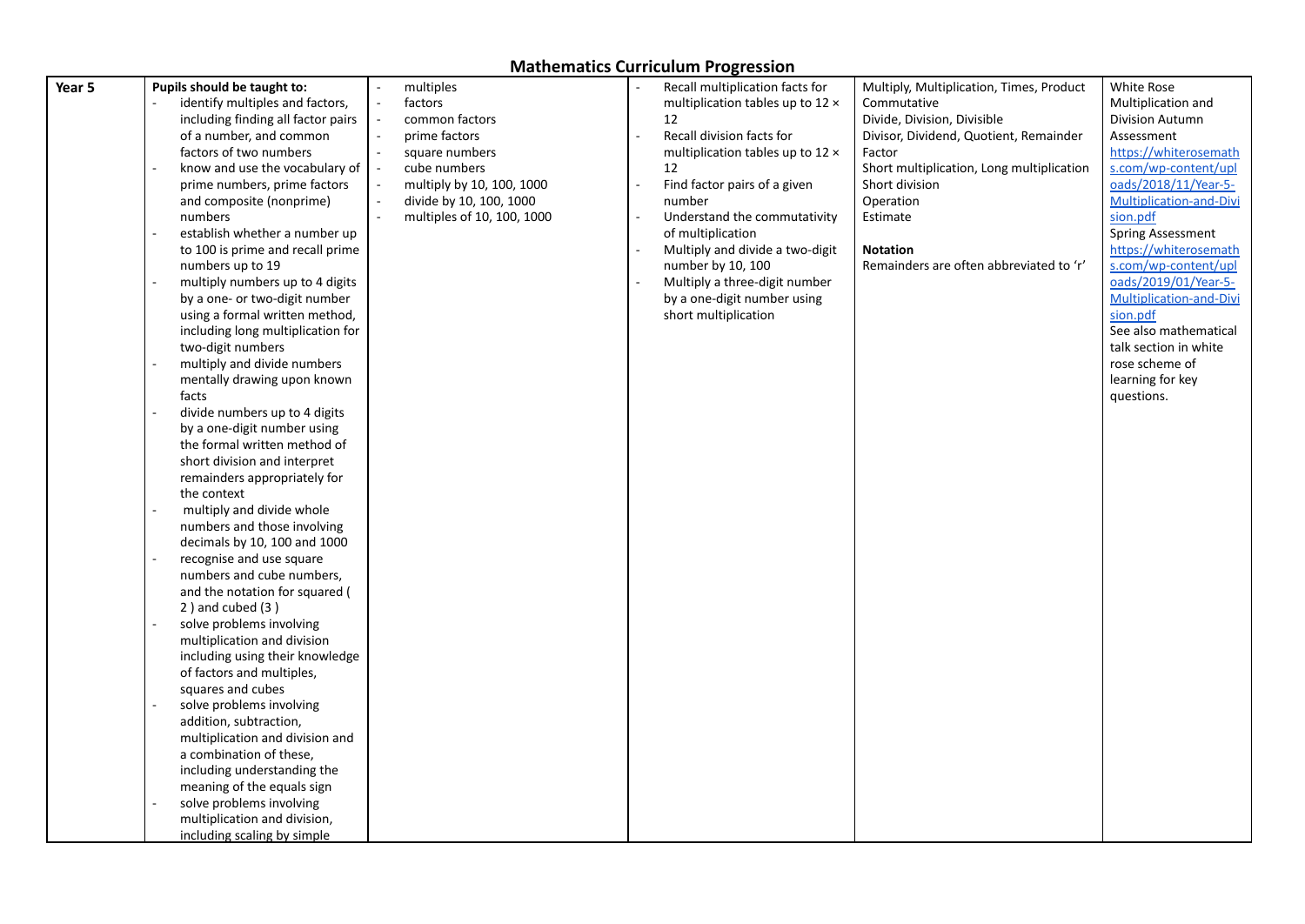|                   | fractions and problems           |                                                                |                                  |                                          |                       |
|-------------------|----------------------------------|----------------------------------------------------------------|----------------------------------|------------------------------------------|-----------------------|
|                   | involving simple rates.          |                                                                |                                  |                                          |                       |
| Year <sub>6</sub> | Pupils should be taught to:      | Multiply up to a 4-digit number and                            | Recall multiplication facts for  | Mental arithmetic                        | White Rose Four       |
|                   | multiply multi-digit numbers up  | by a 1-digit number                                            | multiplication tables up to 12 x | Place value                              | Operations            |
|                   | to 4 digits by a two-digit whole | Short division                                                 | 12                               | Multiply, Multiplication, Times, Product | Assessment A          |
|                   | number using the formal          | Division using factors<br>$\overline{\phantom{a}}$             | Recall division facts for        | Commutative                              | https://whiterosemath |
|                   | written method of long           | Long division<br>$\overline{\phantom{a}}$                      | multiplication tables up to 12 x | Divide, Division                         | s.com/wp-content/upl  |
|                   | multiplication                   | Common factors                                                 | 12                               | Tenth, Hundredth                         | oads/2018/10/Year-6-F |
|                   | divide numbers up to 4 digits    | Common multiples<br>$\sim$                                     | Understand the commutativity     | Factor, Factor pairs                     | our-Operations-A v2.p |
|                   | by a two-digit whole number      | Prime numbers<br>$\overline{a}$                                | of multiplication and addition   | Short multiplication                     | df                    |
|                   | using the formal written         | $\sim$<br>Squares and cubes                                    | Multiply a three-digit number    | Operation                                | Assessment B          |
|                   | method of long division, and     | Order of operations<br>$\overline{\phantom{a}}$                | by a two-digit number using      | Divisor, Dividend, Quotient, Remainder   | https://whiterosemath |
|                   | interpret remainders as whole    | Mental calculations and estimation<br>$\overline{\phantom{a}}$ | long multiplication              | Short division                           | s.com/wp-content/upl  |
|                   | number remainders, fractions,    | Reason from known facts                                        |                                  | Long division                            | oads/2018/10/Mini-As  |
|                   | or by rounding, as appropriate   |                                                                |                                  | Remainder                                | sessment-Block-3 Year |
|                   | for the context                  |                                                                |                                  | Operation                                | -6-Four-Operations-B  |
|                   | divide numbers up to 4 digits    |                                                                |                                  | Estimate                                 | v2.pdf                |
|                   | by a two-digit number using      |                                                                |                                  |                                          | See also mathematical |
|                   | the formal written method of     |                                                                |                                  | <b>Notation</b>                          | talk section in white |
|                   | short division where             |                                                                |                                  | Remainders are often abbreviated to 'r'  | rose scheme of        |
|                   | appropriate, interpreting        |                                                                |                                  |                                          | learning for key      |
|                   | remainders according to the      |                                                                |                                  |                                          | questions.            |
|                   | context                          |                                                                |                                  |                                          |                       |
|                   | perform mental calculations,     |                                                                |                                  |                                          |                       |
|                   | including with mixed             |                                                                |                                  |                                          |                       |
|                   | operations and large numbers     |                                                                |                                  |                                          |                       |
|                   | identify common factors,         |                                                                |                                  |                                          |                       |
|                   | common multiples and prime       |                                                                |                                  |                                          |                       |
|                   | numbers                          |                                                                |                                  |                                          |                       |
|                   | use their knowledge of the       |                                                                |                                  |                                          |                       |
|                   | order of operations to carry out |                                                                |                                  |                                          |                       |
|                   | calculations involving the four  |                                                                |                                  |                                          |                       |
|                   | operations                       |                                                                |                                  |                                          |                       |
|                   | solve problems involving         |                                                                |                                  |                                          |                       |
|                   | addition, subtraction,           |                                                                |                                  |                                          |                       |
|                   | multiplication and division      |                                                                |                                  |                                          |                       |
|                   | use estimation to check          |                                                                |                                  |                                          |                       |
|                   | answers to calculations and      |                                                                |                                  |                                          |                       |
|                   | determine, in the context of a   |                                                                |                                  |                                          |                       |
|                   | problem, an appropriate          |                                                                |                                  |                                          |                       |
|                   | degree of accuracy.              |                                                                |                                  |                                          |                       |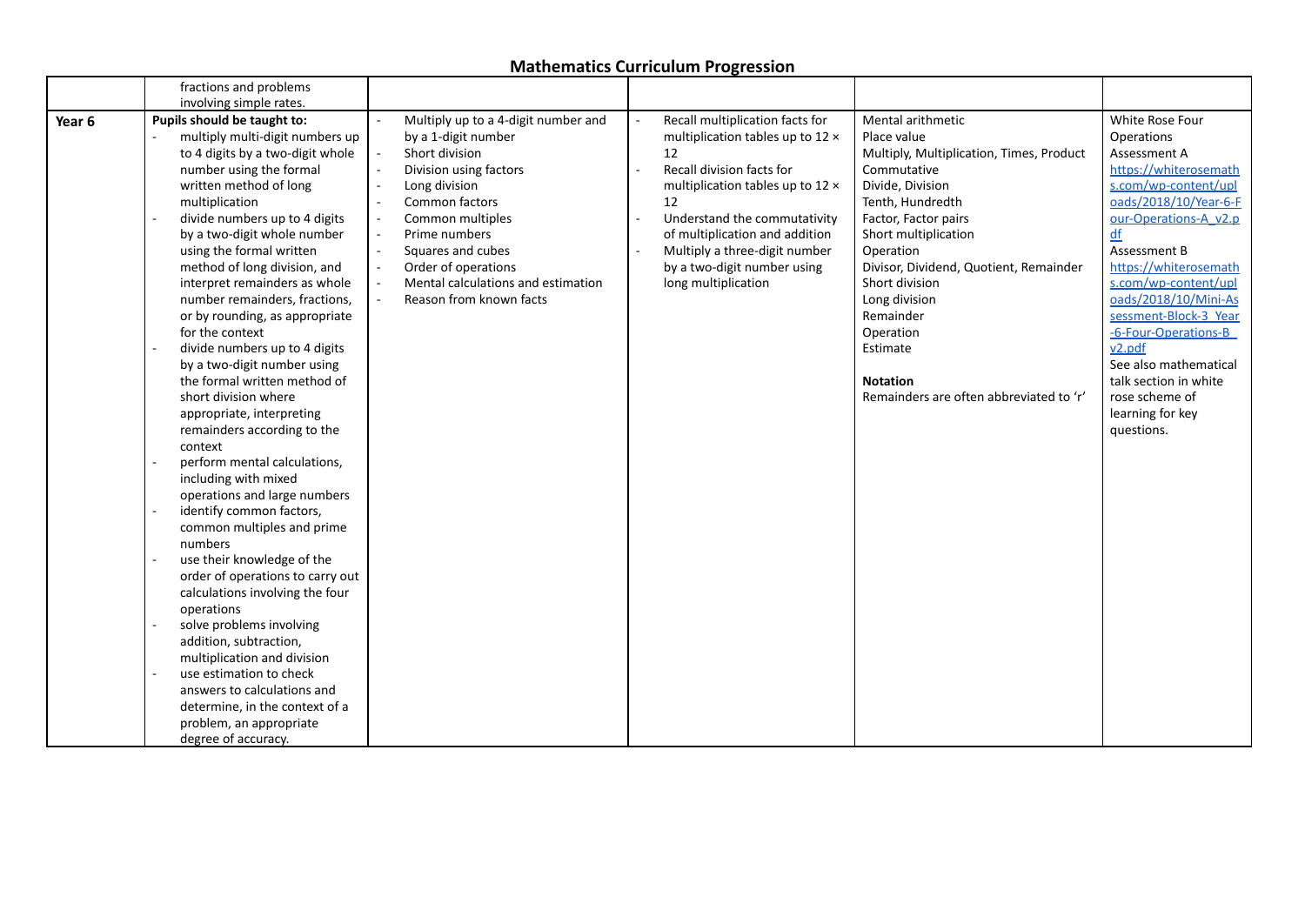## **Threshold Concept: Use fractions decimals and percentages**

|                   | <b>Development Matters and</b><br><b>National Curriculum Objectives</b>                                                                                                                                                                                                                                   | <b>Sequence of Learning</b>                                                                                                                                                                                                                                    | <b>Essential Prior knowledge for</b><br>recall                                                                                                                           | Vocabulary                                                                                                    | <b>Key Questions for</b><br>assessment                                                                                                                                                                                                                                                                                     |
|-------------------|-----------------------------------------------------------------------------------------------------------------------------------------------------------------------------------------------------------------------------------------------------------------------------------------------------------|----------------------------------------------------------------------------------------------------------------------------------------------------------------------------------------------------------------------------------------------------------------|--------------------------------------------------------------------------------------------------------------------------------------------------------------------------|---------------------------------------------------------------------------------------------------------------|----------------------------------------------------------------------------------------------------------------------------------------------------------------------------------------------------------------------------------------------------------------------------------------------------------------------------|
| Year 1            | Pupils should be taught to:<br>recognise, find and name a half<br>as one of two equal parts of an<br>object, shape or quantity<br>recognise, find and name a<br>quarter as one of four equal<br>parts of an object, shape or<br>quantity.                                                                 | Find a half<br>Find a quarter                                                                                                                                                                                                                                  | Know the language of double<br>and half<br>Know the meaning of the word<br>'equal'                                                                                       | Whole, equal parts, four equal parts,<br>one half, two halves, a quarter, two<br>quarters                     | <b>White Rose Fractions</b><br>Assessment<br>https://whiterosemath<br>s.com/resources/asses<br>sment/primary-assess<br>ment/end-of-block-ass<br>essments/<br>See also mathematical<br>talk section in white<br>rose scheme of<br>learning for key<br>questions.                                                            |
| Year <sub>2</sub> | Pupils should be taught to:<br>recognise, find, name and write<br>fractions $\frac{1}{3}$ , 1/4, 2/4 and $\frac{3}{4}$ of a<br>length, shape, set of objects or<br>quantity<br>write simple fractions for<br>example, $\frac{1}{2}$ of 6 = 3 and<br>recognise the equivalence of 2/4<br>and $\frac{1}{2}$ | Make equal parts<br>Recognise a half<br>Find a half<br>Recognise a quarter<br>Find a quarter<br>Recognise a third<br>Find a third<br>Unit fractions<br>Non-unit fractions<br>Equivalence of $\frac{1}{2}$ and 2/4<br>Find three quarters<br>Count in fractions | Recognise a half as one of two<br>equal parts of an object, shape<br>or quantity<br>Recognise a quarter as one of<br>four equal parts of an object,<br>shape or quantity | part, equal parts<br>fraction<br>one whole<br>one half, two halves<br>one quarter, two three four<br>quarters | <b>White Rose Fractions</b><br>Assessment<br>https://whiterosemath<br>s.com/wp-content/upl<br>oads/2019/02/Primary<br><b>Spring Mini Assessm</b><br>ents/Spring-Block-4-Mi<br>ni-Assessment-Year-2-E<br>ractions.pdf<br>See also mathematical<br>talk section in white<br>rose scheme of<br>learning for key<br>questions. |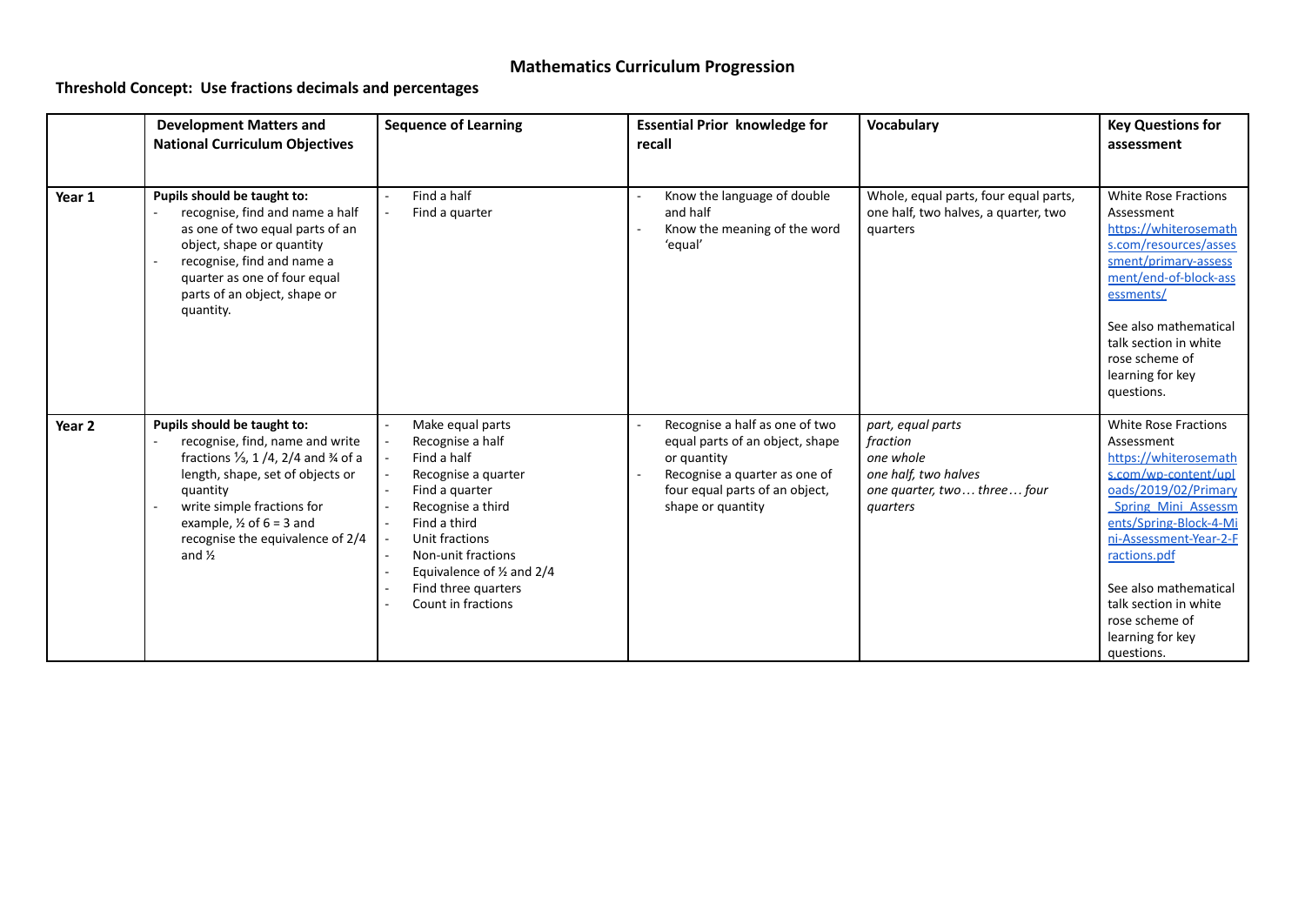| Year 3 | Pupils should be taught to:<br>count up and down in tenths;<br>recognise that tenths arise from<br>dividing an object into 10 equal<br>parts and in dividing one-digit<br>numbers or quantities by 10<br>recognise, find and write<br>fractions of a discrete set of<br>objects: unit fractions and non<br>unit fractions with small<br>denominators<br>recognise and use fractions as<br>numbers: unit fractions and<br>non-unit fractions with small<br>denominators<br>recognise and show, using<br>diagrams, equivalent fractions<br>with small denominators<br>add and subtract fractions with<br>the same denominator within<br>one whole [for example, $5/7 +$<br>$1/7 = 6/7$<br>compare and order unit<br>fractions, and fractions with the<br>same denominators<br>solve problems that involve all of<br>the above. | <b>Spring</b><br>Unit and non-unit fractions<br>Making the whole<br><b>Tenths</b><br>Count in tenths<br>Tenths as decimals<br>Fractions on a number line<br>Fractions of a set of objects<br>Summer<br><b>Equivalent fractions</b><br>Compare fractions<br>Order fractions<br><b>Add fractions</b><br>Subtract fractions                                                                                                                                                                                                                   | Recognise, find, name and write<br>the fractions $\frac{1}{3}$ , $\frac{1}{4}$ , $\frac{2}{4}$ and $\frac{3}{4}$ of<br>a length, shape, set of objects or<br>quantity<br>Write simple fraction<br>statements; e.g. $\frac{1}{2}$ of 6 = 3<br>Recognise the equivalence of $\frac{2}{4}$<br>and $\frac{1}{2}$<br>Understand place value in<br>numbers up to 1000<br>Connect the ten times table to<br>place value<br>Recognise and write unit and<br>non-unit fractions<br>Understand unit and non-unit<br>fractions as numbers on a<br>number line | Fraction<br>Numerator<br>Denominator<br>Equivalent (fraction)<br>Compare<br>Greater than, less than<br><b>Notation</b><br>Horizontal bar for fractions<br>Use of $\le$ , $>$ and = symbols when<br>comparing fractions | <b>White Rose Fractions</b><br>Assessment<br>Spring -<br>https://whiterosemath<br>s.com/wp-content/upl<br>oads/2019/03/Primary<br>Mini Assessments/Sp<br>ring-Block-5-Mini-Asse<br>ssment-Year-3-Fraction<br>s.pdf<br>Summer -<br>https://whiterosemath<br>s.com/wp-content/upl<br>oads/2019/04/2019/0<br>4/2019/04/Year-3-Frac<br>tions.pdf<br>See also mathematical<br>talk section in white<br>rose scheme of<br>learning for key<br>questions. |
|--------|------------------------------------------------------------------------------------------------------------------------------------------------------------------------------------------------------------------------------------------------------------------------------------------------------------------------------------------------------------------------------------------------------------------------------------------------------------------------------------------------------------------------------------------------------------------------------------------------------------------------------------------------------------------------------------------------------------------------------------------------------------------------------------------------------------------------------|--------------------------------------------------------------------------------------------------------------------------------------------------------------------------------------------------------------------------------------------------------------------------------------------------------------------------------------------------------------------------------------------------------------------------------------------------------------------------------------------------------------------------------------------|----------------------------------------------------------------------------------------------------------------------------------------------------------------------------------------------------------------------------------------------------------------------------------------------------------------------------------------------------------------------------------------------------------------------------------------------------------------------------------------------------------------------------------------------------|------------------------------------------------------------------------------------------------------------------------------------------------------------------------------------------------------------------------|----------------------------------------------------------------------------------------------------------------------------------------------------------------------------------------------------------------------------------------------------------------------------------------------------------------------------------------------------------------------------------------------------------------------------------------------------|
| Year 4 | Pupils should be taught to:<br>recognise and show, using<br>diagrams, families of common<br>equivalent fractions<br>count up and down in<br>hundredths;<br>recognise that hundredths arise<br>when dividing an object by one<br>hundred and dividing tenths by<br>ten.<br>solve problems involving<br>increasingly harder fractions to<br>calculate quantities, and<br>fractions to divide quantities,<br>including non-unit fractions<br>where the answer is a whole<br>number<br>add and subtract fractions with<br>the same denominator                                                                                                                                                                                                                                                                                   | What is a fraction?<br><b>Equivalent fractions</b><br>Fractions greater than 1<br>Count in fractions<br>Add 2 or more fractions<br><b>Subtract 2 fractions</b><br>Subtract from whole amounts<br>Calculate fractions of a quantity<br>Problem solving - calculate<br>quantities<br>Recognise tenths and hundredths<br>Tenths as decimals<br>Tenths on a place value grid<br>Tenths on a number line<br>$\sim$<br>Divide 1-digit by 10<br>Divide 2-digits by 10<br>Hundredths<br>Hundredths as decimals<br>Hundredths on a place value grid | Recognise and use tenths<br>Divide one digit numbers by 10                                                                                                                                                                                                                                                                                                                                                                                                                                                                                         | Place value<br>Tenth, hundredth<br>Decimal<br>Divide<br>Fraction<br>Numerator<br>Denominator<br>Tenth<br>Hundredth<br>Decimal<br><b>Notation</b><br>Decimal point<br>t, h notation for tenths, hundredths              | <b>White Rose Fractions</b><br>Assessment<br>https://whiterosemath<br>s.com/wp-content/upl<br>oads/2019/01/Primary<br>Spring Mini Assessm<br>ents/Spring-Block-3-Ye<br>ar-4-Fractions Assess<br>ment.pdf<br><b>Decimals Spring</b><br>Assessment<br>https://whiterosemath<br>s.com/wp-content/upl<br>oads/2019/02/Primary<br>Spring Mini Assessm<br>ents/Spring-Block-4-Mi<br>ni-Assessment-Year-4-<br>Decimals.pdf                                |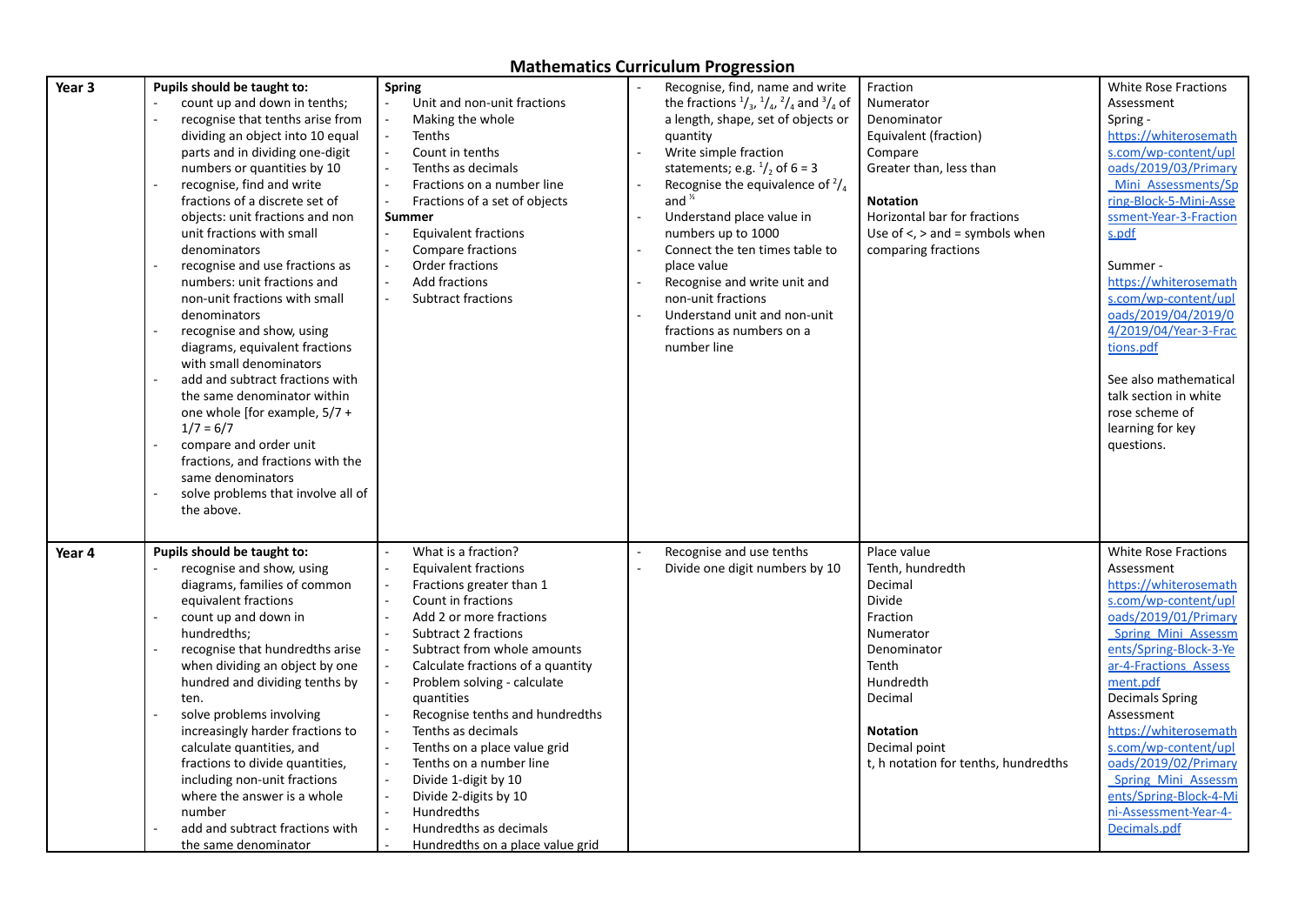|        | recognise and write decimal<br>equivalents of any number of<br>tenths or hundredths<br>recognise and write decimal<br>equivalents to $\frac{1}{4}$ , $\frac{1}{2}$ , $\frac{3}{4}$<br>find the effect of dividing a one-<br>or two-digit number by 10 and<br>100, identifying the value of the<br>digits in the answer as ones,<br>tenths and hundredths<br>round decimals with one<br>decimal place to the nearest<br>whole number<br>compare numbers with the same<br>number of decimal places up to<br>two decimal places<br>solve simple measure and<br>money problems involving<br>fractions and decimals to two<br>decimal places.                                                                                                                                                                                                               | Divide 1 or 2-digits by 100<br>$\blacksquare$                                                                                                                                                                                                                                                                                                                                                                                                                                                                                                                  |                                                                                                                                                                                                                                                                                                                                                                                                                                                                                                                                                                                                                                     |                                                                                                                                                                                                                                                             | <b>Decimals Summer</b><br>Assessment<br>https://whiterosemath<br>s.com/wp-content/upl<br>oads/2019/04/2019/0<br>4/2019/04/Year-4-Deci<br>mals.pdf<br>See also mathematical<br>talk section in white<br>rose scheme of<br>learning for key<br>questions.                                                                                                                                                                                                                                                                                                                                                                |
|--------|--------------------------------------------------------------------------------------------------------------------------------------------------------------------------------------------------------------------------------------------------------------------------------------------------------------------------------------------------------------------------------------------------------------------------------------------------------------------------------------------------------------------------------------------------------------------------------------------------------------------------------------------------------------------------------------------------------------------------------------------------------------------------------------------------------------------------------------------------------|----------------------------------------------------------------------------------------------------------------------------------------------------------------------------------------------------------------------------------------------------------------------------------------------------------------------------------------------------------------------------------------------------------------------------------------------------------------------------------------------------------------------------------------------------------------|-------------------------------------------------------------------------------------------------------------------------------------------------------------------------------------------------------------------------------------------------------------------------------------------------------------------------------------------------------------------------------------------------------------------------------------------------------------------------------------------------------------------------------------------------------------------------------------------------------------------------------------|-------------------------------------------------------------------------------------------------------------------------------------------------------------------------------------------------------------------------------------------------------------|------------------------------------------------------------------------------------------------------------------------------------------------------------------------------------------------------------------------------------------------------------------------------------------------------------------------------------------------------------------------------------------------------------------------------------------------------------------------------------------------------------------------------------------------------------------------------------------------------------------------|
| Year 5 | Pupils should be taught to:<br>compare and order fractions<br>whose denominators are all<br>multiples of the same number<br>identify, name and write<br>equivalent fractions of a given<br>fraction, represented visually,<br>including tenths and hundredths<br>recognise mixed numbers and<br>improper fractions and convert<br>from one form to the other and<br>write mathematical statements ><br>1 as a mixed number [for<br>example, $\frac{2}{3} + \frac{4}{5} = 6/5 = 1\frac{1}{5}$<br>add and subtract fractions with<br>the same denominator and<br>denominators that are multiples<br>of the same number<br>multiply proper fractions and<br>mixed numbers by whole<br>numbers, supported by<br>materials and diagram<br>read and write decimal numbers<br>as fractions [for example, $0.71 =$<br>71/1001<br>recognise and use thousandths | <b>Equivalent fractions</b><br>Improper fractions to mixed<br>numbers<br>Mixed numbers to improper<br>fractions<br>Number sequences<br>Compare and order fractions less<br>than 1<br>Compare and order fractions more<br>than 1<br>Add and subtract fractions<br>Add fractions within 1<br>Add 3 or more fractions<br>Add fractions<br>Decimals as fractions<br>Understand thousandths<br>Thousandths as decimals<br>Rounding decimals<br>Order and compare decimals<br>Understand percentages<br>Percentages as fractions and<br>decimals<br>Equivalent F.D.P | Understand the concept of<br>equivalent fractions<br>Understand that tenths and<br>hundredths can be written as<br>fractions or as decimals<br>Know that $\frac{1}{4}$ = 0.25, $\frac{1}{2}$ = 0.5<br>and $\frac{3}{4}$ = 0.75 Understand the<br>concept of an improper fraction<br>Add and subtract fractions with<br>the same denominator within<br>and beyond one whole<br>Recognise and use tenths and<br>hundredths<br>Understand that per cent relates<br>to number of parts per hundred<br>Understand that a percentage<br>can be written as a fraction with<br>a denominator of 100<br>Write any percentage as a<br>decimal | Fraction<br>Numerator<br>Denominator<br>Improper fraction, Proper fraction,<br>Top-heavy fraction<br>Tenth, hundredth, thousandth<br>Per cent, Percentage<br>Decimal<br>Equivalent<br><b>Notation</b><br>Diagonal fraction bar / horizontal<br>fraction bar | <b>White Rose Fractions</b><br>Assessment A<br>https://whiterosemath<br>s.com/wp-content/upl<br>oads/2019/01/Primary<br>Spring Mini Assessm<br>ents/Spring-Block-2-Ye<br>ar-5-fractions-A.pdf<br><b>Fractions Assessment B</b><br>https://whiterosemath<br>s.com/wp-content/upl<br>oads/2019/01/Primary<br><b>Spring Mini Assessm</b><br>ents/Spring-Block-2-Ye<br>ar-5-Fractions-B.pdf<br>Decimals and<br>Percentages<br>Assessment<br>https://whiterosemath<br>s.com/wp-content/upl<br>oads/2019/01/Primary<br>Spring Mini Assessm<br>ents/Spring-Block-3-Ye<br>ar-5-Decimals-and-Perc<br>entages Assessment.p<br>df |
|        | and relate them to tenths,                                                                                                                                                                                                                                                                                                                                                                                                                                                                                                                                                                                                                                                                                                                                                                                                                             |                                                                                                                                                                                                                                                                                                                                                                                                                                                                                                                                                                |                                                                                                                                                                                                                                                                                                                                                                                                                                                                                                                                                                                                                                     |                                                                                                                                                                                                                                                             | <b>Decimals Assessment</b>                                                                                                                                                                                                                                                                                                                                                                                                                                                                                                                                                                                             |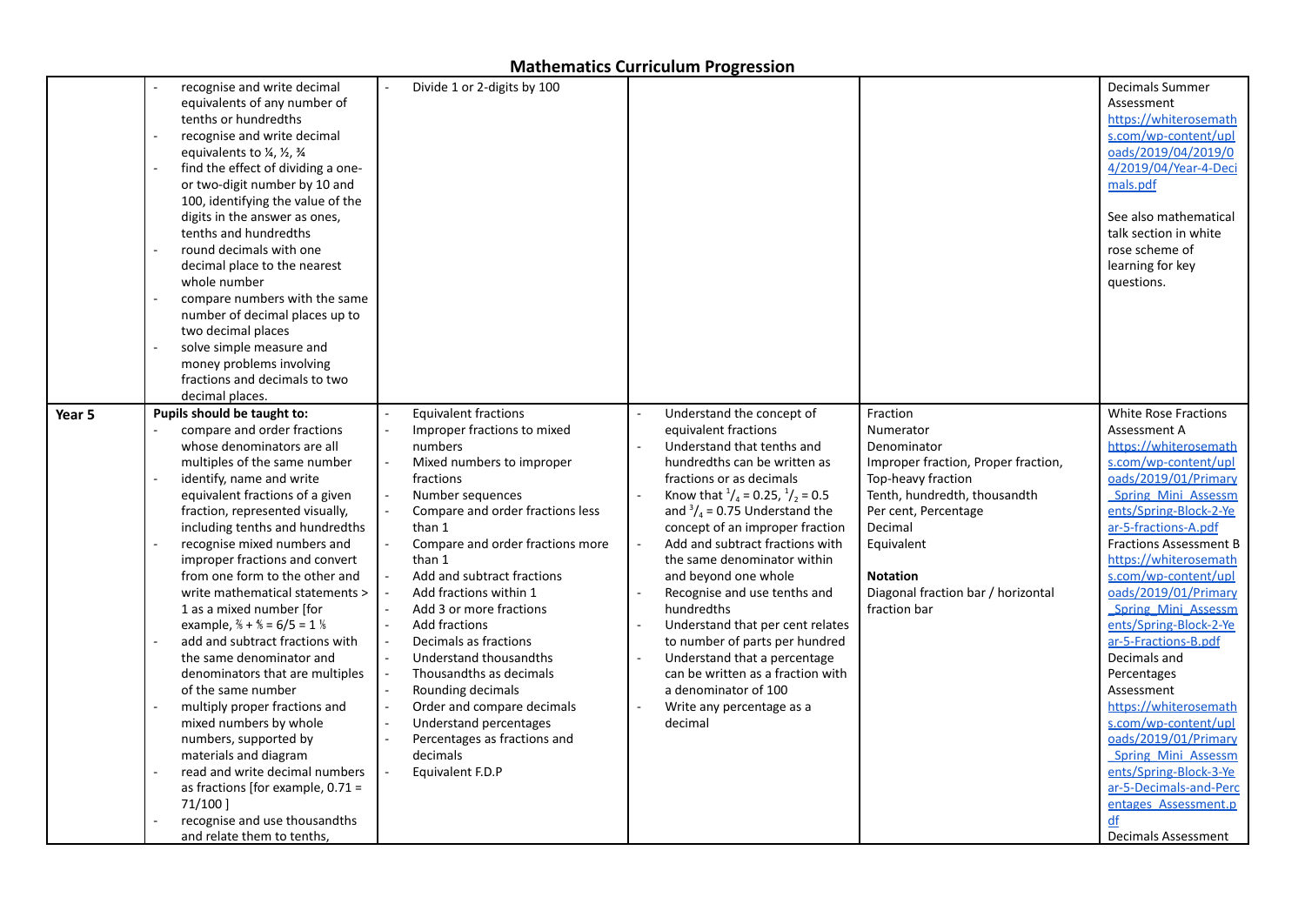|        | hundredths and decimal<br>equivalents<br>round decimals with two<br>decimal places to the nearest<br>whole number and to one<br>decimal place<br>read, write, order and compare<br>numbers with up to three<br>decimal places<br>solve problems involving<br>number up to three decimal<br>places<br>recognise the per cent symbol<br>(%) and understand that per<br>cent relates to 'number of parts<br>per hundred', and write<br>percentages as a fraction with<br>denominator 100, and as a<br>decimal<br>solve problems which require<br>knowing percentage and decimal<br>equivalents of $\frac{1}{2}$ $\frac{1}{4}$ $\frac{1}{8}$ $\frac{1}{8}$ $\frac{1}{8}$ and<br>those fractions with a<br>denominator of a multiple of 10<br>or 25. |                                                                                                                                                                                                                                                                                                                                                                                                                                                                                                                                                                                                                        |                                                                                                                                                                                                                                                                                                                                                                                                                                                                                                                                                                                                                                                                               |                                                                                                                                                                                                                                  | https://whiterosemath<br>s.com/wp-content/upl<br>oads/2019/04/2019/0<br>4/2019/04/Year-5-Deci<br>mals.pdf<br>See also mathematical<br>talk section in white<br>rose scheme of<br>learning for key<br>questions.                                                                                                                                                                                                                                                                                                                              |
|--------|-------------------------------------------------------------------------------------------------------------------------------------------------------------------------------------------------------------------------------------------------------------------------------------------------------------------------------------------------------------------------------------------------------------------------------------------------------------------------------------------------------------------------------------------------------------------------------------------------------------------------------------------------------------------------------------------------------------------------------------------------|------------------------------------------------------------------------------------------------------------------------------------------------------------------------------------------------------------------------------------------------------------------------------------------------------------------------------------------------------------------------------------------------------------------------------------------------------------------------------------------------------------------------------------------------------------------------------------------------------------------------|-------------------------------------------------------------------------------------------------------------------------------------------------------------------------------------------------------------------------------------------------------------------------------------------------------------------------------------------------------------------------------------------------------------------------------------------------------------------------------------------------------------------------------------------------------------------------------------------------------------------------------------------------------------------------------|----------------------------------------------------------------------------------------------------------------------------------------------------------------------------------------------------------------------------------|----------------------------------------------------------------------------------------------------------------------------------------------------------------------------------------------------------------------------------------------------------------------------------------------------------------------------------------------------------------------------------------------------------------------------------------------------------------------------------------------------------------------------------------------|
| Year 6 | Pupils should be taught to:<br>use common factors to simplify<br>fractions;<br>use common multiples to<br>express fractions in the same<br>denomination<br>compare and order fractions,<br>including fractions $> 1$<br>add and subtract fractions with<br>different denominators and<br>mixed numbers, using the<br>concept of equivalent fractions<br>multiply simple pairs of proper<br>fractions, writing the answer in<br>its simplest form [for example, 1/4<br>$x\frac{1}{2} = \frac{1}{8}$<br>divide proper fractions by whole<br>numbers [for example, $\frac{1}{3} \div 2 =$<br>$1/6$ ]<br>associate a fraction with division<br>and calculate decimal fraction<br>equivalents [for example, 0.375]                                   | simplify fractions<br>fractions on a number line<br>compare and order (denominators)<br>compare and order (numerators)<br>add and subtract fractions<br>add fractions<br>subtract fractions<br>mixed addition and subtraction<br>multiply fractions by integers<br>multiply fractions by fractions<br>divide fractions by integers<br>four rules with fractions<br>fractions of an amount<br>fractions of an amount - find the<br>whole<br>fractions to percentages<br>equivalent F.D.P<br>order F.D.P<br>percentage of an amount<br>percentages - missing values<br>three decimal places<br>multiply by 10, 100, 1000 | Understand the concept of a<br>fraction as a proportion<br>Understand the concept of<br>equivalent fractions<br>Understand the concept of<br>fractions, decimals and<br>percentages being equivalent<br>Know standard fraction /<br>decimal equivalences (e.g. $\frac{1}{2}$ =<br>0.5, $\frac{1}{4}$ = 0.25, $\frac{1}{10}$ = 0.1)<br>Know that a percentage means<br>'out of 100'<br>Convert between mixed<br>numbers and improper fractions<br>Find equivalent fractions<br>Add and subtract fractions when<br>one denominator is a multiple of<br>the other<br>Multiply a proper fraction by a<br>whole number<br>Use the formal written method<br>of short multiplication | Fraction<br>Improper fraction, Proper fraction,,<br>Top-heavy fraction<br>Percentage<br>Decimal<br>Proportion<br>Simplify<br>Equivalent<br>Lowest terms<br><b>Notation</b><br>Diagonal fraction bar / horizontal<br>fraction bar | <b>White Rose Fractions</b><br>Assessment $A + and -$<br>https://whiterosemath<br>s.com/wp-content/upl<br>oads/2018/11/Year-6-F<br>ractions-A-1.pdf<br>Assessment B x and /<br>https://whiterosemath<br>s.com/wp-content/upl<br>pads/2018/11/Year-6-F<br>ractions-B.pdf<br><b>Decimals Assessment</b><br>https://whiterosemath<br>s.com/wp-content/upl<br>oads/2019/01/Primary<br><b>Spring Mini Assessm</b><br>ents/Spring-Block-1-Ye<br>ar-6-Decimals v2.pdf<br>Percentages<br>Assessment<br>https://whiterosemath<br>s.com/wp-content/upl |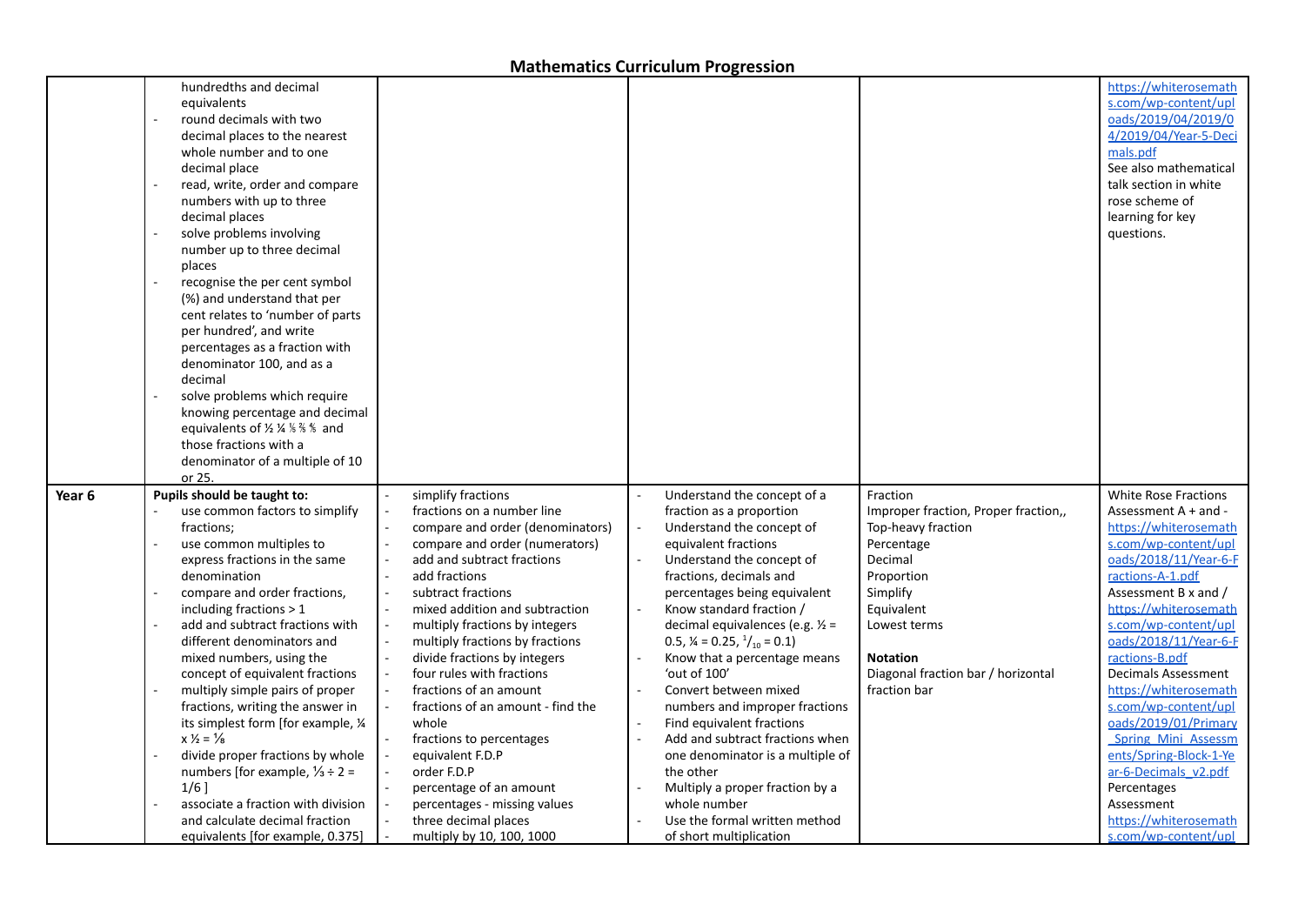| for a simple fraction [for<br>example, $\frac{3}{8}$ ]<br>identify the value of each digit in<br>numbers given to three decimal | divide by 10, 100, 1000<br>multiply decimals by integers<br>divide decimals by integers<br>division to solve problems | Know the effect of multiplying<br>and dividing by 10 and 100<br>Know percentage equivalents of<br>$\frac{1}{2}$ , $\frac{1}{4}$ , $\frac{3}{4}$ , $\frac{1}{5}$ , $\frac{2}{5}$ , $\frac{4}{5}$ | oads/2019/01/Primary<br><b>Spring Mini Assessm</b><br>ents/Spring-Block-2-Ye<br>ar-6-Percentages2.pdf |
|---------------------------------------------------------------------------------------------------------------------------------|-----------------------------------------------------------------------------------------------------------------------|-------------------------------------------------------------------------------------------------------------------------------------------------------------------------------------------------|-------------------------------------------------------------------------------------------------------|
| places and multiply and divide                                                                                                  | decimals and fractions                                                                                                |                                                                                                                                                                                                 | See also mathematical                                                                                 |
| numbers by 10, 100 and 1000                                                                                                     | fractions to decimals                                                                                                 |                                                                                                                                                                                                 | talk section in white                                                                                 |
|                                                                                                                                 |                                                                                                                       |                                                                                                                                                                                                 | rose scheme of                                                                                        |
| giving answers up to three<br>decimal places                                                                                    |                                                                                                                       |                                                                                                                                                                                                 | learning for key                                                                                      |
|                                                                                                                                 |                                                                                                                       |                                                                                                                                                                                                 |                                                                                                       |
| multiply one-digit numbers with                                                                                                 |                                                                                                                       |                                                                                                                                                                                                 | questions.                                                                                            |
| up to two decimal places by                                                                                                     |                                                                                                                       |                                                                                                                                                                                                 |                                                                                                       |
| whole numbers                                                                                                                   |                                                                                                                       |                                                                                                                                                                                                 |                                                                                                       |
| use written division methods in                                                                                                 |                                                                                                                       |                                                                                                                                                                                                 |                                                                                                       |
| cases where the answer has up                                                                                                   |                                                                                                                       |                                                                                                                                                                                                 |                                                                                                       |
| to two decimal places                                                                                                           |                                                                                                                       |                                                                                                                                                                                                 |                                                                                                       |
| solve problems which require                                                                                                    |                                                                                                                       |                                                                                                                                                                                                 |                                                                                                       |
| answers to be rounded to                                                                                                        |                                                                                                                       |                                                                                                                                                                                                 |                                                                                                       |
| specified degrees of accuracy                                                                                                   |                                                                                                                       |                                                                                                                                                                                                 |                                                                                                       |
| recall and use equivalences                                                                                                     |                                                                                                                       |                                                                                                                                                                                                 |                                                                                                       |
| between simple fractions,                                                                                                       |                                                                                                                       |                                                                                                                                                                                                 |                                                                                                       |
| decimals and percentages,                                                                                                       |                                                                                                                       |                                                                                                                                                                                                 |                                                                                                       |
| including in different contexts.                                                                                                |                                                                                                                       |                                                                                                                                                                                                 |                                                                                                       |

# **Threshold Concept: Geometry (Properties of shape)**

|                                                         | <b>Development Matters and</b><br><b>National Curriculum Objectives</b> | <b>Sequence of Learning</b>                                                                                                                                                                                                                                                                                        | <b>Essential Prior knowledge for</b><br>recall                                                                                                                                                                                                                                                                                                                                                                                                                                                              | Vocabulary                                                                                                                                                                                                                                                                                                                                                                                                                                                                             | <b>Key Questions for</b><br>assessment                                                                                                                                                               |
|---------------------------------------------------------|-------------------------------------------------------------------------|--------------------------------------------------------------------------------------------------------------------------------------------------------------------------------------------------------------------------------------------------------------------------------------------------------------------|-------------------------------------------------------------------------------------------------------------------------------------------------------------------------------------------------------------------------------------------------------------------------------------------------------------------------------------------------------------------------------------------------------------------------------------------------------------------------------------------------------------|----------------------------------------------------------------------------------------------------------------------------------------------------------------------------------------------------------------------------------------------------------------------------------------------------------------------------------------------------------------------------------------------------------------------------------------------------------------------------------------|------------------------------------------------------------------------------------------------------------------------------------------------------------------------------------------------------|
| <b>Early Years</b><br><b>Foundation</b><br><b>Stage</b> | <b>Early Learning Goal</b><br>Shape does not appear as an<br>ELG        | Autumn:<br><b>Exploring Pattern</b><br>Circles & Triangles<br>Shapes with 4 sides<br>Comparing shapes<br><b>Spring</b><br>Building with 3D shapes<br>Matching 3D shapes<br>Printing with 3D shapes<br>Making simple patterns<br>Exploring more complex<br>patterns<br>Summer:<br>Find and match shapes<br>Tangrams | <b>Development Matters</b><br>$3-4:$<br>- Talk about and explore 2D and<br>3D shapes (for example, circles,<br>rectangles, triangles and cuboids)<br>using informal and mathematical<br>language: 'sides', 'corners';<br>straight', 'flat', 'round'.<br>Make comparisons between<br>objects relating to size, length,<br>weight and capacity Select<br>shapes appropriately: flat surfaces<br>for building, a triangular prism for a<br>roof etc.<br>Combine shapes to make new<br>ones - an arch, a bigger | Exploring patterns, shape and space<br>shape, pattern<br>flat, curved, straight, round<br>hollow, solid<br>corner, face, side, edge, end<br>sort, make, build, draw<br>3D shapes<br>cube, pyramid, sphere, cone<br>2D shapes<br>circle, triangle, square, rectangle, star<br>Patterns and symmetry<br>size, bigger, larger, smaller<br>symmetrical, pattern, repeating pattern<br>Position, direction and movement<br>position, over, under, above, below<br>top, bottom, side, on, in | Which shape is a?<br>How many  can we<br>see in the classroom?<br>Shape hunt around the<br>school<br>Build a model using<br>blocks of different shape<br>- can you tell me how<br>many  you've used? |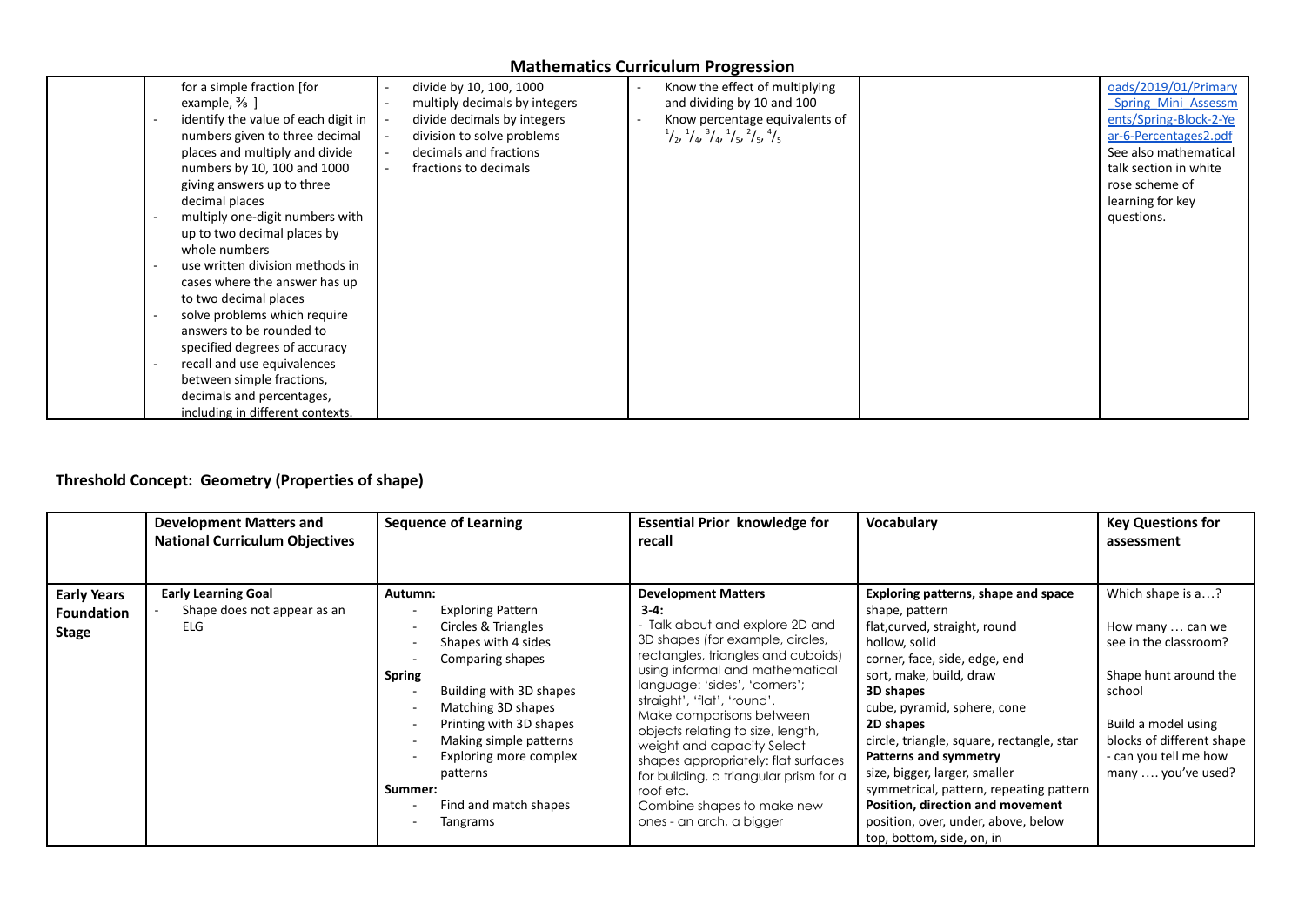|                   |                                                                                                                                                                                                                                                                                                                                                                                                                     | Making new shapes with 2 right<br>angled triangles<br>Making new shapes with<br>squares<br>Pattern blocks                                                                                                                                                                                             | triangle etc. Talk about and<br>identify the patterns around them.<br>For example: stripes on clothes,<br>designs on rugs and wallpaper. Use<br>informal language like 'pointy',<br>'spotty', 'blobs' etc.<br>Extend and create ABAB patterns -<br>stick, leaf, stick, leaf. Notice and<br>correct an error in a repeating<br>pattern.<br>$4 - 5:$<br>Compose and decompose shapes<br>so that children recognise a shape<br>can have other shapes within it,<br>just as numbers can.<br>Continue, copy and create<br>repeating patterns. | outside, inside, around, in front, behind<br>front, back, before, after, beside, next<br>to<br>opposite, apart, between, middle, edge<br>corner,<br>direction, left, right, up, down<br>forwards, backwards, sideways, across<br>close, far, near, along, through, to, from,<br>towards, away from, movement<br>slide, roll, turn, stretch, bend                                                                 |                                                                                                                                                                                                                                                                                                                           |
|-------------------|---------------------------------------------------------------------------------------------------------------------------------------------------------------------------------------------------------------------------------------------------------------------------------------------------------------------------------------------------------------------------------------------------------------------|-------------------------------------------------------------------------------------------------------------------------------------------------------------------------------------------------------------------------------------------------------------------------------------------------------|------------------------------------------------------------------------------------------------------------------------------------------------------------------------------------------------------------------------------------------------------------------------------------------------------------------------------------------------------------------------------------------------------------------------------------------------------------------------------------------------------------------------------------------|------------------------------------------------------------------------------------------------------------------------------------------------------------------------------------------------------------------------------------------------------------------------------------------------------------------------------------------------------------------------------------------------------------------|---------------------------------------------------------------------------------------------------------------------------------------------------------------------------------------------------------------------------------------------------------------------------------------------------------------------------|
| Year 1            | Pupils should be taught to:<br>recognise and name common<br>2-D and 3-D shapes, including:<br>2-D shapes [for example,<br>rectangles (including squares),<br>circles and triangles] 3-D shapes<br>[for example, cuboids (including<br>cubes), pyramids and spheres].                                                                                                                                                | Recognise and name 3D shapes<br>Sort 3D shapes<br>Recognise and name 2D shapes<br>Sort 2D shapes<br>Patterns with 3D and 2D shapes                                                                                                                                                                    |                                                                                                                                                                                                                                                                                                                                                                                                                                                                                                                                          | Shape and space<br>shape, pattern<br>flat, curved, straight, round<br>hollow, solid<br>corner, point, pointed, face, side, edge,<br>end<br>sort, make, build, draw<br>3D shapes<br>cube, <i>cuboid</i> , pyramid, sphere, cone<br>cylinder<br>2D shapes<br>circle, triangle, square, rectangle, star<br><b>Patterns and symmetry</b><br>size, bigger, larger, smaller<br>symmetrical, pattern, repeating pattern | See also mathematical<br>talk section in white<br>rose scheme of learning<br>for key questions.                                                                                                                                                                                                                           |
| Year <sub>2</sub> | Pupils should be taught to:<br>identify and describe the<br>properties of 2-D shapes,<br>including the number of sides<br>and line symmetry in a vertical<br>line<br>identify and describe the<br>properties of 3-D shapes,<br>including the number of edges,<br>vertices and faces<br>identify 2-D shapes on the<br>surface of 3-D shapes, [for<br>example, a circle on a cylinder<br>and a triangle on a pyramid] | Recognise 2D and 3D shapes<br>Count sides on 2D shapes<br>Count vertices on 2D shapes<br>Lines of symmetry<br>Sort 2D shapes<br>Make patterns with 2D shapes<br>Count faces on 3D shapes<br>Count edges on 3D shapes<br>Count vertices on 3D shapes<br>Sort 3D shapes<br>Make patterns with 3D shapes | Recognise and name different 2<br>-D shapes<br>Find everyday examples of 2-D<br>shapes<br>Recognise and name different 3<br>-D shapes<br>Find everyday examples of 3-D<br>shapes                                                                                                                                                                                                                                                                                                                                                         | Shape and space<br>shape, pattern<br>flat, curved, straight, round<br>hollow, solid<br>corner, point, pointed, face, side, edge,<br>end, surface<br>sort, make, build, draw<br>3D shapes<br>cube, <i>cuboid</i> , pyramid, sphere, cone<br>cylinder<br>2D shapes<br>circle, circular, triangle, triangular,<br>square, rectangle, rectangular<br>star, pentagon, hexagon, octagon                                | White Rose Properties<br>of Shape Assessment<br>https://whiterosemaths.<br>com/wp-content/uploa<br>ds/2019/01/Primary Sp<br>ring Mini Assessments/<br>Spring-Block-3-Year-2-Pr<br>operties-of-Shape Asse<br>ssment.pdf<br>See also mathematical<br>talk section in white<br>rose scheme of learning<br>for key questions. |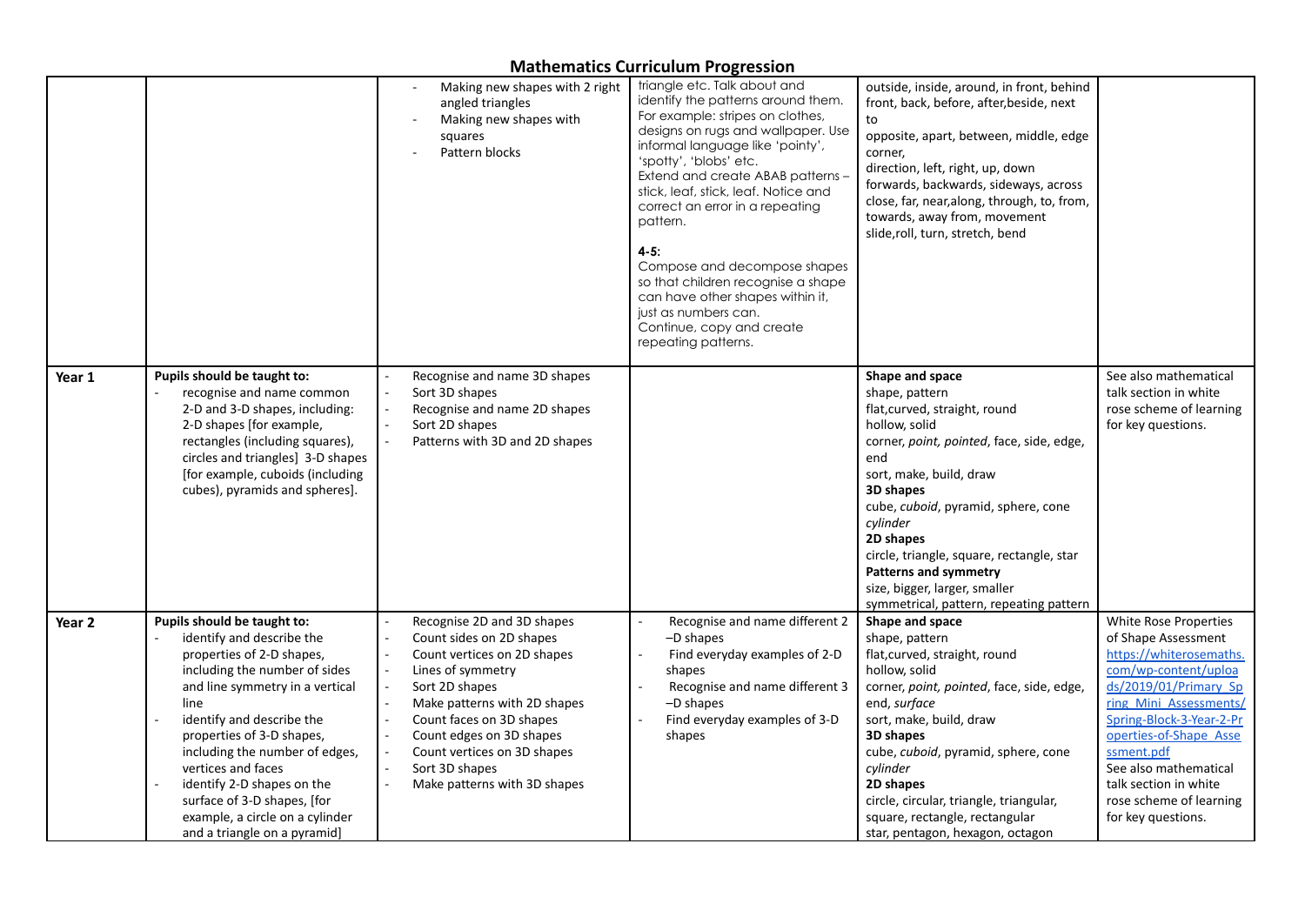| Year <sub>3</sub> | compare and sort common 2-D<br>and 3-D shapes and everyday<br>objects.<br>Pupils should be taught to:<br>draw 2-D shapes and make 3-D<br>shapes using modelling<br>materials;<br>recognise 3-D shapes in different<br>orientations and describe them<br>recognise angles as a property<br>of shape or a description of a<br>turn<br>identify right angles,<br>recognise that two right angles<br>make a half-turn, three make<br>three quarters of a turn and four<br>a complete turn;<br>identify whether angles are<br>greater than or less than a right<br>angle<br>identify horizontal and vertical<br>lines and pairs of perpendicular<br>and parallel lines. | Turns and angles<br>Right angles in shapes<br>Compare angles<br>Draw accurately<br>Horizontal and vertical<br>Parallel and perpendicular<br>Recognise and describe 2D shapes<br>Recognise and describe 3D shapes<br>Make 3D shapes | Know the names of common 2D<br>shapes<br>Know the names of cuboids,<br>prisms, spheres, pyramids and<br>cones<br>Know the meaning of side,<br>edge, vertex (vertices) and face<br>Use a straightedge to construct<br>lines and shapes<br>Recognise and name the<br>fractions $\frac{1}{2}$ , $\frac{1}{4}$ , $\frac{2}{4}$ , $\frac{3}{4}$ | <b>Patterns and symmetry</b><br>size, bigger, larger, smaller<br>symmetrical, pattern, repeating patter<br>line of symmetry<br>fold, match<br>mirror line, reflection<br>Horizontal, Vertical, Perpendicular<br>Parallel<br>Face, Edge, Vertex (Vertices)<br>Cube, Cuboid, Prism, Cylinder, Pyramid,<br>Cone, Sphere<br>Quadrilateral, Square, Rectangle,<br>Parallelogram, (Isosceles) Trapezium,<br>Kite, Rhombus, Triangle, Circle<br>Polygon, Hexagon, Pentagon, Octagon,<br>Decagon<br><b>Notation</b><br>Arrow notation to represent parallel<br>lines<br>Right angle notation for perpendicular<br>lines | White Rose Properties<br>of Shape Assessment<br>https://whiterosemaths.<br>com/wp-content/uploa<br>ds/2019/05/Year-3-Prop<br>erties-of-Shape.pdf<br>See also mathematical<br>talk section in white<br>rose scheme of learning<br>for key questions.              |
|-------------------|--------------------------------------------------------------------------------------------------------------------------------------------------------------------------------------------------------------------------------------------------------------------------------------------------------------------------------------------------------------------------------------------------------------------------------------------------------------------------------------------------------------------------------------------------------------------------------------------------------------------------------------------------------------------|------------------------------------------------------------------------------------------------------------------------------------------------------------------------------------------------------------------------------------|--------------------------------------------------------------------------------------------------------------------------------------------------------------------------------------------------------------------------------------------------------------------------------------------------------------------------------------------|-----------------------------------------------------------------------------------------------------------------------------------------------------------------------------------------------------------------------------------------------------------------------------------------------------------------------------------------------------------------------------------------------------------------------------------------------------------------------------------------------------------------------------------------------------------------------------------------------------------------|------------------------------------------------------------------------------------------------------------------------------------------------------------------------------------------------------------------------------------------------------------------|
| Year 4            | Pupils should be taught to:<br>compare and classify geometric<br>shapes, including quadrilaterals<br>and triangles, based on their<br>properties and sizes<br>identify acute and obtuse angles<br>and compare and order angles<br>up to two right angles by size<br>identify lines of symmetry in 2-D<br>shapes presented in different<br>orientations<br>complete a simple symmetric<br>figure with respect to a specific<br>line of symmetry                                                                                                                                                                                                                     | Identify angles<br>Compare and order angles<br>Triangles<br>Quadrilaterals<br>Lines of symmetry<br>Complete a symmetric figure                                                                                                     | Reflect a shape in a vertical line<br>of symmetry<br>Use a ruler to construct a<br>straight line joining two points<br>Know the names of special<br>quadrilaterals<br>Understand angles as a measure<br>of turn<br>Recognise angles in shapes<br>Identify right angles as a quarter<br>turn                                                | Turn<br>Angle<br>Right angle<br>Acute angle<br>Obtuse angle<br>Greater than, less than<br><b>Notation</b><br>Right angle notation<br>Arc notation for all other angles                                                                                                                                                                                                                                                                                                                                                                                                                                          | White Rose Properties<br>of Shape Assessment<br>https://whiterosemaths.<br>com/wp-content/uploa<br>ds/2019/06/Year-4-Bloc<br>k-5 Properties-of-shape<br>s.pdf<br>See also mathematical<br>talk section in white<br>rose scheme of learning<br>for key questions. |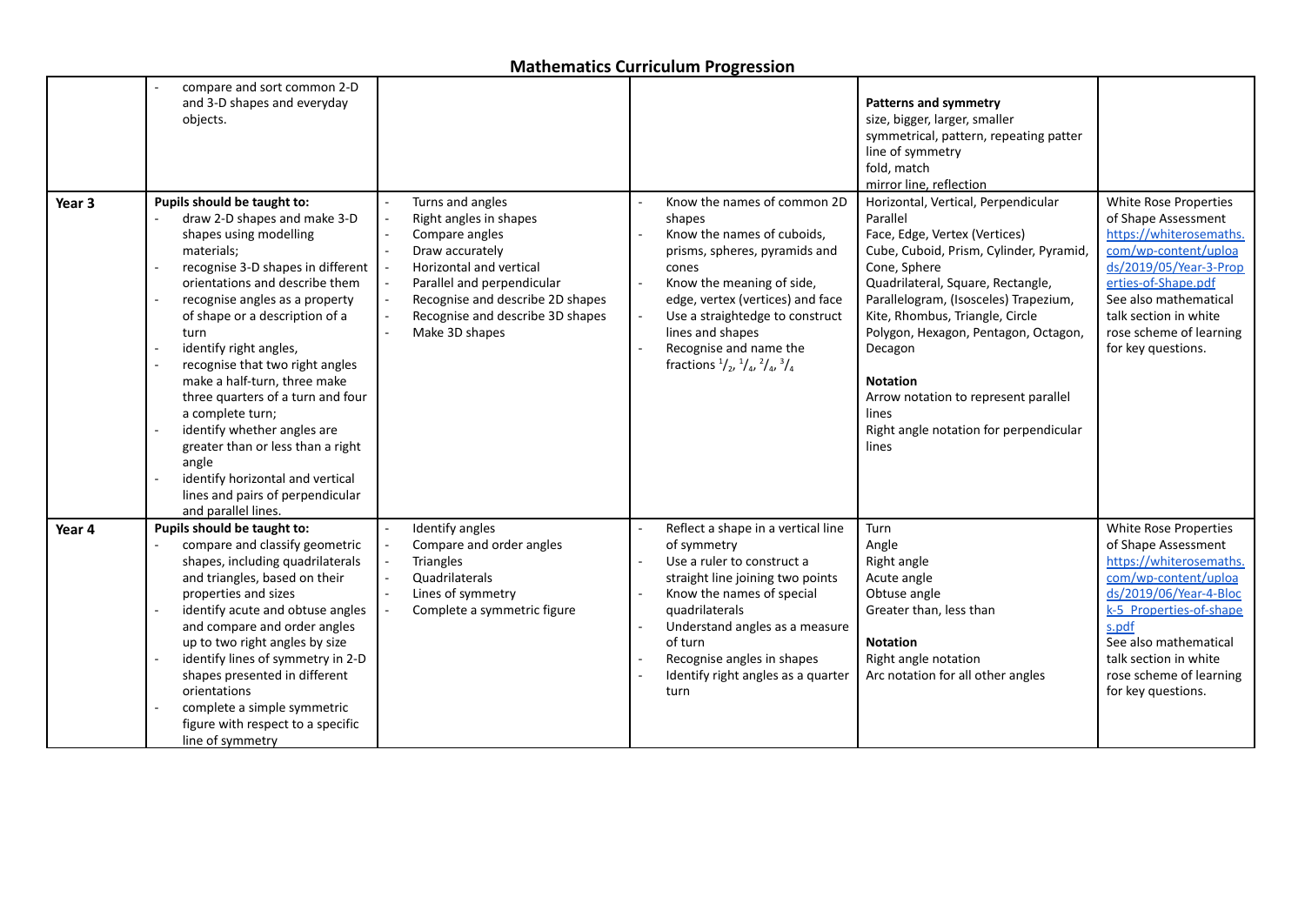| Year 5 | Pupils should be taught to:                       | Measuring angles in degrees                                  | Identify right angles                              | Turn                                                                     | White Rose Properties                         |
|--------|---------------------------------------------------|--------------------------------------------------------------|----------------------------------------------------|--------------------------------------------------------------------------|-----------------------------------------------|
|        | identify 3-D shapes, including                    | Measuring with a protractor                                  | Use coordinates in the first                       | Angle                                                                    | of Shape Assessment                           |
|        | cubes and other cuboids, from                     | Drawing lines and angles accurately                          | quadrant                                           | Degrees                                                                  | https://whiterosemaths.                       |
|        | 2-D representations                               | Calculating angles on a straight line                        | Understand that an acute angle                     | Right angle                                                              | com/wp-content/uploa                          |
|        | know angles are measured in                       | Calculating angles around a point                            | is less than a right angle                         | Acute angle                                                              | ds/2019/04/Year-5-Prop                        |
|        | degrees:                                          | Calculating lengths and angles in                            | Understand that an obtuse                          | Obtuse angle                                                             | erties-of-Shape.pdf                           |
|        | estimate and compare acute,                       | shapes                                                       | angle is greater than a right                      | Reflex angle                                                             | See also mathematical                         |
|        | obtuse and reflex angles                          | Regular and irregular polygons                               | angle and less than two right                      | Protractor                                                               | talk section in white                         |
|        | draw given angles, and measure<br>them in degrees | Reasoning about 3D Shapes                                    | angles<br>Identify acute angles                    | <b>Notation</b>                                                          | rose scheme of learning<br>for key questions. |
|        | identify: angles at a point and                   |                                                              | Identify obtuse angles<br>$\overline{\phantom{a}}$ | Right angle notation                                                     |                                               |
|        | one whole turn (total 360o)                       |                                                              | Identify acute, obtuse and right                   | Arc notation for all other angles                                        |                                               |
|        | angles at a point on a straight                   |                                                              | angles in shapes                                   | The degree symbol (°)                                                    |                                               |
|        | line and 2 1 a turn (total 180o)                  |                                                              | Compare angles up to two right                     |                                                                          |                                               |
|        | other multiples of 90o                            |                                                              | angles in size                                     |                                                                          |                                               |
|        | use the properties of rectangles                  |                                                              | Order angles up to two right                       |                                                                          |                                               |
|        | to deduce related facts and find                  |                                                              | angles in size                                     |                                                                          |                                               |
|        | missing lengths and angles                        |                                                              |                                                    |                                                                          |                                               |
|        | distinguish between regular and                   |                                                              |                                                    |                                                                          |                                               |
|        | irregular polygons based on                       |                                                              |                                                    |                                                                          |                                               |
|        | reasoning about equal sides and                   |                                                              |                                                    |                                                                          |                                               |
|        | angles.                                           |                                                              |                                                    |                                                                          |                                               |
| Year 6 | Pupils should be taught to:                       | Measure with a protractor                                    | Know the names of common 2D                        | Protractor. Measure                                                      | White Rose Assessment                         |
|        | draw 2-D shapes using given                       | Introduce angles                                             | shapes                                             | Cube, Cuboid, Cylinder, Pyramid, Prism                                   | Properties of shape                           |
|        | dimensions and angle                              | Calculate angles                                             | Know the names of common 3D                        | Net, Edge, Face, Vertex (Vertices)                                       | https://whiterosemaths.                       |
|        | recognise, describe and build                     | Vertically opposite angles                                   | shapes<br>$\sim$                                   | Quadrilateral, Square, Rectangle,                                        | com/wp-content/uploa<br>ds/2019/04/2019/04/20 |
|        | simple 3-D shapes, including<br>making nets       | Angles in a triangle<br>Angles in a triangle - special cases | Use a protractor to measure<br>and draw angles.    | Parallelogram, (Isosceles) Trapezium,<br>Kite, Rhombus, Delta, Arrowhead | 19/04/Year-6-Properties                       |
|        | compare and classify geometric                    | Angles in a triangle - missing angles                        | Know the properties of                             | Triangle, Scalene, Right-angled,                                         | -of-Shape.pdf                                 |
|        | shapes based on their properties                  | Angles in special quadrilaterals                             | rectangles                                         | Isosceles, Equilateral                                                   | See also mathematical                         |
|        | and sizes and find unknown                        | Angles in regular polygons                                   | Know the difference between a                      | Polygon, Regular, Irregular                                              | talk section in white                         |
|        | angles in any triangles,                          | Draw shapes accurately                                       | regular and an irregular polygon                   | Pentagon, Hexagon, Octagon, Decagon,                                     | rose scheme of learning                       |
|        | quadrilaterals, and regular                       | Draw nets of 3D shapes                                       | Add and subtract numbers up to                     | Dodecagon                                                                | for key questions.                            |
|        | polygons                                          |                                                              | three digits                                       | Circle, Radius, Diameter,                                                |                                               |
|        | illustrate and name parts of                      |                                                              |                                                    | circumference, Centre                                                    |                                               |
|        | circles, including radius,                        |                                                              |                                                    | Parallel, Diagonal                                                       |                                               |
|        | diameter and circumference and                    |                                                              |                                                    | Angle                                                                    |                                               |
|        | know that the diameter is twice                   |                                                              |                                                    |                                                                          |                                               |
|        | the radius                                        |                                                              |                                                    | <b>Notation</b>                                                          |                                               |
|        | recognise angles where they                       |                                                              |                                                    | Dash notation to represent equal                                         |                                               |
|        | meet at a point, are on a straight                |                                                              |                                                    | lengths in shapes and geometric                                          |                                               |
|        | line, or are vertically opposite,                 |                                                              |                                                    | diagrams                                                                 |                                               |
|        |                                                   |                                                              |                                                    |                                                                          |                                               |
|        | and find missing angles.                          |                                                              |                                                    | Right angle notation                                                     |                                               |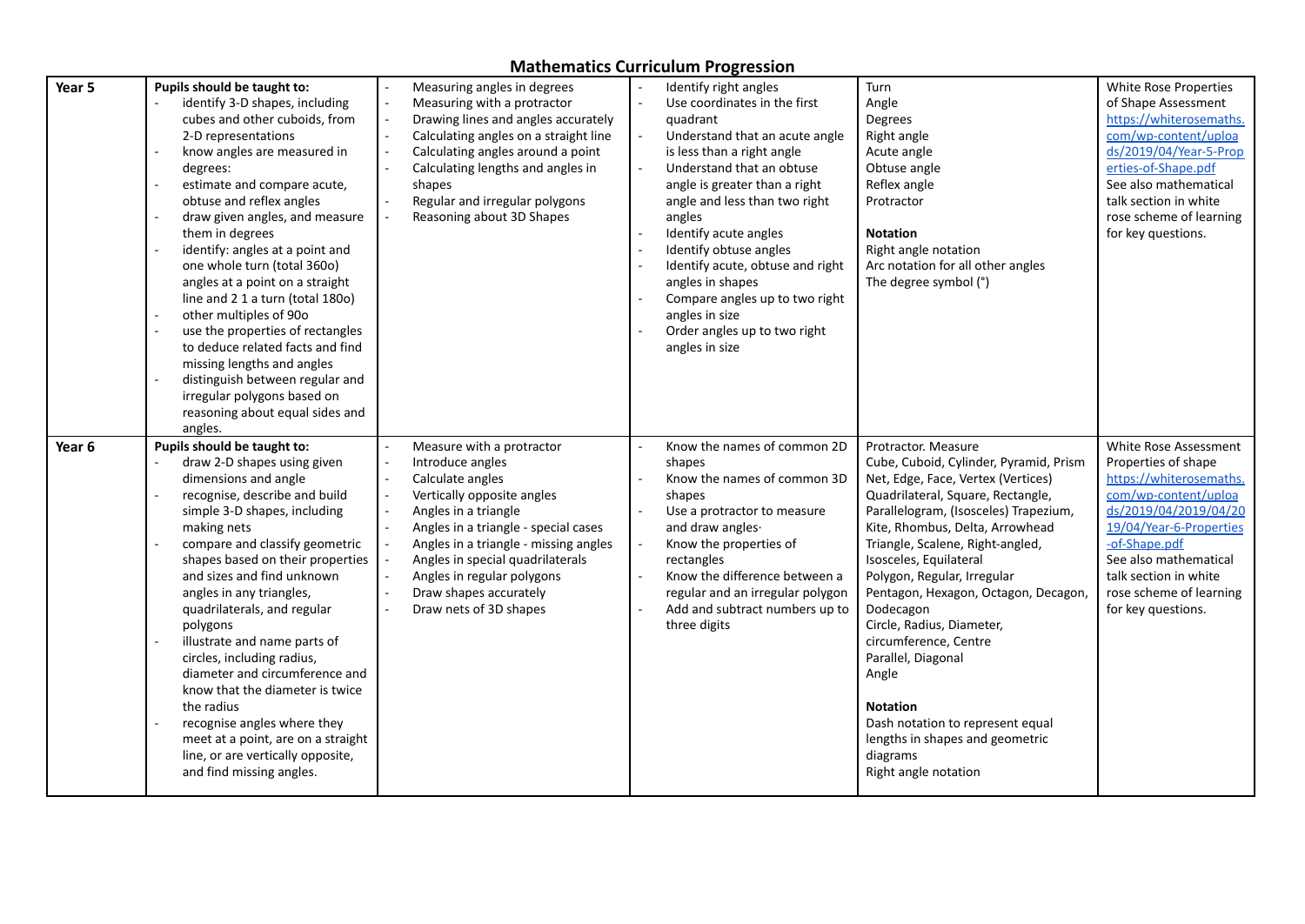## **Threshold Concept: Geometry (Describe position, direction and movement)**

|                                                         | <b>Development Matters and</b><br><b>National Curriculum</b><br><b>Objectives</b>                                                                                                                                        | <b>Sequence of Learning</b>                                                                             | <b>Essential Prior knowledge for recall</b>                                                                                                                                                                                                                                                                                                                                  | Vocabulary                                                                                                                                                                                                                                                                                                                                                                                                                                                                  | <b>Key Questions for</b><br>assessment                                                                                                                                                                                                                                |
|---------------------------------------------------------|--------------------------------------------------------------------------------------------------------------------------------------------------------------------------------------------------------------------------|---------------------------------------------------------------------------------------------------------|------------------------------------------------------------------------------------------------------------------------------------------------------------------------------------------------------------------------------------------------------------------------------------------------------------------------------------------------------------------------------|-----------------------------------------------------------------------------------------------------------------------------------------------------------------------------------------------------------------------------------------------------------------------------------------------------------------------------------------------------------------------------------------------------------------------------------------------------------------------------|-----------------------------------------------------------------------------------------------------------------------------------------------------------------------------------------------------------------------------------------------------------------------|
| <b>Early Years</b><br><b>Foundation</b><br><b>Stage</b> | <b>Early Learning Goal:</b><br>- Not in the ELGs                                                                                                                                                                         | Autumn<br>- Spatial Awareness<br>Summer<br>- Spatial Reasoning<br>- Visualise and Build<br>- Mapping    | <b>Development Matters</b><br>$3-4$<br>Understand position through words<br>alone - for example, "The bag is under<br>the table," – with no pointing.<br>Describe a familiar route.<br>Discuss routes and locations, using<br>words like 'in front of'<br>and 'behind'.<br>$4-5$<br>Select, rotate and manipulate shapes<br>in order to develop spatial reasoning<br>skills. | position over, under above, below<br>top, bottom, side on, in outside,<br>inside around in front, behind front,<br>back beside, next to opposite apart<br>between middle, edge corner<br>direction left, right up, down<br>forwards, backwards, sideways<br>across next to, close, near, far along<br>through to, from, towards, away from<br>movement slide roll turn stretch,<br>bend whole turn, half turn                                                               | Show them a<br>picture/set up a tuff<br>top - which animal is<br>behind the tree?<br>What is in front of<br>the rocks?<br>PE lesson with large<br>obstacles and child<br>have to move<br>themselves                                                                   |
| Year 1                                                  | Pupils should be taught to:<br>describe position, direction<br>and movement, including<br>whole, half, quarter and<br>three- quarter turns.                                                                              | Describe turns<br>Describe position                                                                     | Describe position using language<br>such as 'behind' or 'next to'<br>Know the language of half and<br>quarter                                                                                                                                                                                                                                                                | position, over, under, underneath<br>above, below, top, bottom, side<br>on, in, outside, inside, around, in<br>front, behind, front, back<br>before, after, beside, next to, opposite<br>apart, between<br>middle, edge, centre, corner, direction<br>journey, left, right, up, down<br>forwards, backwards, sideways<br>across, close, far, near, along, through<br>to, from, towards, away from<br>movement, slide, roll, turn, whole<br>turn, half turn<br>stretch, bend | White Rose Position and<br><b>Direction Assessment</b><br>https://whiterosemaths.c<br>om/resources/assessmen<br>t/primary-assessment/en<br>d-of-block-assessments/<br>See also mathematical<br>talk section in white rose<br>scheme of learning for<br>key questions. |
| Year <sub>2</sub>                                       | Pupils should be taught to:<br>order and arrange<br>combinations of<br>mathematical objects in<br>patterns and sequences<br>use mathematical<br>vocabulary to describe<br>position, direction and<br>movement, including | Describing movement<br>Describing turns<br>Describing movement and turns<br>Making patterns with shapes | Describe position using language<br>such as 'behind', 'next to', 'on top<br>of' and 'between'<br>Describe position, direction and<br>movement, including whole, half,<br>quarter and three-quarter turns<br>Connect moving clockwise with<br>movement on a clock face                                                                                                        | position, over, under, underneath<br>above, below,top, bottom, side<br>on, in, outside, inside, around, in<br>front, behind, front, back, before, after<br>beside, next to,, opposite, apart,<br>between<br>middle, edge, centre, corner, direction<br>journey, route, left, right, up, down                                                                                                                                                                                | White Rose Position and<br><b>DIrection Assessment</b><br>https://whiterosemaths.c<br>om/wp-content/uploads/<br>2019/04/2019/04/2019/<br>04/Year-2-Position-and-D<br>irection.pdf<br>See also mathematical<br>talk section in white rose                              |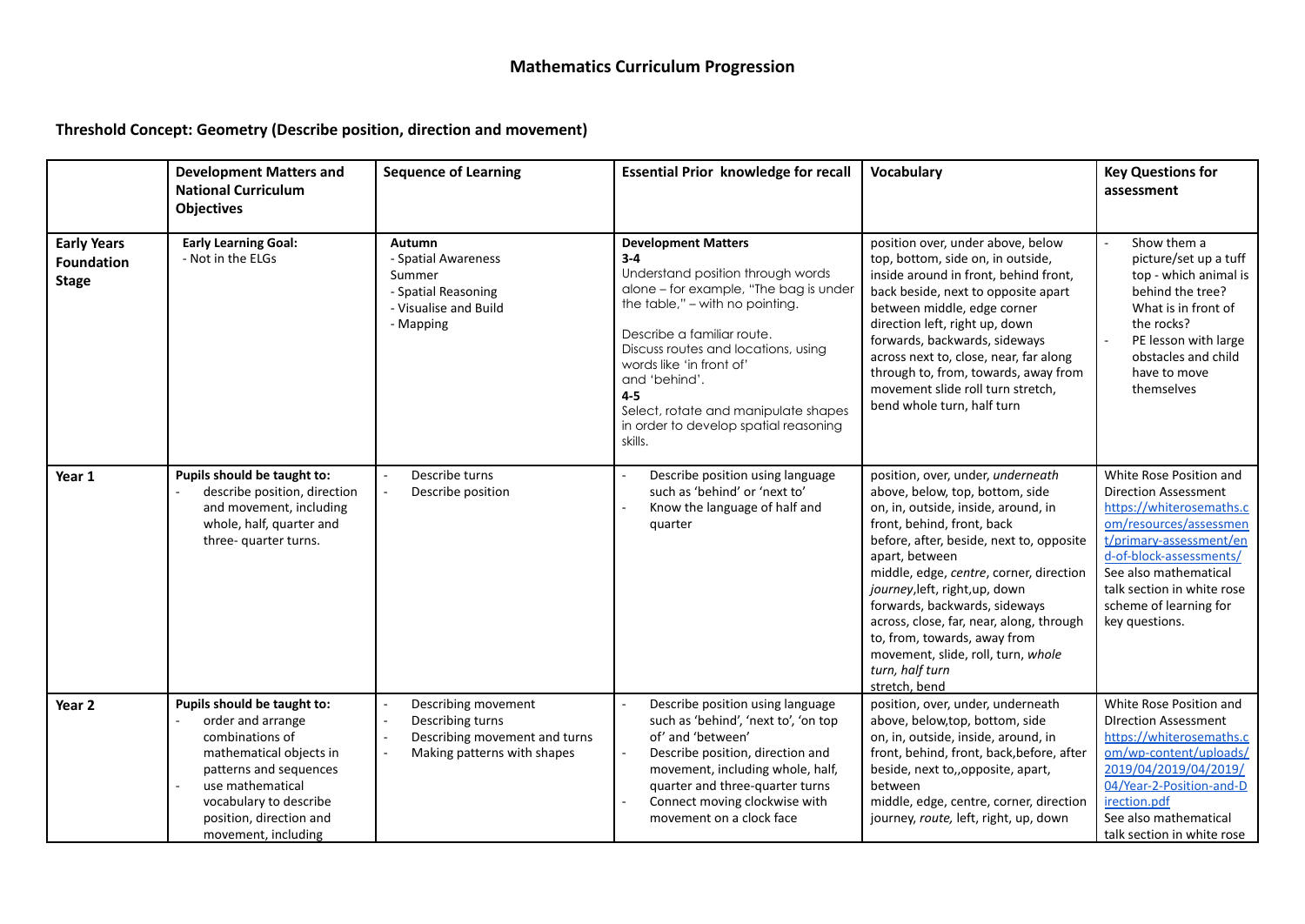|                   | movement in a straight line<br>and distinguishing between<br>rotation as a turn and in<br>terms of right angles for<br>quarter, half and<br>three-quarter turns<br>(clockwise and<br>anticlockwise)                                                                                                     |                                                                                                                            |                                                                                                                                                                                                                                               | higher, lower, forwards, backwards,<br>sideways, across, close, far, near<br>along, through, to, from, towards,<br>away from<br>clockwise, anti-clockwise<br>movement, slide, roll, whole turn, half<br>turn, quarter turn, right angle<br>straight line, stretch, bend                               | scheme of learning for<br>key questions.                                                                                                                                                                                                                               |
|-------------------|---------------------------------------------------------------------------------------------------------------------------------------------------------------------------------------------------------------------------------------------------------------------------------------------------------|----------------------------------------------------------------------------------------------------------------------------|-----------------------------------------------------------------------------------------------------------------------------------------------------------------------------------------------------------------------------------------------|-------------------------------------------------------------------------------------------------------------------------------------------------------------------------------------------------------------------------------------------------------------------------------------------------------|------------------------------------------------------------------------------------------------------------------------------------------------------------------------------------------------------------------------------------------------------------------------|
| Year <sub>3</sub> |                                                                                                                                                                                                                                                                                                         |                                                                                                                            |                                                                                                                                                                                                                                               | Half, Quarter, Three quarters<br>Angle, Turn, Right angle<br>Greater than, less than<br><b>Notation</b><br>Right angle notation                                                                                                                                                                       |                                                                                                                                                                                                                                                                        |
| Year 4            | Pupils should be taught to:<br>describe positions on a 2-D<br>grid as coordinates in the<br>first quadrant<br>describe movements<br>between positions as<br>translations of a given unit<br>to the left/right and<br>up/down<br>plot specified points and<br>draw sides to complete a<br>given polygon. | describe position<br>draw on a grid<br>move on a grid<br>describe a movement on a grid                                     | Know names and basic properties<br>of polygons<br>Know the language of movement;<br>left, right, up and down                                                                                                                                  | $2-D$<br>Grid, Axis, axes, x-axis, y-axis, Origin<br>(First) quadrant, coordinates<br>Point, Translation, Transformation<br>Left, right, up, down<br><b>Notation</b><br>Coordinates should be separated by a<br>comma and enclosed in brackets (x, y)                                                 | White Rose Position and<br><b>Direction Assessment</b><br>https://whiterosemaths.c<br>om/wp-content/uploads/<br>2019/06/Year-4-Block-6<br>Position-and-direction.pd<br>See also mathematical<br>talk section in white rose<br>scheme of learning for<br>key questions. |
| Year 5            | Pupils should be taught to:<br>identify, describe and<br>represent the position of a<br>shape following a reflection<br>or translation, using the<br>appropriate language, and<br>know that the shape has not<br>changed.                                                                               | position in the first quadrant<br>reflection<br>reflection with coordinates<br>translation<br>translation with coordinates | Use coordinates in the first<br>quadrant<br>Describe a translation using<br>mathematical language                                                                                                                                             | $2-D$<br>Grid, Axis, axes, x-axis, y-axis, Origin<br>(First) quadrant, coordinates<br>Point, Translation, Transformation,<br>Reflection, Transformation<br>Object, Image<br>Congruent, congruence<br><b>Notation</b><br>coordinates should be separated by a<br>comma and enclosed in brackets (x, y) | White Rose Position and<br><b>Direction Assessment</b><br>https://whiterosemaths.c<br>om/wp-content/uploads/<br>2019/05/Year-5-Position-<br>and-direction-1.pdf<br>See also mathematical<br>talk section in white rose<br>scheme of learning for<br>key questions.     |
| Year 6            | Pupils should be taught to:<br>describe positions on the full<br>coordinate grid (all four<br>quadrants)<br>draw and translate simple<br>shapes on the coordinate<br>plane, and reflect them in<br>the axes.                                                                                            | The first quadrant<br>Four quadrants<br>Translations<br>Reflections                                                        | Use coordinates in the first<br>quadrant<br>Identify a translation<br>Carry out a translation in the first<br>quadrant<br>Identify a reflection<br>Carry out a reflection in the first<br>quadrant using mirror lines parallel<br>to the axes | $2-D$<br>Grid, Axis, axes, x-axis, y-axis, Origin<br>Four Quadrants, coordinates<br>Point, Translation, Reflection,<br>Transformation<br>Object, Image<br>Congruent, congruence<br><b>Notation</b>                                                                                                    | White Rose Position and<br><b>Direction Assessment</b><br>https://whiterosemaths.c<br>om/wp-content/uploads/<br>2018/Mini Assessments<br>Primary Autumn/Year-6<br>-Position-and-Direction.p<br>df                                                                      |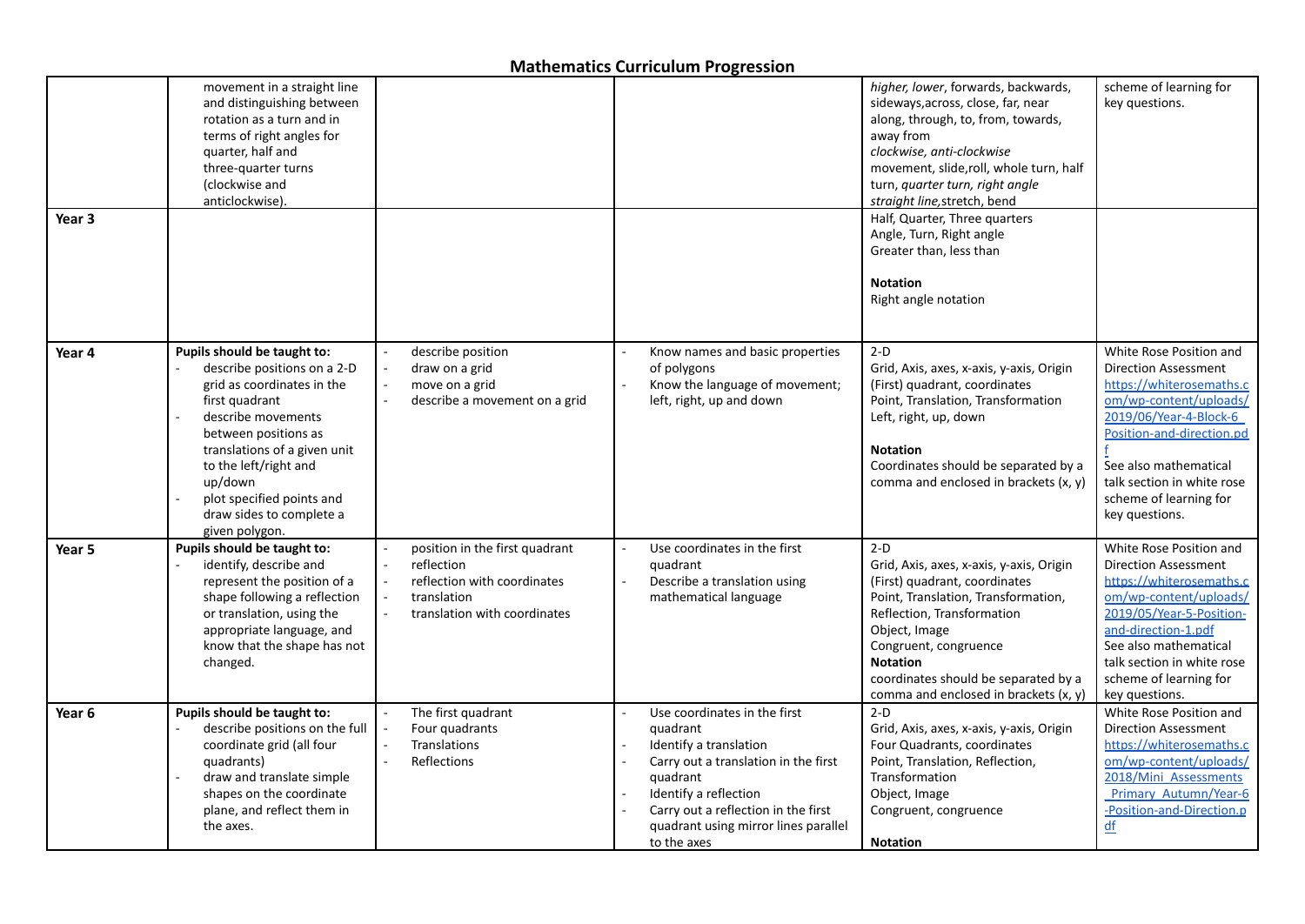|  | Know the meaning of 'congruent',<br>'congruence', 'object', 'image' | coordinates should be separated by a<br>comma and enclosed in brackets $(x, y)$   talk section in white rose | l See also mathematical<br>scheme of learning for<br>key questions. |
|--|---------------------------------------------------------------------|--------------------------------------------------------------------------------------------------------------|---------------------------------------------------------------------|
|--|---------------------------------------------------------------------|--------------------------------------------------------------------------------------------------------------|---------------------------------------------------------------------|

**Threshold Concept: Measures (Time, Length, Mass, Capacity, Perimeter, Area, Volume, Converting Units and Money)**

|                                                  | <b>Development Matters and</b><br><b>National Curriculum</b><br><b>Objectives</b> | <b>Sequence of Learning</b>                                                                                                                                                                                                                                                                                                                                                                                   | <b>Essential Prior knowledge for</b><br>recall                                                                                                                                                                                                                                                                                                                                                                                                                                                             | Vocabulary                                                                                                                                                                                                                                                                                                                                                                                                                                     | <b>Key Questions for</b><br>assessment                                                                                                                                                                                                               |
|--------------------------------------------------|-----------------------------------------------------------------------------------|---------------------------------------------------------------------------------------------------------------------------------------------------------------------------------------------------------------------------------------------------------------------------------------------------------------------------------------------------------------------------------------------------------------|------------------------------------------------------------------------------------------------------------------------------------------------------------------------------------------------------------------------------------------------------------------------------------------------------------------------------------------------------------------------------------------------------------------------------------------------------------------------------------------------------------|------------------------------------------------------------------------------------------------------------------------------------------------------------------------------------------------------------------------------------------------------------------------------------------------------------------------------------------------------------------------------------------------------------------------------------------------|------------------------------------------------------------------------------------------------------------------------------------------------------------------------------------------------------------------------------------------------------|
| <b>Early Years</b><br><b>Foundation</b><br>Stage | <b>Early Learning Goal:</b><br>- Not within the ELG                               | <b>Autumn</b><br>Compare size, mass and capacity<br>Night & Day/Time<br><b>Spring</b><br>Comparing mass<br>$\overline{\phantom{a}}$<br>Comparing capacity<br>۰<br>Measuring capacity<br>$\overline{\phantom{a}}$<br>Measuring ingredients<br>Comparing length<br>Comparing height<br>$\overline{\phantom{a}}$<br>Days of the week<br>۰<br>Measuring height<br>$\overline{\phantom{a}}$<br>Measuring time<br>٠ | <b>Development Matters</b><br>$3 - 4$<br>Make comparisons between objects<br>relating to size, length, weight and<br>capacity Select shapes<br>appropriately: flat surfaces for<br>building, a triangular prism for a roof<br>etc.<br>Combine shapes to make new ones<br>an arch, a bigger<br>triangle etc. Talk about and<br>identifies the patterns around them.<br>For example: stripes on clothes,<br>designs on rugs and wallpaper. Use<br>informal language like 'pointy',<br>'spotty', 'blobs' etc. | Problems involving 'real life' or money<br>compare<br>double, half, halve<br>pair, count out, share out<br>left, left over<br>money, coin, penny, pence, pound,<br>price, cost, change<br>costs the same as<br>how much? how many? total<br>Measures (general)<br>measure, size, compare, guess,<br>estimate<br>enough, not enough, too much, too<br>little, too many, too few<br>nearly, close to, about the same as<br>just over, just under | how much?<br>how many?<br>how many one pence<br>coins do you need to<br>make?<br>What's the total?<br>Which is the longest etc?<br>Which is the lightest etc?<br>Which bottle is full etc?<br>What day is it today?<br>What day was it<br>yesterday? |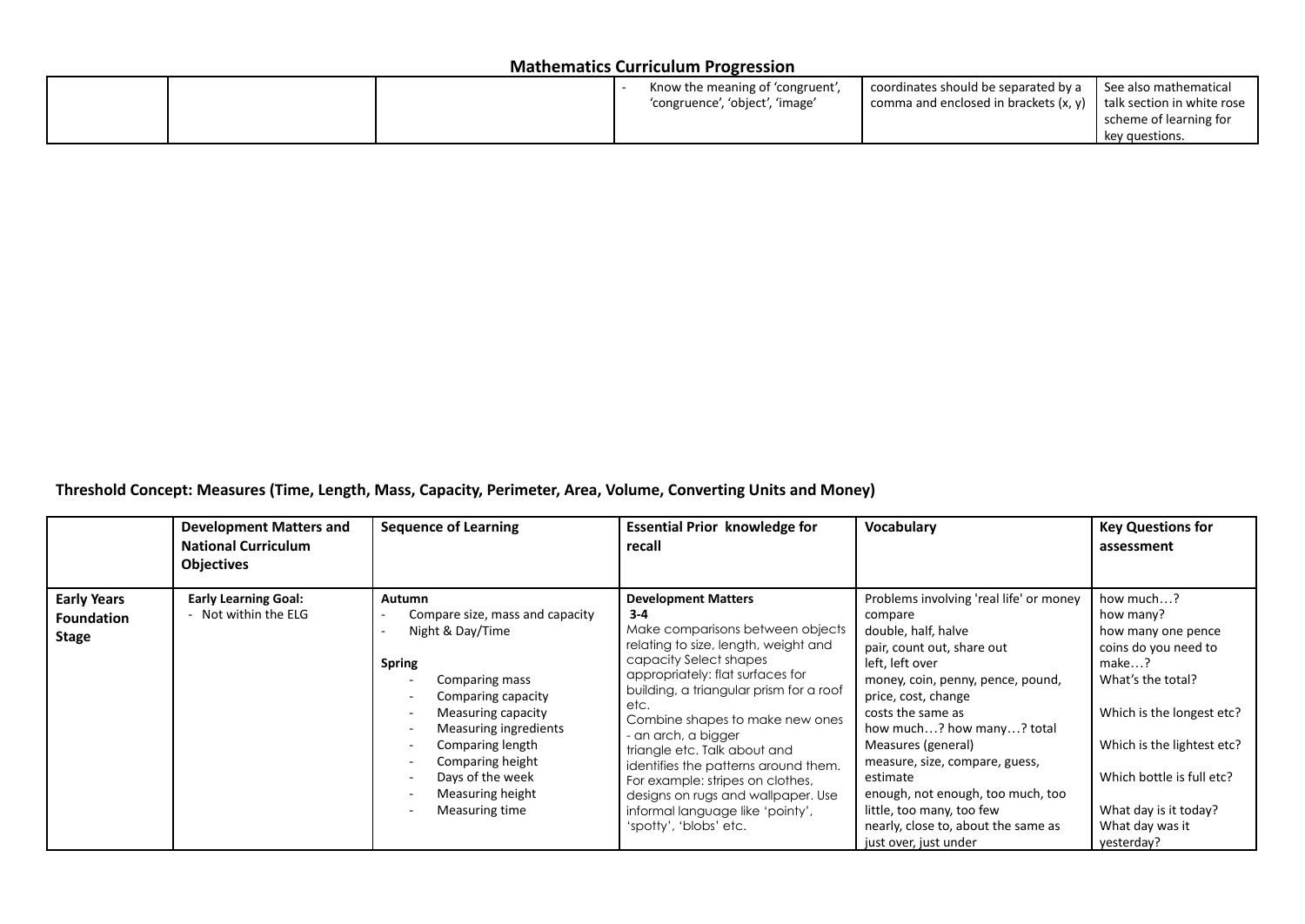|        |                                                                                                                                                                                          |                                                                                                                                                                                                         | Extend and create ABAB patterns -<br>stick, leaf, stick, leaf. Notice and<br>correct an error in a repeating                                                           | Length<br>length, width, height, depth<br>long, short, tall, high, low                                                                                                                              | What time is it? (o'clock)                                                                                                                                          |
|--------|------------------------------------------------------------------------------------------------------------------------------------------------------------------------------------------|---------------------------------------------------------------------------------------------------------------------------------------------------------------------------------------------------------|------------------------------------------------------------------------------------------------------------------------------------------------------------------------|-----------------------------------------------------------------------------------------------------------------------------------------------------------------------------------------------------|---------------------------------------------------------------------------------------------------------------------------------------------------------------------|
|        |                                                                                                                                                                                          |                                                                                                                                                                                                         | pattern.<br>Begin to describe a sequence of<br>events, real or fictional, using words<br>such as 'first', 'then'<br>$4 - 5$<br>Compare length, weight and<br>capacity. | wide, narrow, deep, shallow<br>thick, thin, longer, shorter, taller,<br>higher and so on<br>longest, shortest, tallest, highest<br>and so on<br>far, near, close                                    | It is phonics now, what<br>happens next?                                                                                                                            |
|        |                                                                                                                                                                                          |                                                                                                                                                                                                         |                                                                                                                                                                        | Mass<br>weigh, weighs, balances<br>heavy/light, heavier/lighter,<br>heaviest/lightest<br>balance, weight, scales<br>Capacity<br>full, half full, empty, holds, container                            |                                                                                                                                                                     |
|        |                                                                                                                                                                                          |                                                                                                                                                                                                         |                                                                                                                                                                        | Time<br>time, days of the week: Monday,<br>Tuesday, day, week<br>birthday, holiday<br>morning, afternoon, evening, night<br>bedtime, dinnertime, playtime                                           |                                                                                                                                                                     |
|        |                                                                                                                                                                                          |                                                                                                                                                                                                         |                                                                                                                                                                        | today, yesterday, tomorrow<br>before, after, next, last<br>now, soon, early, late<br>quick, quicker, quickest, quickly<br>slow, slower, slowest, slowly                                             |                                                                                                                                                                     |
|        |                                                                                                                                                                                          |                                                                                                                                                                                                         |                                                                                                                                                                        | old, older, oldest<br>new, newer, newest<br>takes longer, takes less time<br>clock, watch, hands                                                                                                    |                                                                                                                                                                     |
| Year 1 | Pupils should be taught to:<br>compare, describe and<br>solve practical problems<br>for: lengths and heights<br>[for example, long/short,<br>longer/shorter, tall/short,<br>double/half] | <b>Length and Height</b><br>Compare lengths and height<br>Measure length<br><b>Weight and Volume</b><br>Introduce weight and mass<br>Measure mass<br>$\sim$<br>Compare mass<br>$\overline{\phantom{a}}$ | Order numbers to 12<br>Understand how a number line is<br>organised<br>Understand the concept of time<br>Beginning to use everyday<br>language related to money        | Money<br>money, coin, penny, pence, pound,<br>price, cost, buy, sell, spend, spent<br>pay, change, dear, costs more<br>cheap, costs less, cheaper<br>costs the same as<br>how much? how many? total | White Rose Money<br>Assessment<br>https://whiterosemaths.c<br>om/resources/assessmen<br>t/primary-assessment/en<br>d-of-block-assessments/<br>See also mathematical |
|        | mass/weight [for example,<br>heavy/light, heavier than,<br>lighter than]<br>capacity and volume [for<br>example, full/empty, more                                                        | Introduce capacity and<br>$\overline{\phantom{a}}$<br>volume<br>Measure capacity<br>Compare capacity<br>$\sim$<br><b>Money</b>                                                                          |                                                                                                                                                                        | <b>Measures (general)</b><br>measure, size, compare, guess,<br>estimate<br>enough, not enough, too much, too<br>little, too many, too few, nearly,                                                  | talk section in white rose<br>scheme of learning for<br>key questions.                                                                                              |
|        | than, less than, half, half<br>full, quarter]<br>time [for example, quicker,<br>slower, earlier, later]                                                                                  | Recognising coins<br>Recognising notes<br>$\overline{\phantom{a}}$<br>Counting in coins<br>$\overline{\phantom{a}}$<br>Time                                                                             |                                                                                                                                                                        | roughly, close to, about the same as<br>just over, just under<br>Length<br>length, width, height, depth                                                                                             |                                                                                                                                                                     |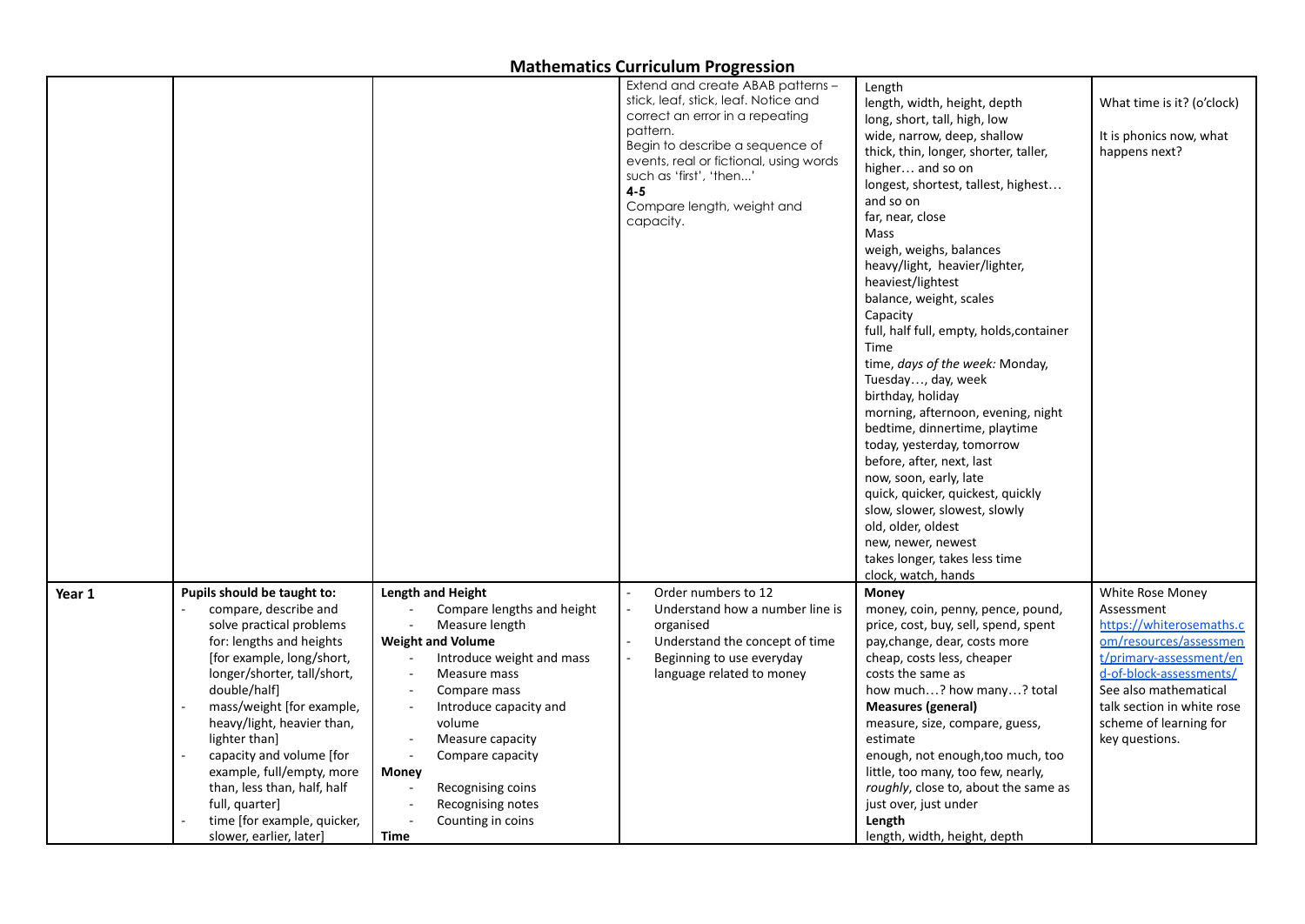|        | measure and begin to           | Before and after                |                                       | long, short, tall, high, low, wide,      |                          |
|--------|--------------------------------|---------------------------------|---------------------------------------|------------------------------------------|--------------------------|
|        | record the following:          | Dates                           |                                       | narrow, deep, shallow, thick, thin       |                          |
|        | lengths and heights            | Time to the hour                |                                       | longer, shorter, taller, higher and so   |                          |
|        | mass/weight capacity and       | Time to the half hour           |                                       | on, longest, shortest, tallest, highest  |                          |
|        | volume                         | Writing time                    |                                       | and so on, far, near, close              |                          |
|        | time (hours, minutes,          | Comparing time                  |                                       | metre, ruler, metre stick                |                          |
|        | seconds)                       |                                 |                                       | <b>Mass</b>                              |                          |
|        | recognise and know the         |                                 |                                       | weigh, weighs, balances                  |                          |
|        | value of different             |                                 |                                       | heavy/light, heavier/lighter,            |                          |
|        | denominations of coins         |                                 |                                       | heaviest/lightest                        |                          |
|        | and notes                      |                                 |                                       | balance, scales, weight                  |                          |
|        | sequence events in             |                                 |                                       | Capacity                                 |                          |
|        | chronological order using      |                                 |                                       | full, half full, empty, holds, container |                          |
|        | language [for example,         |                                 |                                       | Time                                     |                          |
|        | before and after, next, first, |                                 |                                       | days of the week: Monday, Tuesday        |                          |
|        | today, yesterday,              |                                 |                                       | seasons: spring, summer, autumn,         |                          |
|        | tomorrow, morning,             |                                 |                                       | winter                                   |                          |
|        | afternoon and evening]         |                                 |                                       | day, week, month, year,                  |                          |
|        | recognise and use              |                                 |                                       | weekend, birthday, holiday               |                          |
|        | language relating to dates,    |                                 |                                       | morning, afternoon, evening              |                          |
|        | including days of the week,    |                                 |                                       | night, <i>midnight</i>                   |                          |
|        | weeks, months and years        |                                 |                                       | bedtime, dinnertime, playtime            |                          |
|        | tell the time to the hour      |                                 |                                       | today, yesterday, tomorrow               |                          |
|        | and half past the hour and     |                                 |                                       | before, after, next, last                |                          |
|        | draw the hands on a clock      |                                 |                                       | now, soon, early, late                   |                          |
|        | face to show these times       |                                 |                                       | quick, quicker, quickest, quickly        |                          |
|        |                                |                                 |                                       | fast, faster, fastest                    |                          |
|        |                                |                                 |                                       | slow, slower, slowest, slowly            |                          |
|        |                                |                                 |                                       | old, older, oldest                       |                          |
|        |                                |                                 |                                       | new, newer, newest                       |                          |
|        |                                |                                 |                                       | takes longer, takes less time            |                          |
|        |                                |                                 |                                       | hour, o'clock, half past                 |                          |
|        |                                |                                 |                                       | clock, watch, hands                      |                          |
|        |                                |                                 |                                       | how long ago?, how long will it be       |                          |
|        |                                |                                 |                                       | to?, how long will it take to?           |                          |
|        |                                |                                 |                                       | how often?                               |                          |
|        |                                |                                 |                                       | always, never, often, sometimes,         |                          |
|        |                                |                                 |                                       | usually, once, twice                     |                          |
| Year 2 | Pupils should be taught to:    | Money                           | Read the time to the hour and         | Money                                    | White Rose Money         |
|        | choose and use                 | Count money - pence             | half past                             | money coin penny, pence, pound, $(f)$    | Assessment               |
|        | appropriate standard units     | Count money - pounds (notes and | Draw the hands on a clock face to     | price, cost buy, bought, sell, sold      | https://whiterosemaths.c |
|        | to estimate and measure        | coins)                          | show the time to the hour or half     | spend, spent pay                         | om/wp-content/uploads/   |
|        | length/height in any           | Count money (notes and coins)   | past                                  | change dear, costs more                  | 2018/10/Mini-Assessmen   |
|        | direction (m/cm); mass         | Select money                    | Know the meaning of before,           | cheap, costs less, cheaper               | t-Block-3 Year-2-Money.p |
|        | (kg/g); temperature (°C);      | Make the same amount            | after, next, first, today, yesterday, | how much? how many? total                | df                       |
|        | capacity (litres/ml) to the    | Compare money                   | tomorrow, morning, afternoon,         | <b>Measures (general)</b>                | Length and Height        |
|        | nearest appropriate unit,      | Find the total                  | evening and o'clock                   |                                          | Assessment               |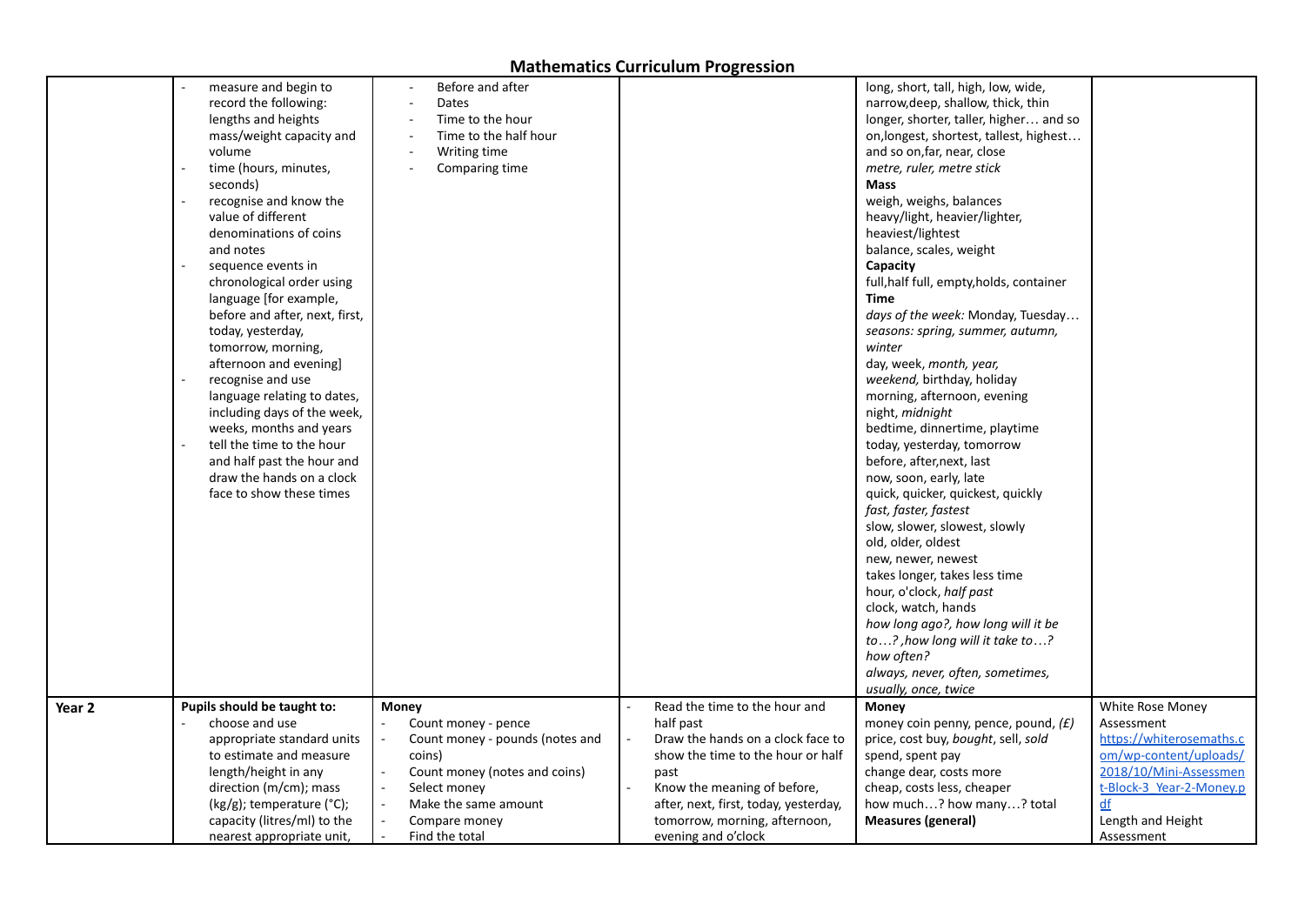|  | using rulers, scales,       |      | Find the difference           | Use the language long, short, tall, | measure, size compare <i>measuring</i>  | https://whiterosemaths.c   |
|--|-----------------------------|------|-------------------------------|-------------------------------------|-----------------------------------------|----------------------------|
|  | thermometers and            |      | Find change                   | heavy, light, full, empty, more     | scale                                   | om/wp-content/uploads/     |
|  | measuring vessels           |      | Two-step problems             | than, less than, double, half       | guess, estimate enough, not enough      | 2019/03/Primary Mini A     |
|  | compare and order           |      | Length and Height             | Use a ruler, weighing scale and     | too much, too little too many, too few  | ssessments/Spring-Block-   |
|  |                             |      |                               |                                     |                                         |                            |
|  | lengths, mass,              |      | Measure length                | container to measure length,        | nearly, roughly, about, close to, about | 5-Mini-Assessment-Year-2   |
|  | volume/capacity and         |      | Compare Lengths               | mass and capacity                   | the same as just over, just under       | -Length-and-Height.pdf     |
|  | record the results using >, |      | Order lengths                 | Know and use the symbols >, <       | Length                                  | <b>Time Assessment</b>     |
|  | $\leq$ and $=$              |      | Four operations with lengths  | $and =$                             | length, width, height, depth            | https://whiterosemaths.c   |
|  | recognise and use symbols   | Time |                               | Add and subtract one- and           | long, short, tall, high, low            | om/wp-content/uploads/     |
|  | for pounds $(E)$ and pence  |      | O'clock and half past         | two-digit numbers to 20             | wide, narrow, deep, shallow, thick,     | 2019/05/Year-2-Time.pdf    |
|  | (p); combine amounts to     |      | Quarter past and quarter to   | Recognise the coins: 1p, 2p, 5p,    | thin                                    | Measurement                |
|  | make a particular value     |      | Telling the time to 5 minutes | 10p, 20p, 50p, £1 and £2            | longer, shorter, taller, higher         | Assessment                 |
|  | find different combinations |      | Hours and days                | Recognise the notes: £5 and £10     | longest, shortest, tallest, highest     | https://whiterosemaths.c   |
|  |                             |      | Find durations of time        |                                     |                                         |                            |
|  | of coins that equal the     |      |                               |                                     | far, further, furthest, near, close     | om/wp-content/uploads/     |
|  | same amounts of money       |      | Compare durations of time     |                                     | metre (m), centimetre (cm)              | 2019/06/Year-2-Measure     |
|  | solve simple problems in a  |      |                               |                                     | ruler, metre stick, tape measure        | ment-1.pdf                 |
|  | practical context involving |      |                               |                                     | <b>Mass</b>                             | See also mathematical      |
|  | addition and subtraction of |      |                               |                                     | weigh, weighs, balances heavy/light,    | talk section in white rose |
|  | money of the same unit,     |      |                               |                                     | heavier/lighter, heaviest/lightest      | scheme of learning for     |
|  | including giving change     |      |                               |                                     | kilogram (kg), half-kilogram, gram(g)   | key questions.             |
|  | compare and sequence        |      |                               |                                     | balance, scales, weight                 |                            |
|  | intervals of time           |      |                               |                                     | Capacity                                |                            |
|  | tell and write the time to  |      |                               |                                     | capacity full, half full empty          |                            |
|  | five minutes, including     |      |                               |                                     | holds, contains litre (I), half-litre,  |                            |
|  | quarter past/to the hour    |      |                               |                                     | millilitre (ml) container               |                            |
|  | and draw the hands on a     |      |                               |                                     | Time                                    |                            |
|  | clock face to show these    |      |                               |                                     | time days of the week: Monday,          |                            |
|  |                             |      |                               |                                     |                                         |                            |
|  | times                       |      |                               |                                     | Tuesday months of the year:             |                            |
|  | know the number of          |      |                               |                                     | January, Februaryseasons: spring,       |                            |
|  | minutes in an hour and the  |      |                               |                                     | summer, autumn, winter                  |                            |
|  | number of hours in a day.   |      |                               |                                     | day, week, fortnight, month, year       |                            |
|  |                             |      |                               |                                     | weekend birthday, holiday               |                            |
|  |                             |      |                               |                                     | morning, afternoon, evening, night,     |                            |
|  |                             |      |                               |                                     | midnight bedtime, dinnertime,           |                            |
|  |                             |      |                               |                                     | playtime today, yesterday, tomorrow     |                            |
|  |                             |      |                               |                                     | before, after next, last now, soon,     |                            |
|  |                             |      |                               |                                     | early, late quick, quicker, quickest,   |                            |
|  |                             |      |                               |                                     |                                         |                            |
|  |                             |      |                               |                                     | quickly                                 |                            |
|  |                             |      |                               |                                     | fast, faster, fastest                   |                            |
|  |                             |      |                               |                                     | slow, slower, slowest, slowly           |                            |
|  |                             |      |                               |                                     | old, older, oldest new, newer, newest   |                            |
|  |                             |      |                               |                                     | takes longer, takes less time           |                            |
|  |                             |      |                               |                                     | how long ago?/how long will it be       |                            |
|  |                             |      |                               |                                     | to?                                     |                            |
|  |                             |      |                               |                                     | how long will it take to?               |                            |
|  |                             |      |                               |                                     | hour, minute, second                    |                            |
|  |                             |      |                               |                                     |                                         |                            |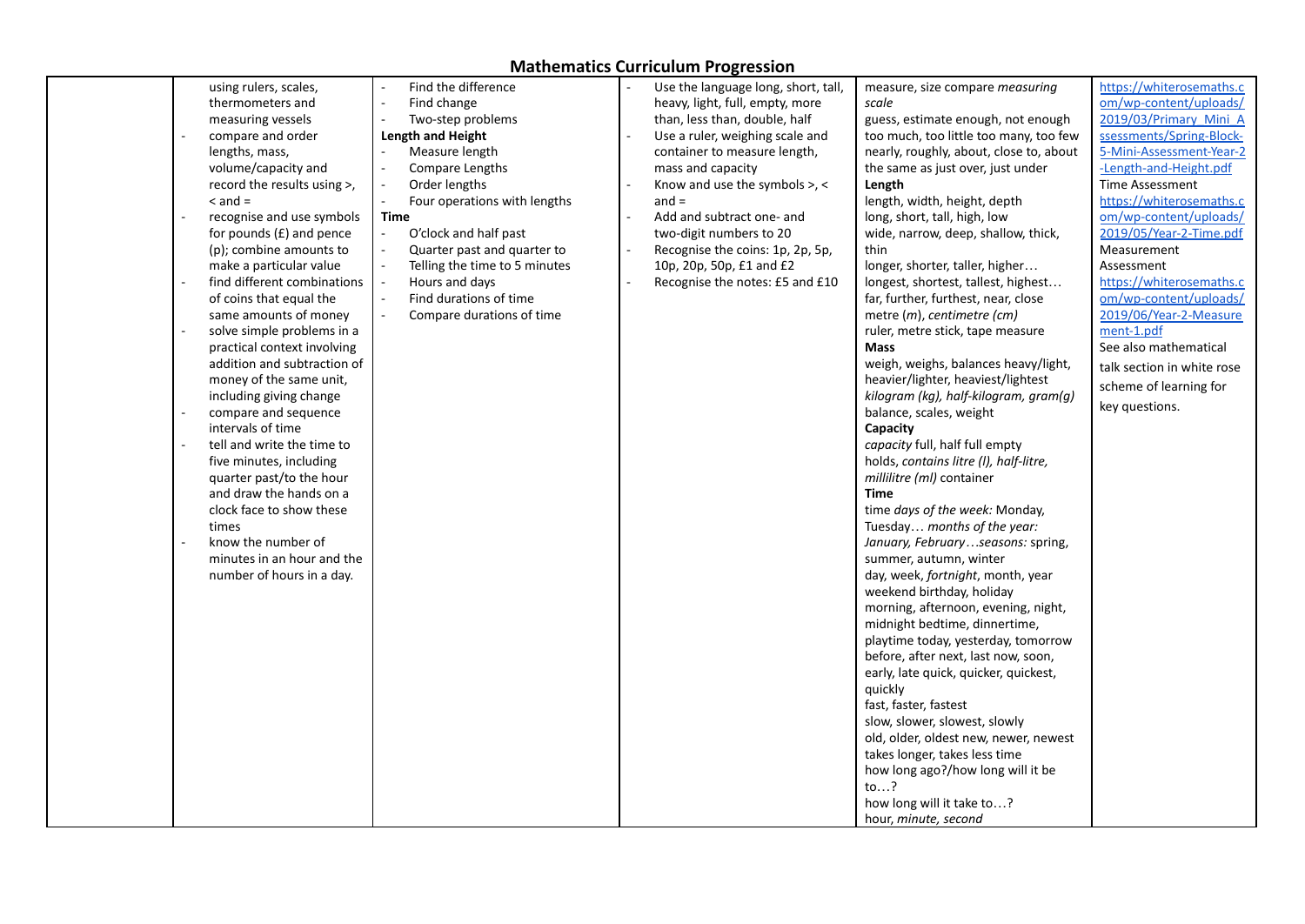|                   |                                  |                                |                                    | o'clock, half past, quarter to, quarter<br>past clock, watch, hands<br>digital/analogue clock/watch, timer |                            |
|-------------------|----------------------------------|--------------------------------|------------------------------------|------------------------------------------------------------------------------------------------------------|----------------------------|
|                   |                                  |                                |                                    | how often? always, never, often,                                                                           |                            |
|                   |                                  |                                |                                    | sometimes, usually                                                                                         |                            |
|                   |                                  |                                |                                    | once, twice                                                                                                |                            |
| Year <sub>3</sub> | Pupils should be taught to:      | <b>Money</b>                   | Know the number of minutes in      | Analogue 12-hour 24-hour o'clock                                                                           | White Rose Money           |
|                   | measure, compare, add            | Pounds and pence               | an hour, hours in a day, and days  | Morning Afternoon Noon, Midnight                                                                           | Assessment                 |
|                   | and subtract: lengths            | Convert pounds and pence       | in a week                          | Second, Minute, Hour Day, Week,                                                                            | https://whiterosemaths.c   |
|                   | $(m/cm/mm)$ ; mass (kg/g);       | Add money                      | Tell and write the time to the     | Month Year Leap year                                                                                       | om/wp-content/uploads/     |
|                   | volume/capacity (I/ml)           | Subtract money                 | nearest five minutes               | Roman Numeral                                                                                              | 2019/01/Primary Spring     |
|                   | measure the perimeter of         | Give change                    | Measure length using m, cm         | <b>Notation</b>                                                                                            | Mini Assessments/Spring    |
|                   | simple 2-D shapes                | Length & Perimeter             | Measure mass using kg, g           | The Roman numeral for 4 is IV. It is                                                                       | -Block-2-Year-3-Monev.pd   |
|                   | add and subtract amounts         | Measure length                 | Measure volume / capacity using    | the only exception to the rules of                                                                         |                            |
|                   | of money to give change,         | Equivalent lengths m & cm      | l, ml                              | Roman numerals as it is sometimes                                                                          | Length and Perimeter       |
|                   | using both £ and p in            | Equivalent lengths mm & sm     | Recognise the coins: 1p, 2p, 5p,   | written IIII on a clock or watch                                                                           | Assessment                 |
|                   | practical contexts               | Compare lengths                | 10p, 20p, 50p, £1 and £2           | Using a.m. and p.m. for 12-hour clock                                                                      | https://whiterosemaths.c   |
|                   | tell and write the time          | Add lengths                    | Read and say amounts of money      | notation                                                                                                   | om/wp-content/uploads/     |
|                   | from an analogue clock,          | Subtract lengths               | using the coins 1p, 2p, 5p, 10p,   | Length, distance, Mass Volume                                                                              | 2019/02/Primary Spring     |
|                   | including using Roman            | Measure perimeter              | 20p, 50p, £1 and £2                | Capacity                                                                                                   | Mini Assessments/Spring    |
|                   | numerals from I to XII, and      | Calculate perimeter            | Count, say and record amounts of   | Metre, centimetre, millimetre                                                                              | -Block-4-Mini-Assessment   |
|                   | 12-hour and 24-hour clocks       | <b>Time</b>                    | money using the coins 1p, 2p, 5p,  | Kilogram, gram Litre, millilitre                                                                           | -Year-3-Length-and-Perim   |
|                   | estimate and read time<br>$\sim$ | Months and years               | 10p, 20p, 50p, £1 and £2           | Perimeter 2-D                                                                                              | eter.pdf                   |
|                   | with increasing accuracy to      | Hours in a day                 | Recognise the notes: £5 and £10    | <b>Notation</b>                                                                                            | <b>Time Assessment</b>     |
|                   | the nearest minute;              | Telling the time to 5 minutes  | Recognise the symbols for pounds   | Abbreviations of units in the metric                                                                       | https://whiterosemaths.c   |
|                   | record and compare time          | Telling the time to the minute | $(f)$ and pence $(p)$              | system: m, cm, mm, kg, g, l, ml                                                                            | om/wp-content/uploads/     |
|                   | in terms of seconds,             | Using am and pm                | Record amounts of money using      | Money Coin Change Note                                                                                     | 2019/04/Year-3-Time.pdf    |
|                   | minutes and hours;               | 24 hour clock                  | either pounds $(f)$ or pence $(p)$ | <b>Notation</b>                                                                                            | <b>Measures Assessment</b> |
|                   | use vocabulary such as<br>$\sim$ | Finding the durations          | Find different combinations of     | Pounds (£) Pence (p)                                                                                       | https://whiterosemaths.c   |
|                   | o'clock, a.m./p.m.,              | Comparing durations            | coins that equal the same          |                                                                                                            | om/wp-content/uploads/     |
|                   | morning, afternoon, noon         | Start and end times            | amounts of money                   |                                                                                                            | 2019/06/Year-3-Measure     |
|                   | and midnight                     | Measuring time in seconds      | Solve simple problems involving    |                                                                                                            | ment.pdf                   |
|                   | know the number of               | <b>Mass &amp; Capacity</b>     | money, including giving change     |                                                                                                            |                            |
|                   | seconds in a minute and          | Measure mass                   |                                    |                                                                                                            |                            |
|                   | the number of days in each       | Compare mass                   |                                    |                                                                                                            |                            |
|                   | month, year and leap year        | Add and subtract mass          |                                    |                                                                                                            |                            |
|                   | compare durations of             | Measure capacity               |                                    |                                                                                                            |                            |
|                   | events [for example to           | Compare capacity               |                                    |                                                                                                            |                            |
|                   | calculate the time taken by      | Add and subtract capacity      |                                    |                                                                                                            |                            |
|                   | particular events or tasks].     |                                |                                    |                                                                                                            |                            |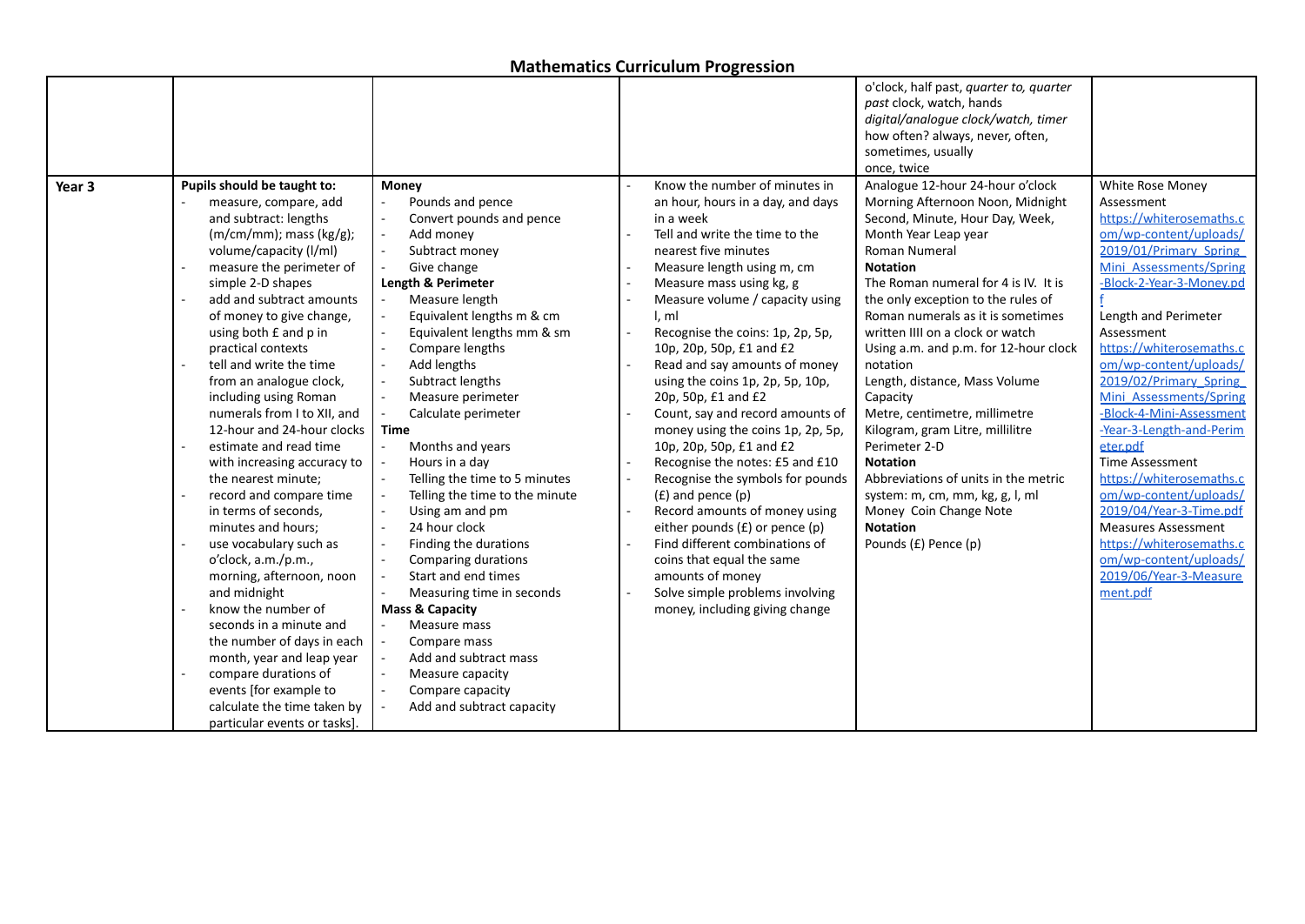| Convert between different<br>the nearest millimetre<br>Second, Minute, Hour<br>Perimeter Assessment<br>Perimeter on a grid<br>units of measure [for<br>Perimeter of a rectangle<br>Day, Week, Month, Year<br>https://whiterosemaths.c<br>Use digital and mechanical scales<br>om/wp-content/uploads/<br>example, kilometre to<br>Perimeter of a rectilinear shapes<br>Pound (£) Pence (p)<br>to measure mass<br>metre; hour to minute]<br>Hours, minutes and seconds<br>Use measuring vessels to<br>Length Mass Volume<br>2018/10/Mini-Assessmen<br>t-Block-3 Year-4-Length-a<br><b>Notation</b><br>measure and calculate the<br>Years, months, weeks and days<br>measure a volume of liquid<br>£ and p<br>nd-Perimeter.pdf<br>perimeter of a rectilinear<br>Analogue to digital - 12 hour<br>Choose appropriate units to state<br>12-hour and 24-hour notation use a "."<br>figure (including squares)<br>Analogue to digital - 24 hour<br>the result of a measurement<br>Spring Area Assessment<br>https://whiterosemaths.c<br>in centimetres and metres<br>Pounds and pence<br>Compare the length (mass,<br>for example 18:40 and 9:30 a.m.<br>om/wp-content/uploads/<br>find the area of rectilinear<br>volume, capacity) of two or more<br>Length, distance<br>Ordering money<br>Mass Volume Capacity<br>2019/01/Primary Spring<br>shapes by counting squares<br><b>Estimating money</b><br>objects<br>Solve measurement problems<br>Mini Assessments/Spring<br>estimate, compare and<br>Four operations<br>Metre, centimetre, millimetre<br>calculate different<br>involving addition or subtraction<br>-Block-2-Year-4-Area.pdf<br>Kilogram, gram Litre, millilitre<br>Find the perimeter of a simple 2D<br><b>Summer Money</b><br>measures, including money<br>Hour, minute, second<br>Decimal<br>Assessment<br>in pounds and pence<br>shape by measuring<br>read, write and convert<br><b>Notation</b><br>https://whiterosemaths.c<br>Use analogue and digital 12-hour<br>om/wp-content/uploads/<br>time between analogue<br>clocks<br>Abbreviations of units in the metric<br>2019/04/Year-4-Money.p<br>and digital 12- and 24-hour<br>Know the number of seconds in a<br>system: m, cm, mm, kg, g, l, ml<br>clocks<br>df<br>minute, minutes in an hour, hours<br>Perimeter Area Dimensions<br><b>Summer Time</b><br>solve problems involving<br>in a day, and the number of days<br>Square Rectangle Rectilinear<br>Assessmenthttps://whiter<br>converting from hours to<br>in each week, month, year and<br>Polygon<br>osemaths.com/wp-conte<br>minutes; minutes to<br>Millimetre, Centimetre, Metre,<br>leap year<br>nt/uploads/2019/05/Year-<br>seconds; years to months;<br>Know the value of all British coins<br>Kilometre<br><b>Notation</b><br>4-Time.pdf<br>weeks to days.<br>and notes<br>Abbreviations of units in the metric<br>See also mathematical<br>Know the number of pence in a<br>talk section in white rose<br>pound<br>system: km, m, cm, mm<br>Calculate the duration of time for<br>scheme of learning for<br>a given event or task<br>key questions.<br>Pupils should be taught to:<br>Kilograms and kilometers<br>Convert between kilometres and<br>Length, distance<br>White Rose Area and<br>Year 5<br>convert between different<br>Milligrams and millimeters<br>metres, centimetres and<br>Mass, weight<br>Perimeter Assessment<br>Volume<br>units of metric measure<br>Metric units<br>millimetres<br>https://whiterosemaths.c<br>Convert between litres and<br>om/wp-content/uploads/<br>(for example, kilometre<br>Imperial units<br>Capacity<br>2018/Mini Assessments<br>millilitres<br>and metre; centimetre and<br>Converting units of time<br>Metre, centimetre, millimetre<br>Primary Autumn/Year-5-<br>Timetables<br>Convert between hours and<br>metre; centimetre and<br>Kilogram, gram<br>Area-and-Perimeter.pdf<br>millimetre; gram and<br>What is volume?<br>minutes, minutes and seconds<br>Litre, millilitre<br>Use decimal notation to two<br><b>Volume Assessment</b><br>kilogram; litre and<br>Compare volume<br>Hour, minute, second<br>https://whiterosemaths.c<br>millilitre)<br>Estimate volume<br>decimal places when converting<br>Inch, foot, yard<br>Pound, ounce<br>om/wp-content/uploads/<br>understand and use<br>Estimate capacity<br>between measures<br>2019/06/Year-5-Block-5 V<br>Pint, gallon<br>approximate equivalences<br>Measure perimeter<br>olume.pdf<br>between metric units and<br>Calculate perimeter | Year 4 | Pupils should be taught to: | Kilometers         | Use a ruler to measure lengths to | Analogue Digital 12-hour 24-hour | White Rose Length and   |
|---------------------------------------------------------------------------------------------------------------------------------------------------------------------------------------------------------------------------------------------------------------------------------------------------------------------------------------------------------------------------------------------------------------------------------------------------------------------------------------------------------------------------------------------------------------------------------------------------------------------------------------------------------------------------------------------------------------------------------------------------------------------------------------------------------------------------------------------------------------------------------------------------------------------------------------------------------------------------------------------------------------------------------------------------------------------------------------------------------------------------------------------------------------------------------------------------------------------------------------------------------------------------------------------------------------------------------------------------------------------------------------------------------------------------------------------------------------------------------------------------------------------------------------------------------------------------------------------------------------------------------------------------------------------------------------------------------------------------------------------------------------------------------------------------------------------------------------------------------------------------------------------------------------------------------------------------------------------------------------------------------------------------------------------------------------------------------------------------------------------------------------------------------------------------------------------------------------------------------------------------------------------------------------------------------------------------------------------------------------------------------------------------------------------------------------------------------------------------------------------------------------------------------------------------------------------------------------------------------------------------------------------------------------------------------------------------------------------------------------------------------------------------------------------------------------------------------------------------------------------------------------------------------------------------------------------------------------------------------------------------------------------------------------------------------------------------------------------------------------------------------------------------------------------------------------------------------------------------------------------------------------------------------------------------------------------------------------------------------------------------------------------------------------------------------------------------------------------------------------------------------------------------------------------------------------------------------------------------------------------------------------------------------------------------------------------------------------------------------------------------------------------------------------------------------------------------------------------------------------------------------------------------------------------------------------------------------------------------------------------------------------------------------------------------------------------------------------------------------------------------------------------------------------------------------------------------------------------------------------------------------------------------------------------------------------------------------------------------------------------------------------------------------------------------------------------------------------------------------------------|--------|-----------------------------|--------------------|-----------------------------------|----------------------------------|-------------------------|
|                                                                                                                                                                                                                                                                                                                                                                                                                                                                                                                                                                                                                                                                                                                                                                                                                                                                                                                                                                                                                                                                                                                                                                                                                                                                                                                                                                                                                                                                                                                                                                                                                                                                                                                                                                                                                                                                                                                                                                                                                                                                                                                                                                                                                                                                                                                                                                                                                                                                                                                                                                                                                                                                                                                                                                                                                                                                                                                                                                                                                                                                                                                                                                                                                                                                                                                                                                                                                                                                                                                                                                                                                                                                                                                                                                                                                                                                                                                                                                                                                                                                                                                                                                                                                                                                                                                                                                                                                                                                                             |        |                             |                    |                                   |                                  |                         |
|                                                                                                                                                                                                                                                                                                                                                                                                                                                                                                                                                                                                                                                                                                                                                                                                                                                                                                                                                                                                                                                                                                                                                                                                                                                                                                                                                                                                                                                                                                                                                                                                                                                                                                                                                                                                                                                                                                                                                                                                                                                                                                                                                                                                                                                                                                                                                                                                                                                                                                                                                                                                                                                                                                                                                                                                                                                                                                                                                                                                                                                                                                                                                                                                                                                                                                                                                                                                                                                                                                                                                                                                                                                                                                                                                                                                                                                                                                                                                                                                                                                                                                                                                                                                                                                                                                                                                                                                                                                                                             |        |                             |                    |                                   |                                  |                         |
|                                                                                                                                                                                                                                                                                                                                                                                                                                                                                                                                                                                                                                                                                                                                                                                                                                                                                                                                                                                                                                                                                                                                                                                                                                                                                                                                                                                                                                                                                                                                                                                                                                                                                                                                                                                                                                                                                                                                                                                                                                                                                                                                                                                                                                                                                                                                                                                                                                                                                                                                                                                                                                                                                                                                                                                                                                                                                                                                                                                                                                                                                                                                                                                                                                                                                                                                                                                                                                                                                                                                                                                                                                                                                                                                                                                                                                                                                                                                                                                                                                                                                                                                                                                                                                                                                                                                                                                                                                                                                             |        |                             |                    |                                   |                                  |                         |
|                                                                                                                                                                                                                                                                                                                                                                                                                                                                                                                                                                                                                                                                                                                                                                                                                                                                                                                                                                                                                                                                                                                                                                                                                                                                                                                                                                                                                                                                                                                                                                                                                                                                                                                                                                                                                                                                                                                                                                                                                                                                                                                                                                                                                                                                                                                                                                                                                                                                                                                                                                                                                                                                                                                                                                                                                                                                                                                                                                                                                                                                                                                                                                                                                                                                                                                                                                                                                                                                                                                                                                                                                                                                                                                                                                                                                                                                                                                                                                                                                                                                                                                                                                                                                                                                                                                                                                                                                                                                                             |        |                             |                    |                                   |                                  |                         |
|                                                                                                                                                                                                                                                                                                                                                                                                                                                                                                                                                                                                                                                                                                                                                                                                                                                                                                                                                                                                                                                                                                                                                                                                                                                                                                                                                                                                                                                                                                                                                                                                                                                                                                                                                                                                                                                                                                                                                                                                                                                                                                                                                                                                                                                                                                                                                                                                                                                                                                                                                                                                                                                                                                                                                                                                                                                                                                                                                                                                                                                                                                                                                                                                                                                                                                                                                                                                                                                                                                                                                                                                                                                                                                                                                                                                                                                                                                                                                                                                                                                                                                                                                                                                                                                                                                                                                                                                                                                                                             |        |                             |                    |                                   |                                  |                         |
|                                                                                                                                                                                                                                                                                                                                                                                                                                                                                                                                                                                                                                                                                                                                                                                                                                                                                                                                                                                                                                                                                                                                                                                                                                                                                                                                                                                                                                                                                                                                                                                                                                                                                                                                                                                                                                                                                                                                                                                                                                                                                                                                                                                                                                                                                                                                                                                                                                                                                                                                                                                                                                                                                                                                                                                                                                                                                                                                                                                                                                                                                                                                                                                                                                                                                                                                                                                                                                                                                                                                                                                                                                                                                                                                                                                                                                                                                                                                                                                                                                                                                                                                                                                                                                                                                                                                                                                                                                                                                             |        |                             |                    |                                   |                                  |                         |
|                                                                                                                                                                                                                                                                                                                                                                                                                                                                                                                                                                                                                                                                                                                                                                                                                                                                                                                                                                                                                                                                                                                                                                                                                                                                                                                                                                                                                                                                                                                                                                                                                                                                                                                                                                                                                                                                                                                                                                                                                                                                                                                                                                                                                                                                                                                                                                                                                                                                                                                                                                                                                                                                                                                                                                                                                                                                                                                                                                                                                                                                                                                                                                                                                                                                                                                                                                                                                                                                                                                                                                                                                                                                                                                                                                                                                                                                                                                                                                                                                                                                                                                                                                                                                                                                                                                                                                                                                                                                                             |        |                             |                    |                                   |                                  |                         |
|                                                                                                                                                                                                                                                                                                                                                                                                                                                                                                                                                                                                                                                                                                                                                                                                                                                                                                                                                                                                                                                                                                                                                                                                                                                                                                                                                                                                                                                                                                                                                                                                                                                                                                                                                                                                                                                                                                                                                                                                                                                                                                                                                                                                                                                                                                                                                                                                                                                                                                                                                                                                                                                                                                                                                                                                                                                                                                                                                                                                                                                                                                                                                                                                                                                                                                                                                                                                                                                                                                                                                                                                                                                                                                                                                                                                                                                                                                                                                                                                                                                                                                                                                                                                                                                                                                                                                                                                                                                                                             |        |                             |                    |                                   |                                  |                         |
|                                                                                                                                                                                                                                                                                                                                                                                                                                                                                                                                                                                                                                                                                                                                                                                                                                                                                                                                                                                                                                                                                                                                                                                                                                                                                                                                                                                                                                                                                                                                                                                                                                                                                                                                                                                                                                                                                                                                                                                                                                                                                                                                                                                                                                                                                                                                                                                                                                                                                                                                                                                                                                                                                                                                                                                                                                                                                                                                                                                                                                                                                                                                                                                                                                                                                                                                                                                                                                                                                                                                                                                                                                                                                                                                                                                                                                                                                                                                                                                                                                                                                                                                                                                                                                                                                                                                                                                                                                                                                             |        |                             |                    |                                   |                                  |                         |
|                                                                                                                                                                                                                                                                                                                                                                                                                                                                                                                                                                                                                                                                                                                                                                                                                                                                                                                                                                                                                                                                                                                                                                                                                                                                                                                                                                                                                                                                                                                                                                                                                                                                                                                                                                                                                                                                                                                                                                                                                                                                                                                                                                                                                                                                                                                                                                                                                                                                                                                                                                                                                                                                                                                                                                                                                                                                                                                                                                                                                                                                                                                                                                                                                                                                                                                                                                                                                                                                                                                                                                                                                                                                                                                                                                                                                                                                                                                                                                                                                                                                                                                                                                                                                                                                                                                                                                                                                                                                                             |        |                             |                    |                                   |                                  |                         |
|                                                                                                                                                                                                                                                                                                                                                                                                                                                                                                                                                                                                                                                                                                                                                                                                                                                                                                                                                                                                                                                                                                                                                                                                                                                                                                                                                                                                                                                                                                                                                                                                                                                                                                                                                                                                                                                                                                                                                                                                                                                                                                                                                                                                                                                                                                                                                                                                                                                                                                                                                                                                                                                                                                                                                                                                                                                                                                                                                                                                                                                                                                                                                                                                                                                                                                                                                                                                                                                                                                                                                                                                                                                                                                                                                                                                                                                                                                                                                                                                                                                                                                                                                                                                                                                                                                                                                                                                                                                                                             |        |                             |                    |                                   |                                  |                         |
|                                                                                                                                                                                                                                                                                                                                                                                                                                                                                                                                                                                                                                                                                                                                                                                                                                                                                                                                                                                                                                                                                                                                                                                                                                                                                                                                                                                                                                                                                                                                                                                                                                                                                                                                                                                                                                                                                                                                                                                                                                                                                                                                                                                                                                                                                                                                                                                                                                                                                                                                                                                                                                                                                                                                                                                                                                                                                                                                                                                                                                                                                                                                                                                                                                                                                                                                                                                                                                                                                                                                                                                                                                                                                                                                                                                                                                                                                                                                                                                                                                                                                                                                                                                                                                                                                                                                                                                                                                                                                             |        |                             |                    |                                   |                                  |                         |
|                                                                                                                                                                                                                                                                                                                                                                                                                                                                                                                                                                                                                                                                                                                                                                                                                                                                                                                                                                                                                                                                                                                                                                                                                                                                                                                                                                                                                                                                                                                                                                                                                                                                                                                                                                                                                                                                                                                                                                                                                                                                                                                                                                                                                                                                                                                                                                                                                                                                                                                                                                                                                                                                                                                                                                                                                                                                                                                                                                                                                                                                                                                                                                                                                                                                                                                                                                                                                                                                                                                                                                                                                                                                                                                                                                                                                                                                                                                                                                                                                                                                                                                                                                                                                                                                                                                                                                                                                                                                                             |        |                             |                    |                                   |                                  |                         |
|                                                                                                                                                                                                                                                                                                                                                                                                                                                                                                                                                                                                                                                                                                                                                                                                                                                                                                                                                                                                                                                                                                                                                                                                                                                                                                                                                                                                                                                                                                                                                                                                                                                                                                                                                                                                                                                                                                                                                                                                                                                                                                                                                                                                                                                                                                                                                                                                                                                                                                                                                                                                                                                                                                                                                                                                                                                                                                                                                                                                                                                                                                                                                                                                                                                                                                                                                                                                                                                                                                                                                                                                                                                                                                                                                                                                                                                                                                                                                                                                                                                                                                                                                                                                                                                                                                                                                                                                                                                                                             |        |                             |                    |                                   |                                  |                         |
|                                                                                                                                                                                                                                                                                                                                                                                                                                                                                                                                                                                                                                                                                                                                                                                                                                                                                                                                                                                                                                                                                                                                                                                                                                                                                                                                                                                                                                                                                                                                                                                                                                                                                                                                                                                                                                                                                                                                                                                                                                                                                                                                                                                                                                                                                                                                                                                                                                                                                                                                                                                                                                                                                                                                                                                                                                                                                                                                                                                                                                                                                                                                                                                                                                                                                                                                                                                                                                                                                                                                                                                                                                                                                                                                                                                                                                                                                                                                                                                                                                                                                                                                                                                                                                                                                                                                                                                                                                                                                             |        |                             |                    |                                   |                                  |                         |
|                                                                                                                                                                                                                                                                                                                                                                                                                                                                                                                                                                                                                                                                                                                                                                                                                                                                                                                                                                                                                                                                                                                                                                                                                                                                                                                                                                                                                                                                                                                                                                                                                                                                                                                                                                                                                                                                                                                                                                                                                                                                                                                                                                                                                                                                                                                                                                                                                                                                                                                                                                                                                                                                                                                                                                                                                                                                                                                                                                                                                                                                                                                                                                                                                                                                                                                                                                                                                                                                                                                                                                                                                                                                                                                                                                                                                                                                                                                                                                                                                                                                                                                                                                                                                                                                                                                                                                                                                                                                                             |        |                             |                    |                                   |                                  |                         |
|                                                                                                                                                                                                                                                                                                                                                                                                                                                                                                                                                                                                                                                                                                                                                                                                                                                                                                                                                                                                                                                                                                                                                                                                                                                                                                                                                                                                                                                                                                                                                                                                                                                                                                                                                                                                                                                                                                                                                                                                                                                                                                                                                                                                                                                                                                                                                                                                                                                                                                                                                                                                                                                                                                                                                                                                                                                                                                                                                                                                                                                                                                                                                                                                                                                                                                                                                                                                                                                                                                                                                                                                                                                                                                                                                                                                                                                                                                                                                                                                                                                                                                                                                                                                                                                                                                                                                                                                                                                                                             |        |                             |                    |                                   |                                  |                         |
|                                                                                                                                                                                                                                                                                                                                                                                                                                                                                                                                                                                                                                                                                                                                                                                                                                                                                                                                                                                                                                                                                                                                                                                                                                                                                                                                                                                                                                                                                                                                                                                                                                                                                                                                                                                                                                                                                                                                                                                                                                                                                                                                                                                                                                                                                                                                                                                                                                                                                                                                                                                                                                                                                                                                                                                                                                                                                                                                                                                                                                                                                                                                                                                                                                                                                                                                                                                                                                                                                                                                                                                                                                                                                                                                                                                                                                                                                                                                                                                                                                                                                                                                                                                                                                                                                                                                                                                                                                                                                             |        |                             |                    |                                   |                                  |                         |
|                                                                                                                                                                                                                                                                                                                                                                                                                                                                                                                                                                                                                                                                                                                                                                                                                                                                                                                                                                                                                                                                                                                                                                                                                                                                                                                                                                                                                                                                                                                                                                                                                                                                                                                                                                                                                                                                                                                                                                                                                                                                                                                                                                                                                                                                                                                                                                                                                                                                                                                                                                                                                                                                                                                                                                                                                                                                                                                                                                                                                                                                                                                                                                                                                                                                                                                                                                                                                                                                                                                                                                                                                                                                                                                                                                                                                                                                                                                                                                                                                                                                                                                                                                                                                                                                                                                                                                                                                                                                                             |        |                             |                    |                                   |                                  |                         |
|                                                                                                                                                                                                                                                                                                                                                                                                                                                                                                                                                                                                                                                                                                                                                                                                                                                                                                                                                                                                                                                                                                                                                                                                                                                                                                                                                                                                                                                                                                                                                                                                                                                                                                                                                                                                                                                                                                                                                                                                                                                                                                                                                                                                                                                                                                                                                                                                                                                                                                                                                                                                                                                                                                                                                                                                                                                                                                                                                                                                                                                                                                                                                                                                                                                                                                                                                                                                                                                                                                                                                                                                                                                                                                                                                                                                                                                                                                                                                                                                                                                                                                                                                                                                                                                                                                                                                                                                                                                                                             |        |                             |                    |                                   |                                  |                         |
|                                                                                                                                                                                                                                                                                                                                                                                                                                                                                                                                                                                                                                                                                                                                                                                                                                                                                                                                                                                                                                                                                                                                                                                                                                                                                                                                                                                                                                                                                                                                                                                                                                                                                                                                                                                                                                                                                                                                                                                                                                                                                                                                                                                                                                                                                                                                                                                                                                                                                                                                                                                                                                                                                                                                                                                                                                                                                                                                                                                                                                                                                                                                                                                                                                                                                                                                                                                                                                                                                                                                                                                                                                                                                                                                                                                                                                                                                                                                                                                                                                                                                                                                                                                                                                                                                                                                                                                                                                                                                             |        |                             |                    |                                   |                                  |                         |
|                                                                                                                                                                                                                                                                                                                                                                                                                                                                                                                                                                                                                                                                                                                                                                                                                                                                                                                                                                                                                                                                                                                                                                                                                                                                                                                                                                                                                                                                                                                                                                                                                                                                                                                                                                                                                                                                                                                                                                                                                                                                                                                                                                                                                                                                                                                                                                                                                                                                                                                                                                                                                                                                                                                                                                                                                                                                                                                                                                                                                                                                                                                                                                                                                                                                                                                                                                                                                                                                                                                                                                                                                                                                                                                                                                                                                                                                                                                                                                                                                                                                                                                                                                                                                                                                                                                                                                                                                                                                                             |        |                             |                    |                                   |                                  |                         |
|                                                                                                                                                                                                                                                                                                                                                                                                                                                                                                                                                                                                                                                                                                                                                                                                                                                                                                                                                                                                                                                                                                                                                                                                                                                                                                                                                                                                                                                                                                                                                                                                                                                                                                                                                                                                                                                                                                                                                                                                                                                                                                                                                                                                                                                                                                                                                                                                                                                                                                                                                                                                                                                                                                                                                                                                                                                                                                                                                                                                                                                                                                                                                                                                                                                                                                                                                                                                                                                                                                                                                                                                                                                                                                                                                                                                                                                                                                                                                                                                                                                                                                                                                                                                                                                                                                                                                                                                                                                                                             |        |                             |                    |                                   |                                  |                         |
|                                                                                                                                                                                                                                                                                                                                                                                                                                                                                                                                                                                                                                                                                                                                                                                                                                                                                                                                                                                                                                                                                                                                                                                                                                                                                                                                                                                                                                                                                                                                                                                                                                                                                                                                                                                                                                                                                                                                                                                                                                                                                                                                                                                                                                                                                                                                                                                                                                                                                                                                                                                                                                                                                                                                                                                                                                                                                                                                                                                                                                                                                                                                                                                                                                                                                                                                                                                                                                                                                                                                                                                                                                                                                                                                                                                                                                                                                                                                                                                                                                                                                                                                                                                                                                                                                                                                                                                                                                                                                             |        |                             |                    |                                   |                                  |                         |
|                                                                                                                                                                                                                                                                                                                                                                                                                                                                                                                                                                                                                                                                                                                                                                                                                                                                                                                                                                                                                                                                                                                                                                                                                                                                                                                                                                                                                                                                                                                                                                                                                                                                                                                                                                                                                                                                                                                                                                                                                                                                                                                                                                                                                                                                                                                                                                                                                                                                                                                                                                                                                                                                                                                                                                                                                                                                                                                                                                                                                                                                                                                                                                                                                                                                                                                                                                                                                                                                                                                                                                                                                                                                                                                                                                                                                                                                                                                                                                                                                                                                                                                                                                                                                                                                                                                                                                                                                                                                                             |        |                             |                    |                                   |                                  |                         |
|                                                                                                                                                                                                                                                                                                                                                                                                                                                                                                                                                                                                                                                                                                                                                                                                                                                                                                                                                                                                                                                                                                                                                                                                                                                                                                                                                                                                                                                                                                                                                                                                                                                                                                                                                                                                                                                                                                                                                                                                                                                                                                                                                                                                                                                                                                                                                                                                                                                                                                                                                                                                                                                                                                                                                                                                                                                                                                                                                                                                                                                                                                                                                                                                                                                                                                                                                                                                                                                                                                                                                                                                                                                                                                                                                                                                                                                                                                                                                                                                                                                                                                                                                                                                                                                                                                                                                                                                                                                                                             |        |                             |                    |                                   |                                  |                         |
|                                                                                                                                                                                                                                                                                                                                                                                                                                                                                                                                                                                                                                                                                                                                                                                                                                                                                                                                                                                                                                                                                                                                                                                                                                                                                                                                                                                                                                                                                                                                                                                                                                                                                                                                                                                                                                                                                                                                                                                                                                                                                                                                                                                                                                                                                                                                                                                                                                                                                                                                                                                                                                                                                                                                                                                                                                                                                                                                                                                                                                                                                                                                                                                                                                                                                                                                                                                                                                                                                                                                                                                                                                                                                                                                                                                                                                                                                                                                                                                                                                                                                                                                                                                                                                                                                                                                                                                                                                                                                             |        |                             |                    |                                   |                                  |                         |
|                                                                                                                                                                                                                                                                                                                                                                                                                                                                                                                                                                                                                                                                                                                                                                                                                                                                                                                                                                                                                                                                                                                                                                                                                                                                                                                                                                                                                                                                                                                                                                                                                                                                                                                                                                                                                                                                                                                                                                                                                                                                                                                                                                                                                                                                                                                                                                                                                                                                                                                                                                                                                                                                                                                                                                                                                                                                                                                                                                                                                                                                                                                                                                                                                                                                                                                                                                                                                                                                                                                                                                                                                                                                                                                                                                                                                                                                                                                                                                                                                                                                                                                                                                                                                                                                                                                                                                                                                                                                                             |        |                             |                    |                                   |                                  |                         |
|                                                                                                                                                                                                                                                                                                                                                                                                                                                                                                                                                                                                                                                                                                                                                                                                                                                                                                                                                                                                                                                                                                                                                                                                                                                                                                                                                                                                                                                                                                                                                                                                                                                                                                                                                                                                                                                                                                                                                                                                                                                                                                                                                                                                                                                                                                                                                                                                                                                                                                                                                                                                                                                                                                                                                                                                                                                                                                                                                                                                                                                                                                                                                                                                                                                                                                                                                                                                                                                                                                                                                                                                                                                                                                                                                                                                                                                                                                                                                                                                                                                                                                                                                                                                                                                                                                                                                                                                                                                                                             |        |                             |                    |                                   |                                  |                         |
|                                                                                                                                                                                                                                                                                                                                                                                                                                                                                                                                                                                                                                                                                                                                                                                                                                                                                                                                                                                                                                                                                                                                                                                                                                                                                                                                                                                                                                                                                                                                                                                                                                                                                                                                                                                                                                                                                                                                                                                                                                                                                                                                                                                                                                                                                                                                                                                                                                                                                                                                                                                                                                                                                                                                                                                                                                                                                                                                                                                                                                                                                                                                                                                                                                                                                                                                                                                                                                                                                                                                                                                                                                                                                                                                                                                                                                                                                                                                                                                                                                                                                                                                                                                                                                                                                                                                                                                                                                                                                             |        |                             |                    |                                   |                                  |                         |
|                                                                                                                                                                                                                                                                                                                                                                                                                                                                                                                                                                                                                                                                                                                                                                                                                                                                                                                                                                                                                                                                                                                                                                                                                                                                                                                                                                                                                                                                                                                                                                                                                                                                                                                                                                                                                                                                                                                                                                                                                                                                                                                                                                                                                                                                                                                                                                                                                                                                                                                                                                                                                                                                                                                                                                                                                                                                                                                                                                                                                                                                                                                                                                                                                                                                                                                                                                                                                                                                                                                                                                                                                                                                                                                                                                                                                                                                                                                                                                                                                                                                                                                                                                                                                                                                                                                                                                                                                                                                                             |        |                             |                    |                                   |                                  |                         |
|                                                                                                                                                                                                                                                                                                                                                                                                                                                                                                                                                                                                                                                                                                                                                                                                                                                                                                                                                                                                                                                                                                                                                                                                                                                                                                                                                                                                                                                                                                                                                                                                                                                                                                                                                                                                                                                                                                                                                                                                                                                                                                                                                                                                                                                                                                                                                                                                                                                                                                                                                                                                                                                                                                                                                                                                                                                                                                                                                                                                                                                                                                                                                                                                                                                                                                                                                                                                                                                                                                                                                                                                                                                                                                                                                                                                                                                                                                                                                                                                                                                                                                                                                                                                                                                                                                                                                                                                                                                                                             |        |                             |                    |                                   |                                  |                         |
|                                                                                                                                                                                                                                                                                                                                                                                                                                                                                                                                                                                                                                                                                                                                                                                                                                                                                                                                                                                                                                                                                                                                                                                                                                                                                                                                                                                                                                                                                                                                                                                                                                                                                                                                                                                                                                                                                                                                                                                                                                                                                                                                                                                                                                                                                                                                                                                                                                                                                                                                                                                                                                                                                                                                                                                                                                                                                                                                                                                                                                                                                                                                                                                                                                                                                                                                                                                                                                                                                                                                                                                                                                                                                                                                                                                                                                                                                                                                                                                                                                                                                                                                                                                                                                                                                                                                                                                                                                                                                             |        |                             |                    |                                   |                                  |                         |
|                                                                                                                                                                                                                                                                                                                                                                                                                                                                                                                                                                                                                                                                                                                                                                                                                                                                                                                                                                                                                                                                                                                                                                                                                                                                                                                                                                                                                                                                                                                                                                                                                                                                                                                                                                                                                                                                                                                                                                                                                                                                                                                                                                                                                                                                                                                                                                                                                                                                                                                                                                                                                                                                                                                                                                                                                                                                                                                                                                                                                                                                                                                                                                                                                                                                                                                                                                                                                                                                                                                                                                                                                                                                                                                                                                                                                                                                                                                                                                                                                                                                                                                                                                                                                                                                                                                                                                                                                                                                                             |        |                             |                    |                                   |                                  |                         |
|                                                                                                                                                                                                                                                                                                                                                                                                                                                                                                                                                                                                                                                                                                                                                                                                                                                                                                                                                                                                                                                                                                                                                                                                                                                                                                                                                                                                                                                                                                                                                                                                                                                                                                                                                                                                                                                                                                                                                                                                                                                                                                                                                                                                                                                                                                                                                                                                                                                                                                                                                                                                                                                                                                                                                                                                                                                                                                                                                                                                                                                                                                                                                                                                                                                                                                                                                                                                                                                                                                                                                                                                                                                                                                                                                                                                                                                                                                                                                                                                                                                                                                                                                                                                                                                                                                                                                                                                                                                                                             |        |                             |                    |                                   |                                  |                         |
|                                                                                                                                                                                                                                                                                                                                                                                                                                                                                                                                                                                                                                                                                                                                                                                                                                                                                                                                                                                                                                                                                                                                                                                                                                                                                                                                                                                                                                                                                                                                                                                                                                                                                                                                                                                                                                                                                                                                                                                                                                                                                                                                                                                                                                                                                                                                                                                                                                                                                                                                                                                                                                                                                                                                                                                                                                                                                                                                                                                                                                                                                                                                                                                                                                                                                                                                                                                                                                                                                                                                                                                                                                                                                                                                                                                                                                                                                                                                                                                                                                                                                                                                                                                                                                                                                                                                                                                                                                                                                             |        |                             |                    |                                   |                                  |                         |
|                                                                                                                                                                                                                                                                                                                                                                                                                                                                                                                                                                                                                                                                                                                                                                                                                                                                                                                                                                                                                                                                                                                                                                                                                                                                                                                                                                                                                                                                                                                                                                                                                                                                                                                                                                                                                                                                                                                                                                                                                                                                                                                                                                                                                                                                                                                                                                                                                                                                                                                                                                                                                                                                                                                                                                                                                                                                                                                                                                                                                                                                                                                                                                                                                                                                                                                                                                                                                                                                                                                                                                                                                                                                                                                                                                                                                                                                                                                                                                                                                                                                                                                                                                                                                                                                                                                                                                                                                                                                                             |        |                             |                    |                                   |                                  |                         |
|                                                                                                                                                                                                                                                                                                                                                                                                                                                                                                                                                                                                                                                                                                                                                                                                                                                                                                                                                                                                                                                                                                                                                                                                                                                                                                                                                                                                                                                                                                                                                                                                                                                                                                                                                                                                                                                                                                                                                                                                                                                                                                                                                                                                                                                                                                                                                                                                                                                                                                                                                                                                                                                                                                                                                                                                                                                                                                                                                                                                                                                                                                                                                                                                                                                                                                                                                                                                                                                                                                                                                                                                                                                                                                                                                                                                                                                                                                                                                                                                                                                                                                                                                                                                                                                                                                                                                                                                                                                                                             |        |                             |                    |                                   |                                  |                         |
|                                                                                                                                                                                                                                                                                                                                                                                                                                                                                                                                                                                                                                                                                                                                                                                                                                                                                                                                                                                                                                                                                                                                                                                                                                                                                                                                                                                                                                                                                                                                                                                                                                                                                                                                                                                                                                                                                                                                                                                                                                                                                                                                                                                                                                                                                                                                                                                                                                                                                                                                                                                                                                                                                                                                                                                                                                                                                                                                                                                                                                                                                                                                                                                                                                                                                                                                                                                                                                                                                                                                                                                                                                                                                                                                                                                                                                                                                                                                                                                                                                                                                                                                                                                                                                                                                                                                                                                                                                                                                             |        |                             |                    |                                   |                                  |                         |
|                                                                                                                                                                                                                                                                                                                                                                                                                                                                                                                                                                                                                                                                                                                                                                                                                                                                                                                                                                                                                                                                                                                                                                                                                                                                                                                                                                                                                                                                                                                                                                                                                                                                                                                                                                                                                                                                                                                                                                                                                                                                                                                                                                                                                                                                                                                                                                                                                                                                                                                                                                                                                                                                                                                                                                                                                                                                                                                                                                                                                                                                                                                                                                                                                                                                                                                                                                                                                                                                                                                                                                                                                                                                                                                                                                                                                                                                                                                                                                                                                                                                                                                                                                                                                                                                                                                                                                                                                                                                                             |        |                             |                    |                                   |                                  |                         |
|                                                                                                                                                                                                                                                                                                                                                                                                                                                                                                                                                                                                                                                                                                                                                                                                                                                                                                                                                                                                                                                                                                                                                                                                                                                                                                                                                                                                                                                                                                                                                                                                                                                                                                                                                                                                                                                                                                                                                                                                                                                                                                                                                                                                                                                                                                                                                                                                                                                                                                                                                                                                                                                                                                                                                                                                                                                                                                                                                                                                                                                                                                                                                                                                                                                                                                                                                                                                                                                                                                                                                                                                                                                                                                                                                                                                                                                                                                                                                                                                                                                                                                                                                                                                                                                                                                                                                                                                                                                                                             |        | common imperial units       | Area of rectangles |                                   | <b>Notation</b>                  | <b>Converting Units</b> |
| Area of compound shapes<br>Abbreviations of units in the metric<br>Assessment<br>such as inches, pounds and                                                                                                                                                                                                                                                                                                                                                                                                                                                                                                                                                                                                                                                                                                                                                                                                                                                                                                                                                                                                                                                                                                                                                                                                                                                                                                                                                                                                                                                                                                                                                                                                                                                                                                                                                                                                                                                                                                                                                                                                                                                                                                                                                                                                                                                                                                                                                                                                                                                                                                                                                                                                                                                                                                                                                                                                                                                                                                                                                                                                                                                                                                                                                                                                                                                                                                                                                                                                                                                                                                                                                                                                                                                                                                                                                                                                                                                                                                                                                                                                                                                                                                                                                                                                                                                                                                                                                                                 |        |                             |                    |                                   |                                  |                         |
| https://whiterosemaths.c<br>Area of irregular shapes<br>system: m, cm, mm, kg, g, l, ml<br>pints                                                                                                                                                                                                                                                                                                                                                                                                                                                                                                                                                                                                                                                                                                                                                                                                                                                                                                                                                                                                                                                                                                                                                                                                                                                                                                                                                                                                                                                                                                                                                                                                                                                                                                                                                                                                                                                                                                                                                                                                                                                                                                                                                                                                                                                                                                                                                                                                                                                                                                                                                                                                                                                                                                                                                                                                                                                                                                                                                                                                                                                                                                                                                                                                                                                                                                                                                                                                                                                                                                                                                                                                                                                                                                                                                                                                                                                                                                                                                                                                                                                                                                                                                                                                                                                                                                                                                                                            |        |                             |                    |                                   |                                  |                         |
| om/wp-content/uploads/<br>measure and calculate the<br>Abbreviations of units in the Imperial                                                                                                                                                                                                                                                                                                                                                                                                                                                                                                                                                                                                                                                                                                                                                                                                                                                                                                                                                                                                                                                                                                                                                                                                                                                                                                                                                                                                                                                                                                                                                                                                                                                                                                                                                                                                                                                                                                                                                                                                                                                                                                                                                                                                                                                                                                                                                                                                                                                                                                                                                                                                                                                                                                                                                                                                                                                                                                                                                                                                                                                                                                                                                                                                                                                                                                                                                                                                                                                                                                                                                                                                                                                                                                                                                                                                                                                                                                                                                                                                                                                                                                                                                                                                                                                                                                                                                                                               |        |                             |                    |                                   |                                  |                         |
| 2019/06/Year-5-Convertin<br>perimeter of composite<br>system: lb, oz                                                                                                                                                                                                                                                                                                                                                                                                                                                                                                                                                                                                                                                                                                                                                                                                                                                                                                                                                                                                                                                                                                                                                                                                                                                                                                                                                                                                                                                                                                                                                                                                                                                                                                                                                                                                                                                                                                                                                                                                                                                                                                                                                                                                                                                                                                                                                                                                                                                                                                                                                                                                                                                                                                                                                                                                                                                                                                                                                                                                                                                                                                                                                                                                                                                                                                                                                                                                                                                                                                                                                                                                                                                                                                                                                                                                                                                                                                                                                                                                                                                                                                                                                                                                                                                                                                                                                                                                                        |        |                             |                    |                                   |                                  |                         |
| g-Units-1.pdf                                                                                                                                                                                                                                                                                                                                                                                                                                                                                                                                                                                                                                                                                                                                                                                                                                                                                                                                                                                                                                                                                                                                                                                                                                                                                                                                                                                                                                                                                                                                                                                                                                                                                                                                                                                                                                                                                                                                                                                                                                                                                                                                                                                                                                                                                                                                                                                                                                                                                                                                                                                                                                                                                                                                                                                                                                                                                                                                                                                                                                                                                                                                                                                                                                                                                                                                                                                                                                                                                                                                                                                                                                                                                                                                                                                                                                                                                                                                                                                                                                                                                                                                                                                                                                                                                                                                                                                                                                                                               |        |                             |                    |                                   |                                  |                         |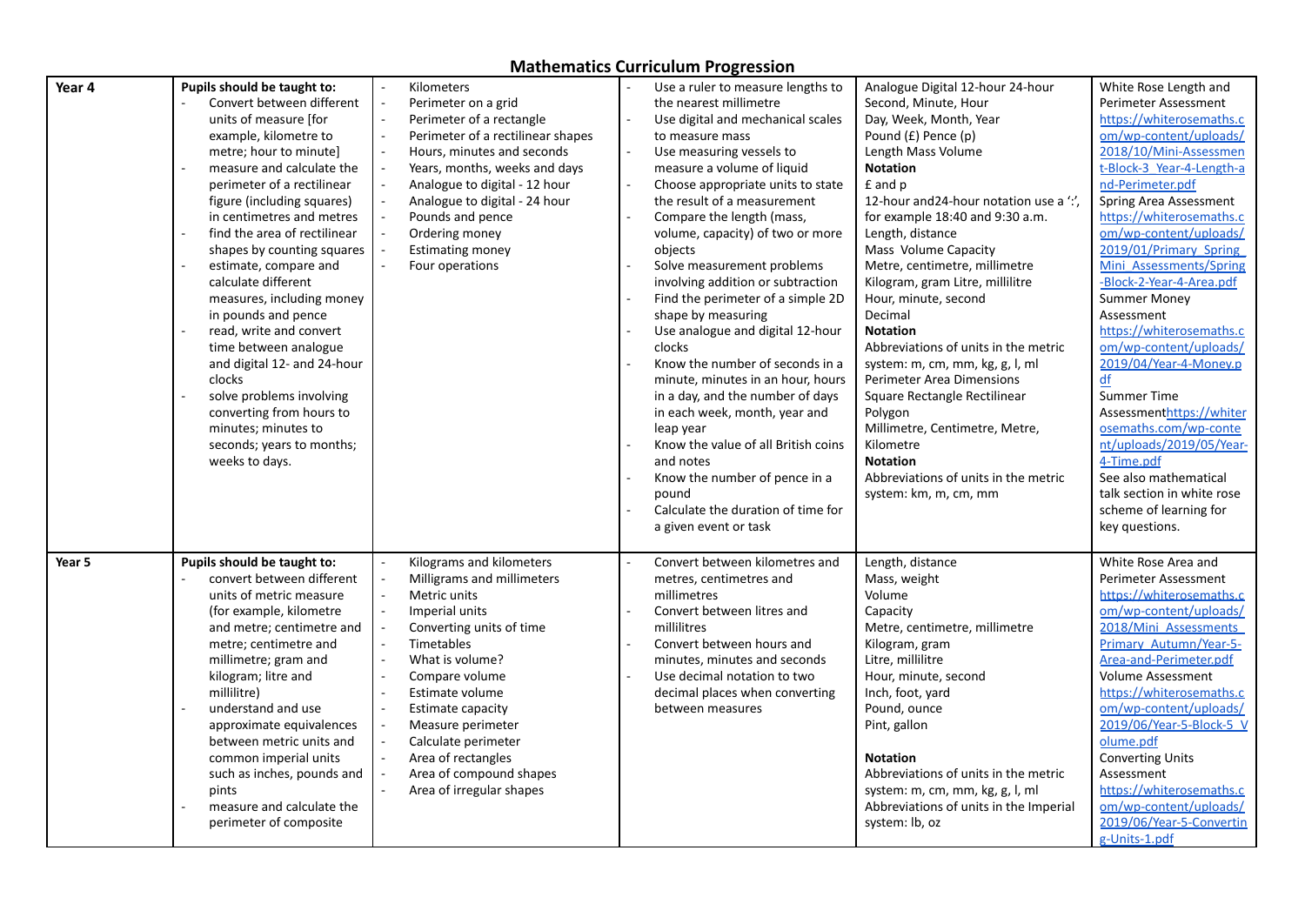|        | rectilinear shapes in<br>centimetres and metres<br>calculate and compare the<br>area of rectangles<br>(including squares), and<br>including using standard<br>units, square centimetres<br>(cm2) and square metres<br>$(m2)$ and<br>estimate the area of<br>irregular shapes<br>estimate volume [for<br>example, using 1 cm3<br>blocks to build cuboids<br>(including cubes)] and<br>capacity [for example,<br>using water]<br>solve problems involving<br>converting between units<br>of time<br>use all four operations to<br>solve problems involving<br>measure [for example,<br>length, mass, volume,<br>money] using decimal<br>notation, including scaling. |                                                                                                                                                                                                                                                                    |                                                                                                                                                                                                                                                                                                                                                                                                                                                                                                                                                                                                              | Perimeter<br>Area<br>Volume<br>Capacity<br><b>Dimensions</b><br>Square, rectangle<br>Composite rectilinear<br>Polygon<br>Cube, cuboid<br>Millimetre, Centimetre, Metre,<br>Kilometre<br>Square centimetre, square metre<br>Cubic centimetre, centimetre cube<br>Square unit<br><b>Notation</b><br>Abbreviations of units in the metric<br>system: km, m, cm, mm, cm <sup>2</sup> , m <sup>2</sup> , cm <sup>3</sup>                                                                                        | See also mathematical<br>talk section in white rose<br>scheme of learning for<br>key questions.                                                                                                                                                                                                                                                                                                                                                                                                                    |
|--------|--------------------------------------------------------------------------------------------------------------------------------------------------------------------------------------------------------------------------------------------------------------------------------------------------------------------------------------------------------------------------------------------------------------------------------------------------------------------------------------------------------------------------------------------------------------------------------------------------------------------------------------------------------------------|--------------------------------------------------------------------------------------------------------------------------------------------------------------------------------------------------------------------------------------------------------------------|--------------------------------------------------------------------------------------------------------------------------------------------------------------------------------------------------------------------------------------------------------------------------------------------------------------------------------------------------------------------------------------------------------------------------------------------------------------------------------------------------------------------------------------------------------------------------------------------------------------|------------------------------------------------------------------------------------------------------------------------------------------------------------------------------------------------------------------------------------------------------------------------------------------------------------------------------------------------------------------------------------------------------------------------------------------------------------------------------------------------------------|--------------------------------------------------------------------------------------------------------------------------------------------------------------------------------------------------------------------------------------------------------------------------------------------------------------------------------------------------------------------------------------------------------------------------------------------------------------------------------------------------------------------|
| Year 6 | Pupils should be taught to:<br>solve problems involving<br>the calculation and<br>conversion of units of<br>measure, using decimal<br>notation up to three<br>decimal places where<br>appropriate<br>use, read, write and<br>convert between standard<br>units, converting<br>measurements of length,<br>mass, volume and time<br>from a smaller unit of<br>measure to a larger unit,<br>and vice versa, using<br>decimal notation to up to<br>three decimal places<br>convert between miles and<br>kilometres                                                                                                                                                     | metric measures<br>convert metric measures<br>calculate metric measures<br>miles and kilometers<br>imperial measures<br>shapes - same area<br>area and perimeter<br>area of a triangle<br>area of a parallelogram<br>volume - counting cubes<br>volume of a cuboid | Know the meaning of perimeter<br>(area, volume, capacity)<br>Know that the area of a rectangle<br>is given by the formula area =<br>length $\times$ width<br>Know that area can be measured<br>using square centimetres or<br>square metres, and the<br>abbreviations $\text{cm}^2$ and $\text{m}^2$<br>Know that volume is measured in<br>cubes<br>Convert between adjacent metric<br>units of length, mass and capacity<br>Know rough equivalents between<br>inches and cm, feet and cm, kg<br>and lb, pint and ml<br>Use decimal notation to two<br>decimal places when converting<br>between metric unit | Length, distance Mass, weight Volume<br>Capacity<br>Metre, centimetre, millimetre<br>Tonne, kilogram, gram, milligram<br>Litre, millilitre<br>Hour, minute, second<br>Inch, foot, yard<br>Pound, ounce<br>Pint, gallon<br><b>Notation</b><br>Abbreviations of units in the metric<br>system: m, cm, mm, kg, g, l, ml<br>Abbreviations of units in the Imperial<br>system: lb, oz<br>Perimeter, area, volume, capacity<br>Square, rectangle, parallelogram,<br>triangle<br>Composite rectilinear<br>Polygon | White Rose Converting<br><b>Measures Assessment</b><br>https://whiterosemaths.c<br>om/wp-content/uploads/<br>2019/02/Primary Spring<br>Mini Assessments/Spring<br>-Block-4-Mini-Assessment<br>-Year-6-Converting-Measu<br>res.pdf<br>Perimeter, Area and<br>Volume Assessment<br>https://whiterosemaths.c<br>om/wp-content/uploads/<br>2019/03/Primary Mini A<br>ssessments/Spring-Block-<br>5-Mini-Assessment-Year-6<br>-Perimeter-Area-and-Volu<br>me.pdf<br>See also mathematical<br>talk section in white rose |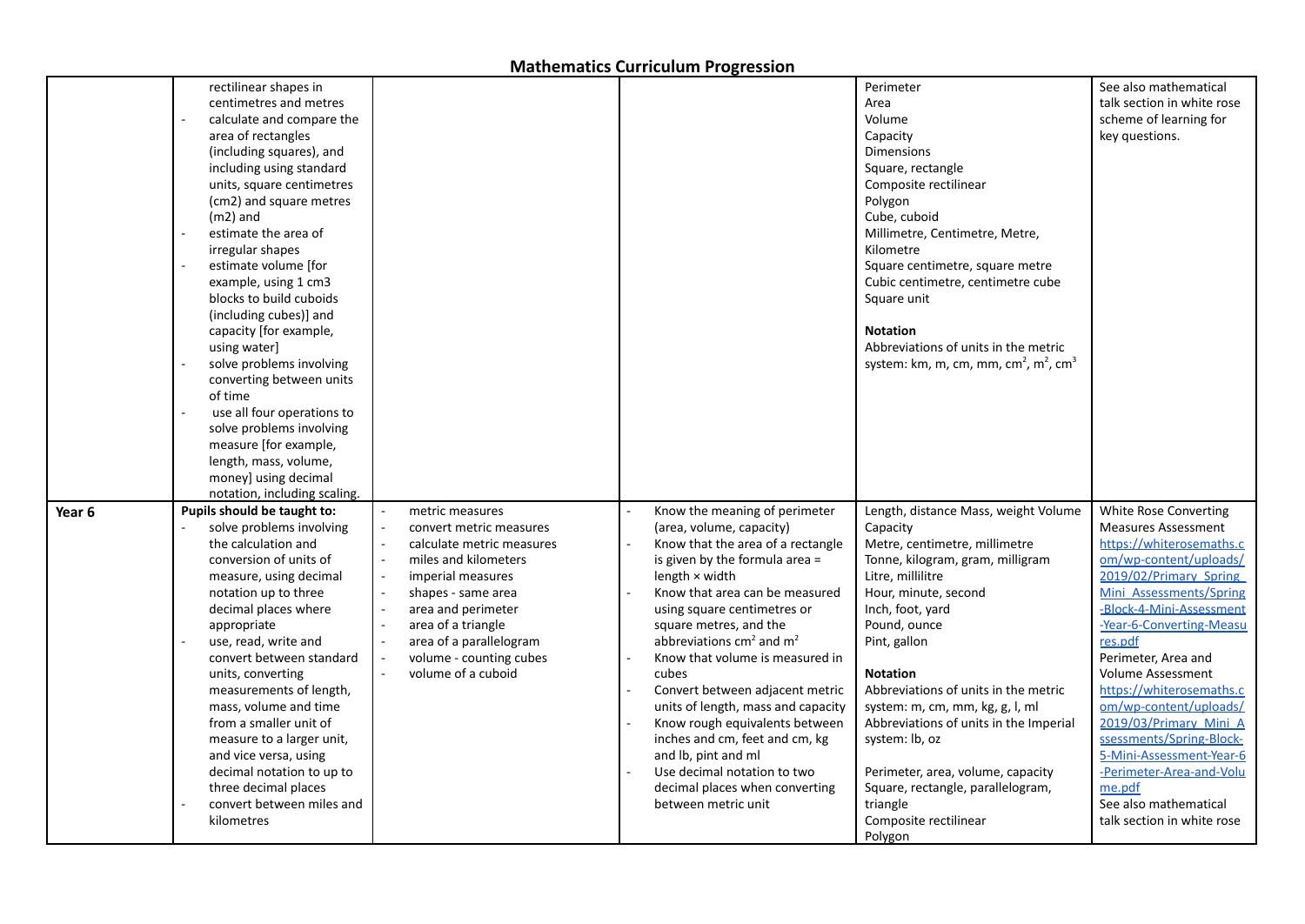| recognise that shapes with                        |  | Cube, cuboid                                                                 | scheme of learning for |
|---------------------------------------------------|--|------------------------------------------------------------------------------|------------------------|
| the same areas can have                           |  | Millimetre, Centimetre, Metre,                                               | key questions.         |
| different perimeters and                          |  | Kilometre                                                                    |                        |
| vice versa                                        |  | Square millimetre, square centimetre,                                        |                        |
| recognise when it is                              |  | square metre, square kilometre                                               |                        |
| possible to use formulae                          |  | Cubic centimetre, centimetre cube                                            |                        |
| for area and volume of                            |  | Formula, formulae                                                            |                        |
| shapes                                            |  | Convert                                                                      |                        |
| calculate the area of<br>$\overline{\phantom{a}}$ |  | Length, breadth, depth, height, width                                        |                        |
| parallelograms and                                |  |                                                                              |                        |
| triangles                                         |  | <b>Notation</b>                                                              |                        |
| calculate, estimate and                           |  | Abbreviations of units in the metric                                         |                        |
| compare volume of cubes                           |  | system: km, m, cm, mm, mm <sup>2</sup> , cm <sup>2</sup> ,                   |                        |
| and cuboids using standard                        |  | $m2$ , km <sup>2</sup> , mm <sup>3</sup> , cm <sup>3</sup> , km <sup>3</sup> |                        |
| units, including cubic                            |  |                                                                              |                        |
| centimetres (cm3) and                             |  |                                                                              |                        |
| cubic metres (m3), and                            |  |                                                                              |                        |
| extending to other units                          |  |                                                                              |                        |
| [for example, mm3 and                             |  |                                                                              |                        |
| km3].                                             |  |                                                                              |                        |

## **Threshold Concept: Use statistics**

|        | <b>National Curriculum</b> | <b>Sequence of Learning</b> | <b>Essential Prior knowledge for</b> | Vocabulary                | <b>Key Questions for</b> |
|--------|----------------------------|-----------------------------|--------------------------------------|---------------------------|--------------------------|
|        | <b>Objectives</b>          |                             | recall                               |                           | assessment               |
|        |                            |                             |                                      |                           |                          |
|        |                            |                             |                                      |                           |                          |
| Year 1 |                            |                             |                                      | Organising and using data |                          |
|        |                            |                             |                                      | count, sort, vote         |                          |
|        |                            |                             |                                      | list, group, set table    |                          |
|        |                            |                             |                                      |                           |                          |
|        |                            |                             |                                      |                           |                          |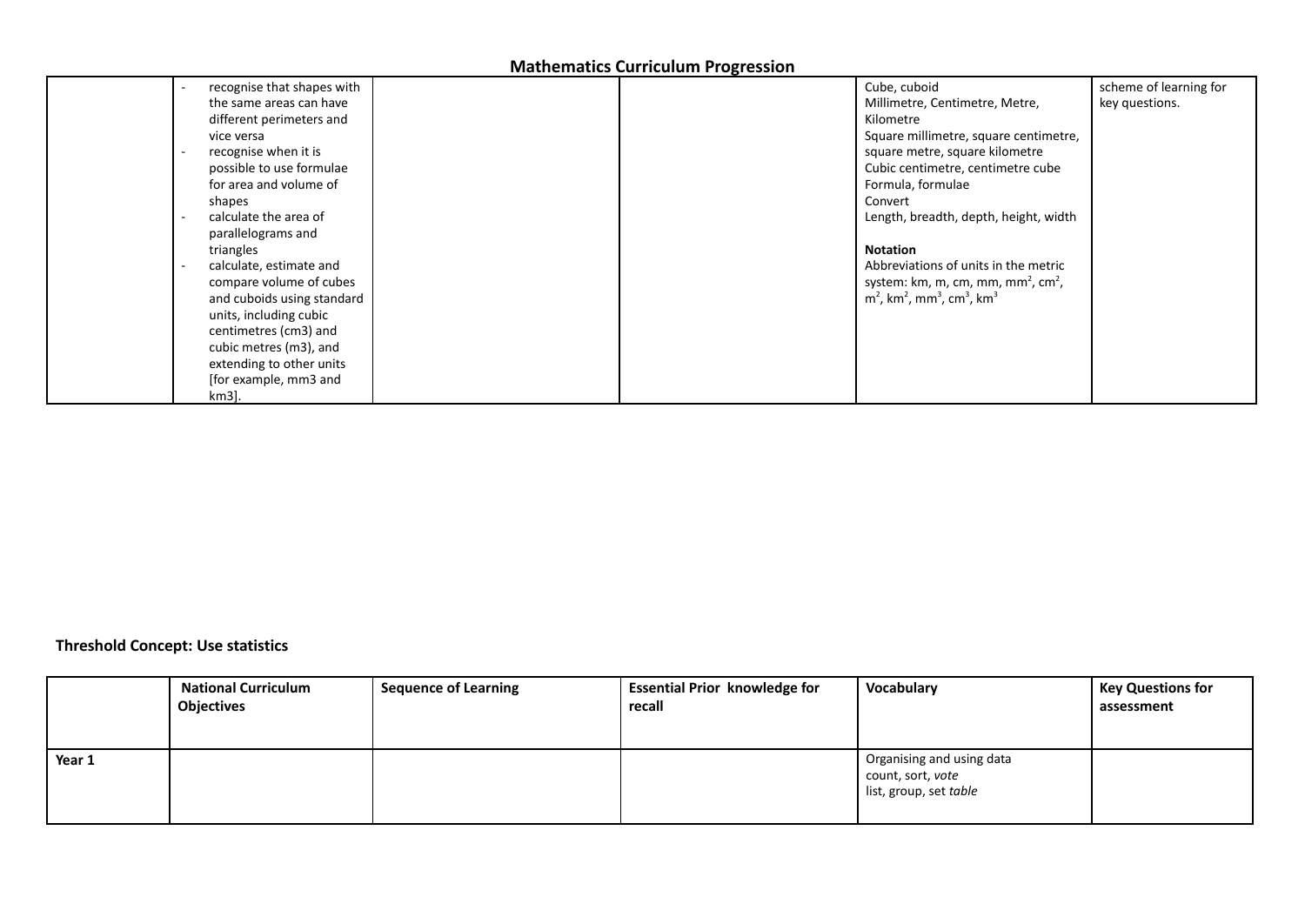| Year 2            | Pupils should be taught to:<br>interpret and construct<br>simple pictograms, tally<br>charts, block diagrams and<br>simple tables<br>ask and answer simple<br>questions by counting the<br>number of objects in each<br>category and sorting the<br>categories by quantity<br>ask and answer questions<br>about totalling and<br>comparing categorical data. | Make tally charts<br>Draw pictograms (1-1)<br>Interpret pictograms(1-1)<br>Draw pictograms(2, 5 and 10)<br>Interpret pictograms (2,5 and 10)<br><b>Block diagrams</b> | Count to and across 100,<br>forwards and backwards,<br>beginning with 0 or 1, or from any<br>given number<br>Compare the value of numbers<br>$\sim$<br>Order numbers<br>L.                                                                       | Count, tally, sort, vote, graph, block<br>graph, pictogram, represent, group,<br>set, list, table, label, title, most<br>popular, most common, least popular,<br>least common       | <b>White Rose Statistics</b><br>Assessment<br>https://whiterosemaths.c<br>om/wp-content/uploads/<br>2019/01/Primary Spring<br>Mini Assessments/Spri<br>ng-Block-2-Year-2-Statisti<br>cs.pdf<br>See also mathematical<br>talk section in white rose<br>scheme of learning for<br>key questions.            |
|-------------------|--------------------------------------------------------------------------------------------------------------------------------------------------------------------------------------------------------------------------------------------------------------------------------------------------------------------------------------------------------------|-----------------------------------------------------------------------------------------------------------------------------------------------------------------------|--------------------------------------------------------------------------------------------------------------------------------------------------------------------------------------------------------------------------------------------------|-------------------------------------------------------------------------------------------------------------------------------------------------------------------------------------|-----------------------------------------------------------------------------------------------------------------------------------------------------------------------------------------------------------------------------------------------------------------------------------------------------------|
| Year <sub>3</sub> | Pupils should be taught to:<br>interpret and present data<br>using bar charts,<br>pictograms and tables<br>solve one-step and<br>two-step questions [for<br>example, 'How many<br>more?' and 'How many<br>fewer?'] using information<br>presented in scaled bar<br>charts and pictograms and<br>tables.                                                      | Pictograms<br>Bar charts<br><b>Tables</b>                                                                                                                             | Interpret and construct block<br>diagrams<br>Interpret and construct<br>pictograms where the symbol<br>represents a single item or 2,5<br>and 10 units.<br>Interpret and construct simple<br>tables<br>Understand tallying                       | Data, Pictogram Symbol Key Tally Bar<br>chart Table Total Compare Axis<br><b>Notation</b><br>When tallying, groups of five are<br>created by striking through each<br>group of four | <b>White Rose Statistics</b><br>Assessment<br>https://whiterosemaths.c<br>om/wp-content/uploads/<br>2019/01/Primary Spring<br>Mini Assessments/Spri<br>ng-Block-3-Year-3-Statisti<br>cs Assessment.pdf<br>See also mathematical<br>talk section in white rose<br>scheme of learning for<br>key questions. |
| Year 4            | Pupils should be taught to:<br>interpret and present<br>discrete and continuous<br>data using appropriate<br>graphical methods,<br>including bar charts and<br>time graphs.<br>solve comparison, sum and<br>difference problems using<br>information presented in<br>bar charts, pictograms,<br>tables and other graphs.                                     | interpret charts<br>comparison, sum and difference<br>introducing line graphs<br>line graphs                                                                          | Interpret and construct a<br>pictogram where the symbol<br>represents multiple items<br>Interpret and construct a simple<br>$\sim$<br>bar chart where one centimetre<br>represents 2, 5 or 10 items<br>Interpret and construct tables of<br>data | Data Pictogram Symbol Key Tally Bar<br>chart Time graph Scale Axis Graph<br>Frequency                                                                                               | <b>White Rose Statistics</b><br>Assessment<br>https://whiterosemaths.c<br>om/wp-content/uploads/<br>2019/06/Year-4-Statistics<br>.pdf<br>See also mathematical<br>talk section in white rose<br>scheme of learning for<br>key questions.                                                                  |
| Year 5            | Pupils should be taught to:<br>solve comparison, sum and<br>difference problems using<br>information presented in a<br>line graph<br>complete, read and<br>interpret information in<br>tables, including timetables.                                                                                                                                         | Read and interpret line graphs<br>Draw line graphs<br>Use line graphs to solve problems<br>Read and interpret tables<br>Two-way tables<br>Timetables                  | Interpret and construct a simple<br>bar chart                                                                                                                                                                                                    | Data Scale Axis Graph Frequency<br>Time graph, Time series Line graph<br>Bar-line graph, vertical line chart<br>Maximum, minimum                                                    | <b>White Rose Statistics</b><br>Assessment<br>https://whiterosemaths.c<br>om/wp-content/uploads/<br>2018/10/Mini-Assessme<br>nt-Block-3 Year-5-Statisti<br>cs.pdf<br>See also mathematical<br>talk section in white rose                                                                                  |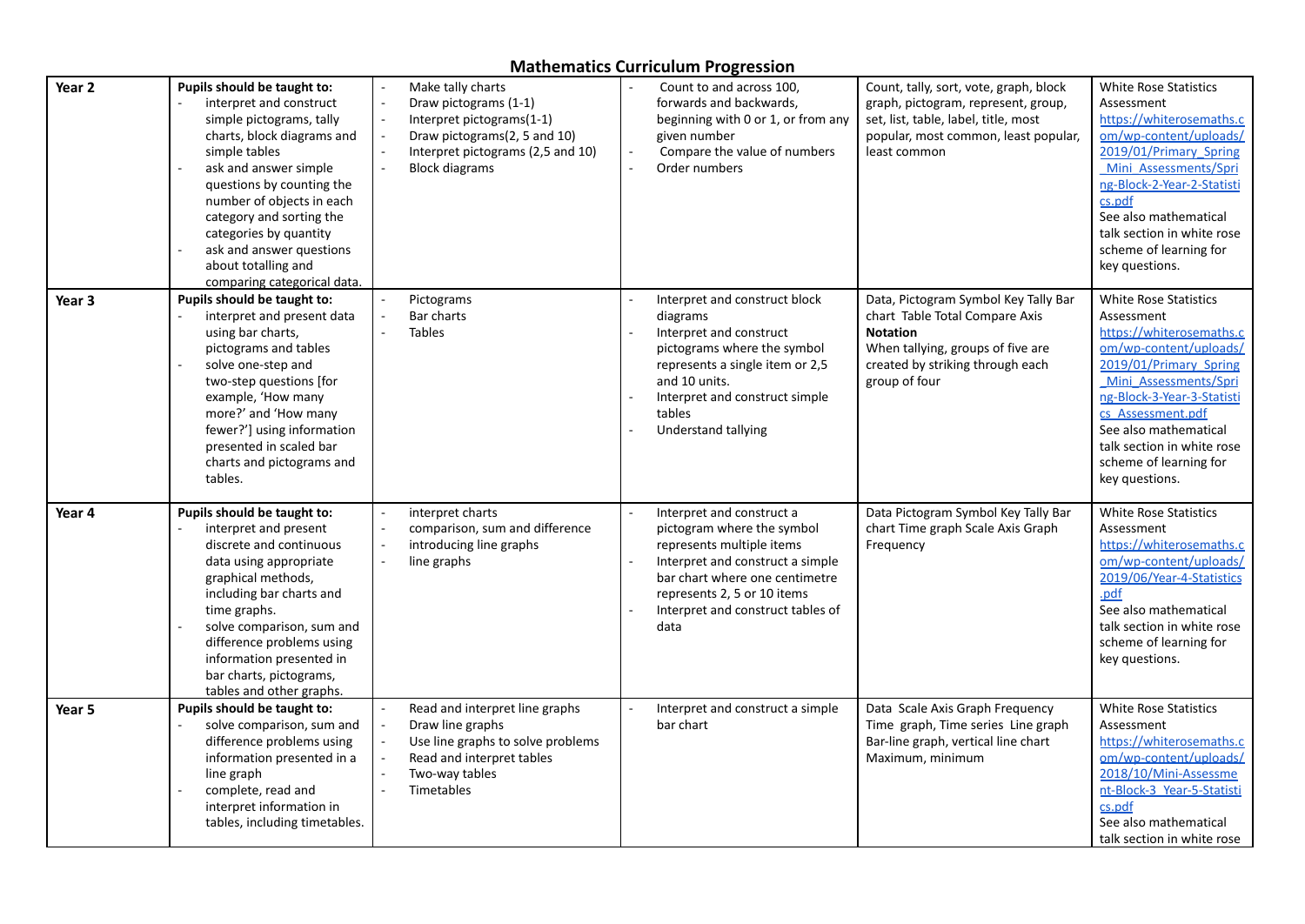|        |                                                                                                                                                                               |                                                                                                                                                                                                  |                                                                                                                                                                                    |                                                                                                                                                                                                                                  | scheme of learning for<br>key questions.                                                                                                                                                                                                 |
|--------|-------------------------------------------------------------------------------------------------------------------------------------------------------------------------------|--------------------------------------------------------------------------------------------------------------------------------------------------------------------------------------------------|------------------------------------------------------------------------------------------------------------------------------------------------------------------------------------|----------------------------------------------------------------------------------------------------------------------------------------------------------------------------------------------------------------------------------|------------------------------------------------------------------------------------------------------------------------------------------------------------------------------------------------------------------------------------------|
| Year 6 | Pupils should be taught to:<br>interpret and construct pie<br>charts and line graphs and<br>use these to solve problems<br>calculate and interpret the<br>mean as an average. | read and interpret line graphs<br>draw line graphs<br>use line graphs to solve problems<br>circles<br>read and interpret pie charts<br>pie charts with percentages<br>draw pie chart<br>the mean | Measure and construct angles<br>using a protractor<br>Interpret and construct a simple<br>line graph<br>Approximate a number by<br>rounding to a given number of<br>decimal places | Data Scale Axis, axes Graph Frequency<br>Time graph, Time series<br>Line graph Pie chart Sector<br>Angle Protractor Degrees<br>Maximum, minimum<br>Average Mean<br><b>Measure Data Statistic Statistics</b><br>Approximate Round | <b>White Rose Statistics</b><br>Assessment<br>https://whiterosemaths.c<br>om/wp-content/uploads/<br>2019/05/Year-6-Statistics<br>.pdf<br>See also mathematical<br>talk section in white rose<br>scheme of learning for<br>key questions. |

## **Threshold Concept: Use algebra (Year 6 only)**

|        | <b>Development Matters and</b>                                                                                                                                                                                                                                                                          | <b>Sequence of Learning</b><br><b>Essential Prior knowledge for</b><br>recall                                                                                                                                                              |                                                                                                                                                       | <b>Vocabulary</b>                                                                                                                                                                                                                                                                                                                                                                                                                                                                                                                                                                                                                      | <b>Key Questions for</b>                                                                                                                                                                                                                                                                      |
|--------|---------------------------------------------------------------------------------------------------------------------------------------------------------------------------------------------------------------------------------------------------------------------------------------------------------|--------------------------------------------------------------------------------------------------------------------------------------------------------------------------------------------------------------------------------------------|-------------------------------------------------------------------------------------------------------------------------------------------------------|----------------------------------------------------------------------------------------------------------------------------------------------------------------------------------------------------------------------------------------------------------------------------------------------------------------------------------------------------------------------------------------------------------------------------------------------------------------------------------------------------------------------------------------------------------------------------------------------------------------------------------------|-----------------------------------------------------------------------------------------------------------------------------------------------------------------------------------------------------------------------------------------------------------------------------------------------|
|        | <b>NC Objectives</b>                                                                                                                                                                                                                                                                                    |                                                                                                                                                                                                                                            |                                                                                                                                                       |                                                                                                                                                                                                                                                                                                                                                                                                                                                                                                                                                                                                                                        | assessment                                                                                                                                                                                                                                                                                    |
| Year 6 | Pupils should be taught to:<br>use simple formulae<br>generate and describe<br>linear number sequences<br>express missing number<br>problems algebraically<br>find pairs of numbers that<br>satisfy an equation with<br>two unknowns<br>enumerate possibilities of<br>combinations of two<br>variables. | find a rule - one step<br>find a rule - two step<br>forming expressions<br>substitution<br>formulae<br>forming equations<br>solve simple one-step equations<br>solve two-step equations<br>find pairs of values<br>enumerate possibilities | Know the order of operations<br>Know the fact that area of<br>rectangle = length $\times$ width<br>Use symbols to represent variables<br>in a formula | Algebra, algebraic, algebraically<br>Symbol Expression Variable Substitute<br><b>Equation Unknown</b><br>Enumerate Pattern Sequence Linear<br>Term Ascending Descending<br><b>Notation</b><br>The lower case and upper case of a<br>letter should not be used<br>interchangeably when worked with<br>algebra<br>Juxtaposition is used in place of $'x'$ . 2 <i>a</i><br>is used rather than a2.<br>Division is written as a fraction<br>Formula, Formulae Expression<br>Variable<br>Substitute<br>Symbol<br>Mile Kilometre Metric Imperial<br><b>Notation</b><br>When written algebraically a formula<br>should not include any units. | White Rose Algebra<br>Assessment<br>https://whiterosemaths.<br>com/wp-content/upload<br>s/2019/01/Primary Spri<br>ng Mini Assessments/S<br>pring-Block-3-Year-6-Alge<br>bra Assessment.pdf<br>See also mathematical<br>talk section in white rose<br>scheme of learning for<br>key questions. |

**Threshold Concept: Ratio and proportion (Y6 only)**